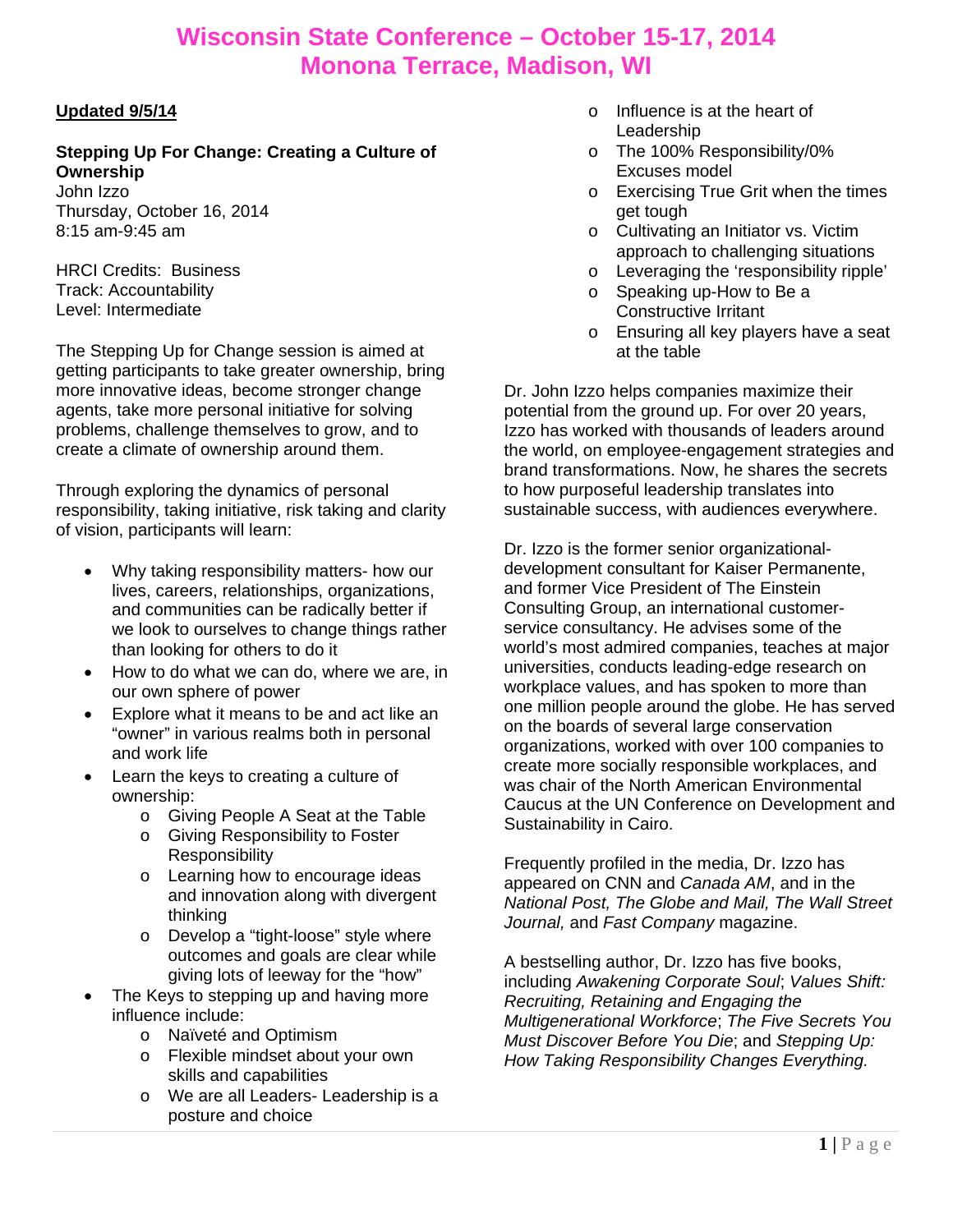**Shed or You're Dead: How to Stay Alive & Thrive in the Midst of Change**  Kathy Dempsey

Friday, October 17, 2014 12:15 pm-1:30 pm

HRCI Credits: Business Track: Strategic Level: Intermediate

Millions of dollars and thousands of hours are lost each year due to the inability to get your employees to move forward with change. Why do 75% of all change efforts fail? Managing smart in turbulent times and leveraging your human capital effectively are two of the most critical skills for HR leaders today.

Kathy B. Dempsey, award winning author, keynote speaker and change expert is President of Keep Shedding! Inc. Kathy ignites people and organizations with the skills and motivation to lead and manage change. Her most popular book, Shed or You're Dead®: 31 Unconventional Strategies for Growth and Change has been awarded with a Writer's Digest International Book Award. Her Survival Guide books; A Fast Acting Change RX for Every Employee and Manager & Healthcare Professional has been utilized as a guide for change by 100s of individuals and organizations. Kathy is a contributing author for two of the NY Times Best Selling Chicken Soup for the Soul books. She is also the editor of 60 Seconds of Shedding. A monthly e-newsletter read by over 14,000 people around the world. She has achieved the highest earned speaker's designation in the world, the Certified Speaking Professional (CSP) and has twice been designated a Top 5 Speaker for the year. A native of Washington, DC, Kathy now resides in Scottsdale, AZ with her business partner, Lenny the Lizard, the Chief Energy Officer (CEO) of KeepShedding! Inc. Together, Kathy and Lenny ignite professionals with the practical skills to lead and master change.

### **The Annual Legal Overview: Keeping up with the Times**

Bob Gregg, JD: Jennifer Mirus, JD and Steve Zach, JD: Boardman & Clark LLP Wednesday, October 15, 2014 1:00 pm-4:30 pm

HRCI Credits: General Track: Strategic Level: Basic

HR professionals are constantly challenged to keep up with the ever-changing workplace, employment laws and technology. This program will bring you up to speed on key recent developments in areas of importance for Wisconsin employers and provide the opportunity for questions and answers. The program will key on three areas:

### **Legal Update**

- Recent laws and new regulations affecting your business.
- A review of the most important Supreme Court and Wisconsin employment-related cases.
- Other significant or unusual cases involving employment law.
- Coming attractions and trends you should be ready for
- Best practices and practical guidance

### **Disability Law Update**

Successfully addressing disabilities in the workplace requires knowledge of the law and a thoughtful approach. This presentation will focus on the latest in the area of disability discrimination, requirements to accommodate disabled employees and how disability laws intersect with other key laws such as the FMLA. The practical discussion of recent cases will inform you as to the "do's" and "do nots" in the arena of disabilities in the workplace.

### **Electronic and Social Media Issues**

As technology tools and use in the workplace change and expand at a rapid rate, employers are faced with an increasingly complex mix of employment issues. In addition, the laws impacting those issues are changing at an equally rapid pace. This segment of the program will explore that latest status of the laws regarding electronic and social media, including on- and off-duty use of electronic communication and social media, employee privacy, employer security, and individual rights of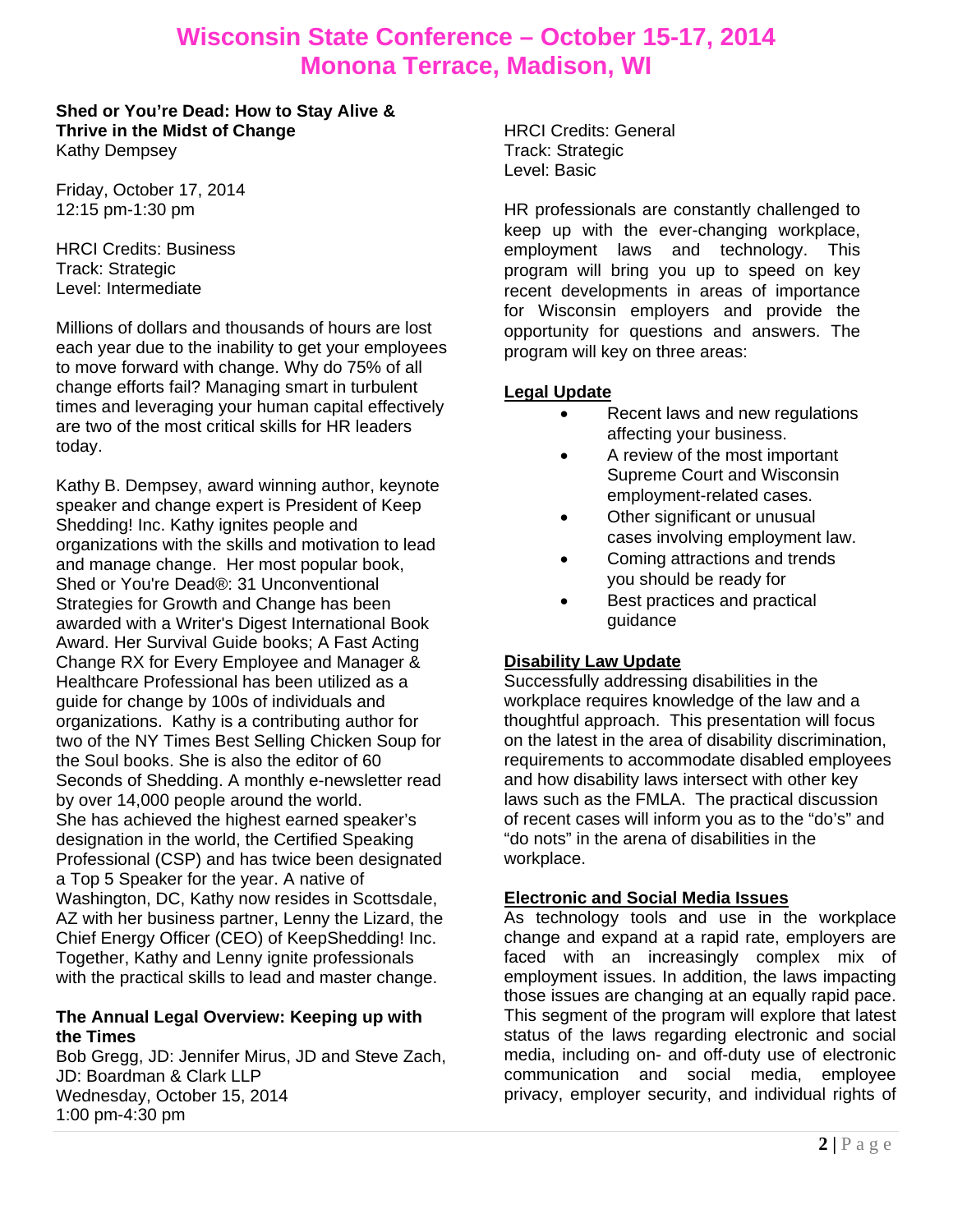expression and concerted activity versus employer ability to control the workplace.

Bob Gregg, a partner and Chair of the Labor & Employment Law Practice Group at the Boardman & Clark Law Firm in Madison, Wisconsin, has been representing employers for over 30 years in a wide variety of litigation, including EEOC discrimination claims, wage and hour suits, FMLA, NLRA, equal pay, contract and Unemployment Compensation cases. Bob is nationally recognized for his work on harassment, bullying and respectful workplace issues. He has designed the employment handbooks and effective workplace policies and procedures for numerous private and public employers. Bob has conducted over 3,000 supervisory training programs throughout the United States. He is a member of the National Speakers Association, SHRM, a national faculty member of the American Association for Affirmative Action Certification Institute, and serves on the Board of Directors of the Department of Defense Equal Opportunity Management Institute Foundation.

Jennifer S. Mirus is a partner in the Labor and Employment Law Practice Group at Boardman & Clark LLP in Madison, Wisconsin. Jennifer represents employers in all aspects of employment relations, including hiring, discipline and terminations, wage and hour issues, discrimination, ADA, FMLA, and harassment. Jennifer also has extensive experience negotiating and drafting employment contracts, non-compete agreements, and employee handbooks. Jennifer's experience also includes conducting workplace investigations and human resources and management trainings for clients of all sizes.

Jennifer is a 1993 honors graduate of the University of Wisconsin Law School. She is a sought out speaker for human resources groups, she teaches employment law courses at the University of Wisconsin-Madison Small Business Development Center, and is an alumna of Leadership Greater Madison.

Steve Zach is a partner with Boardman & Clark LLP in Madison, Wisconsin. Steve concentrates his practice in the labor and employment field and in employment-related litigation. He advises private and municipal employers in areas of general employment law, including issues involving wage and hour, Family Medical Leave, and disability laws. Steve advises businesses and municipalities in their relations with labor unions under the National Labor Relations Act, the Wisconsin Municipal Employment Relations Act and the Wisconsin Fair Employment Act, including the counseling of employers during representation proceedings, the negotiation of labor agreements, the arbitration of labor disputes and the litigating of unfair labor practice charges. He litigates discrimination claims before municipal, state and federal administrative agencies and in federal and state courts. Steve provides training and guidance to employers and supervisors on employment-related topics. Steve is a graduate of the University of Wisconsin Law School, cum laude, and St. Norbert College.

### **Lean HR**

Dwane Lay, Dovetail Software Wednesday, October 15, 2014 1:00 pm-4:30 pm

HRCI Credits: Business Track: Strategic Level: Intermediate

Lean principles have been used for years in the manufacturing world, and have started to make an impact in the office as well. These tools can provide the foundation to building a systematic approach to improving your HR practice and lowering costs. In this session, we will review a sample structure for project generation, selection and governance. Additionally, we will apply these tools in an interactive session to create a list of potential actions attendees can use on their return to their organization. The intent is to provide a high level overview of the methodology, provide tools that can be taken and implemented, and provide experience applying the tools within the session.

Learning Objective #1: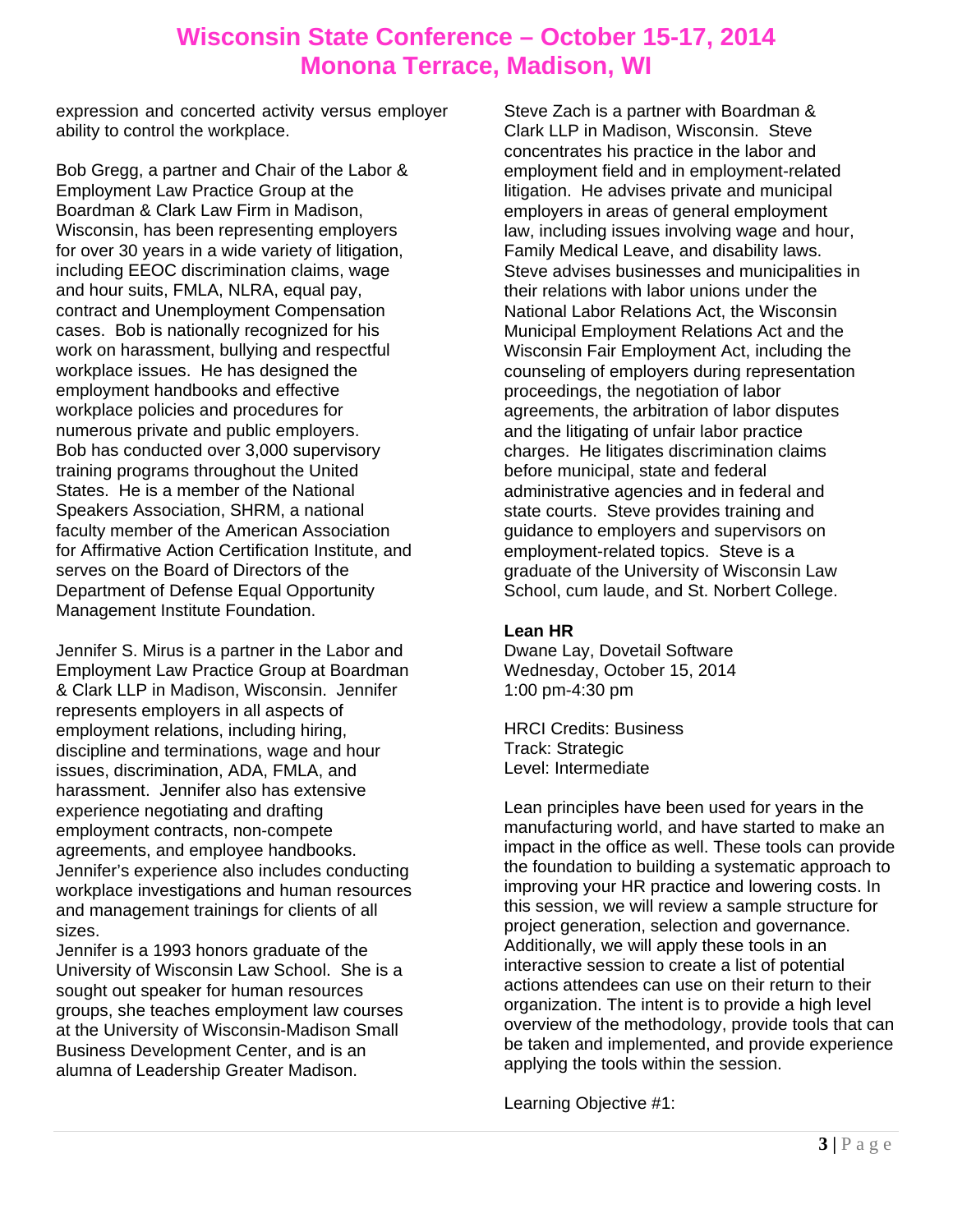Understand how the application of Lean principles can improve an HR function.

Learning Objective #2: Review a selection of Lean tools to address idea generation and evaluation.

Learning Objective #3: Discuss a structured approach to selecting and managing an HR project portfolio.

Dwane Lay is author of the book Lean HR: Introducing Process Excellence to Your Practice. He has spent over a decade as an HR practitioner, following an early career in operations, IT and quality. This background has given him a unique perspective on the processes that make up human resources, and the potential for improvements in efficiency and effectiveness. He is recognized as a leading authority on the application of Lean tools and techniques in Human Resources, as well as having a wealth of experience in applying business technology to improve HR processes. A well-known presence on the HR social media landscape, he can be found on a variety of platforms, including Twitter (@DwaneLay), Facebook (facebook.com/dwanelay) and LinkedIn (linkedin.com/in/dwanelay). He also writes on human resources, process design and, occasionally, comic books and moves at www.LeanHRBlog.com Dwane holds an MBA from Lindenwood University, as well as having earned a Six Sigma Black Belt and is a certified Senior Professional of Human Resources with HCRI. He also serves as the Head of HR Process Design for Dovetail Software, a leading provider of HR case management solutions.

### **Aligning Talent Strategy with your Company's Strategic Plan**

Sharon Hulce, Employment Resource Group Inc.

Thursday, October 16, 2014 3:30 pm-4:45 pm

Friday, October 17, 2014 8:30 am-9:45 am

HRCI Credits: Business Track: Strategic Level: Intermediate

This session is designed to align the HR function of talent management to the senior leadership's role and implementation of strategic planning. How do you make sure you have the right talent in the right seats and get ahead of the hiring curve based on your company's must do-can't fail goals? What about home grown talent – who once worked beautifully, today has limited competencies as your firm continues to grow and innovate. How do you handle this challenge without throwing "the baby out with the bath water?" We will unpeel the onion on a talent management strategy. This session will give you a look into the step by step process. We'll analyze how to develop an active recruitment plan from strategy, how to track key performance indicators with the current employees, how to establish metrics for retention for high performers and putting together a strong succession plan for knowledge transfer.

### Learning Objective #1:

How to put together a talent strategy from the baseline of your Company's Strategic plan.

Learning Objective #2: How to track and retain high performing

employees.

Learning Objective #3:

How to garner support for talent management from people of influence within your firm.

Sharon Hulce is the President/CEO of Employment Resource Group Inc. She has twenty years of experience in Executive Search. Sharon's approach to talent is the following, "A business and community's most valuable asset is the people within. Helping others to define their purpose, attain goals and become integrated into an organization has become our mission at ERG. We are proud of the emotional intelligence we have been able to share with our for profit and not-for profit clients". Sharon is an author of a new book, "A Well-Done Professional Mid-Life Crisis". This book was written to assist executives and team members to not only find their true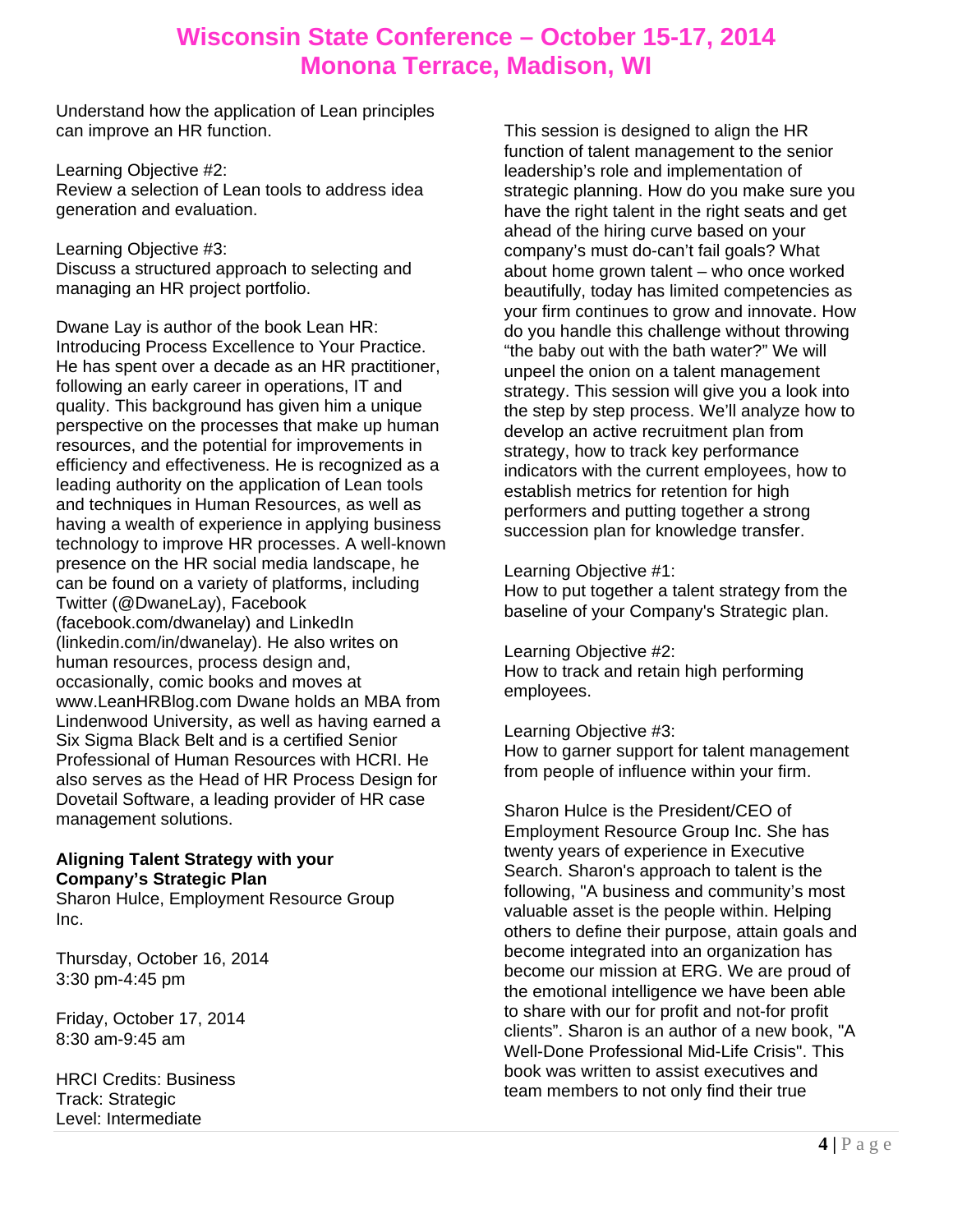vocation but to bring joy, balance and passion back into their hectic work lives.

### **Clear, Concise, Confident Communication**

Tracy Butz, Think Impact Solutions Thursday, October 16, 2014 1:15 pm-2:30 pm

HRCI Credits: General Track: Accountability Level: Basic

The ability to effectively organize our ideas and communicate them clearly and concisely is a core skill. Whether we need to illustrate our point oneon-one, in a small group, over the telephone, via email or present a concept to a larger group, we all realize that how we communicate our message can dramatically affect the outcome. Discover how to quickly structure your ideas and communicate them in a logical manner, be more persuasive and impactful in challenging situations, answer questions effectively and with greater confidence, and also maintain poise under pressure when it matters most.

### Learning Objective #1

Structure your thoughts into a simple, yet effective format, allowing you to better articulate your message clearly and concisely, while also adding depth and greater understanding for the listener(s).

### Learning Objective #2

Create logical points to communicate your message successfully, whether one-on-one, over the telephone, through e-mail, in meetings, and with informal or formal presentations.

### Learning Objective #3

Be more persuasive and impactful when communicating, presenting or speaking, while also demonstrating greater poise and enhanced selfconfidence.

Tracy Butz, owner of Think Impact Solutions, is an inspirational speaker, captivating author and successful entrepreneur. She is best known for engaging individuals and organizations, empowering them with innovative concepts and tools to become architect of their own lives. Tracy has 18 years of experience actively engaging both

large- and small-size audiences, from a wide range of industries, including the US Army, Kimberly Clark, Plexus, 4imprint, Women's Leadership Network, and Subway Restaurants, just to name a few. She is skilled in the areas of leadership development, candid conversations, embracing change, employee engagement, and interpersonal communication. Tracy delivers the tools for today's world, propelling her audiences to live more productive, passionate and purposeful lives.

### **Corporate Restructuring: The Impact of Organizational Structure and Design on the Bottom Line, MRA**

Patrice Hoeschele, MRA- The Management Association Friday, October 17, 2014 10:00 am-11:15 am

HRCI Credits: Business Track: Strategic Level: Advanced

Organization restructuring can be one of the great assets or dramatic deficits to a company. The bottom line effect is significant. A re-structuring process is a change management catalyst. Understanding the impact of re-structuring will provide for greater strategic dialog with key management and will provide deeper thinking on mitigating risk. This is a prime example of demonstrating HR's capacity to influence bottom line management and strategic thinking.

Learning Objective #1 How organizational structure impacts the bottom line.

Learning Objective #2 Assess structure and determine immediate and long-range effectiveness.

Learning Objective #3 How to initiate structure and re-design strategy/tactics.

Described by colleagues as optimistic, driven and enthusiastic, Patrice is a multi-disciplined,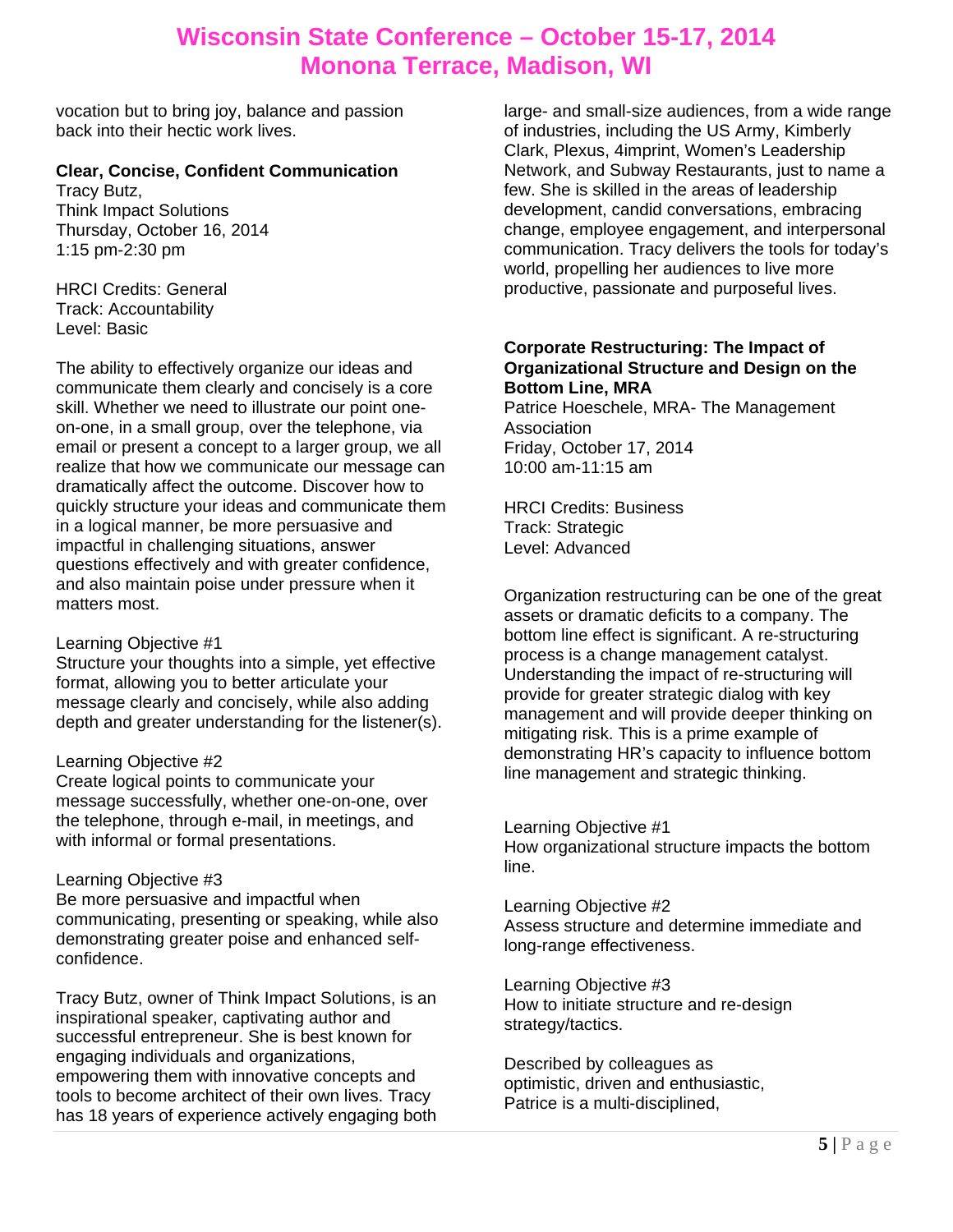experienced professional. Her leadership style and passion focus on coaching individuals and teams, challenging others towards creative, continuous improvement. She models the philosophy of John F. Kennedy, "Leadership and learning are indispensable to each other."

Certified as a CQA (Certified Quality Auditor) and SPHR (Senior Professional in Human Resources), Patrice breaks down complex processes into streamlined, intuitive, cross functional systems across a variety of industries. She consistently demonstrates thoughtful and creative solutions to challenges, developing credible rapport throughout organizations.

Patrice holds a B.S. degree in Business Administration from Cardinal Stritch University, Milwaukee, WI, with continued education at Marquette University and the Milwaukee School of Engineering.

#### **Could Violence Happen at Your Workplace?**  Leslie Ptak, US DOL-OSHA

Friday, October 17, 2014 10:00 am-11:15 am

HRCI Credits: General Track: Accountability Level: Intermediate

Do you handle money or controlled substances at your worksite? Does your staff lay-off, fire or discipline workers? Any of your workers have domestic issues that may carry into the workplace? Is your client or patient in an altered state of mind? OSHA recently published enforcement guidelines for Violence in the Workplace. Work related homicides, violent assaults and suicides are the NUMBER 2 cause of fatalities in the workplace!!! This session will explore the four types or sources

of workplace violence and discussion OSHA's expectations and prevention measures.

Learning Objective #1: Learn the OSHA regulations that govern Workplace Violence.

Learning Objective #2: Learn the four categories of Violent Acts.

Learning Objective #3: Discuss some basic prevention methods that can be incorporated into your workplace and best practices.

Leslie Ptak is a compliance assistance specialist in the Madison OSHA office. Her responsibilities include outreach and training for Madison OSHA's 19-county territory and oversight of the office's cooperative programs, such as alliances and partnerships. She is the contact person for Madison's Voluntary Protection Programs (VPP) and can be found giving presentations across the state.

Her OSHA enforcement career began 29 years ago as an industrial hygienist compliance officer in the Wilkes-Barre, Pennsylvania and Los Angeles, California OSHA Offices. She worked as a technical information specialist in the Chicago Regional Office, and she has been a team leader in the Madison OSHA Office. Currently she is a compliance assistance specialist which means she has no enforcement authority at all.

## **Dealing with the Bully in the Workplace, New Ideas, Best Practices**

Jon Anderson, Godfrey & Kahn SC

Thursday, October 16, 2014 1:15 pm-2:30 pm

Friday, October 17, 2014 10:00 am-11:15 am

HRCI Credits: General Track: Strategic Level: Intermediate

This session examines the growing issue of bullying behavior in the workplace. The line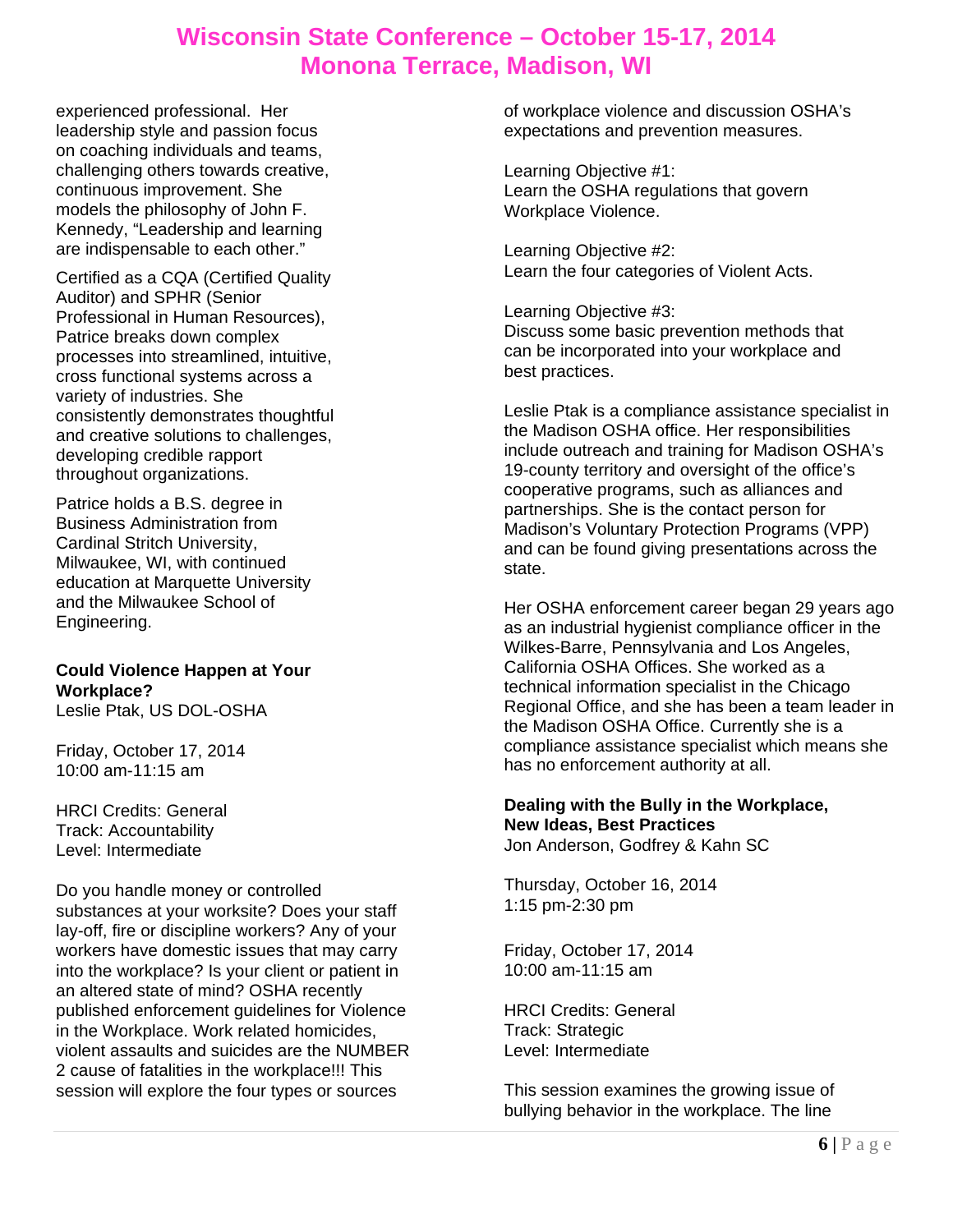between bullying and unlawful harassment is often not clear. Experienced attorneys will review the applicable law and provide practical advice to identifying, effectively responding to and eliminating bullying behavior. Best practices and strategies for limiting your liability will also be addressed.

### Learning Objective #1:

Attendees will gain a better understanding of how to recognize bullying behavior and the laws that are implicated when such behavior is present in the workplace.

#### Learning Objective #2:

Attendees will be exposed to current thinking and best practices to effectively address bullying behaviors in the workplace.

### Learning Objective #3:

Attendees will learn what they need to do now to limit their company's liability in regard to bullying behavior.

Jon Anderson is the Madison Office Managing Partner and also serves as Chair of the Labor & Employment Law Practice Group. He exclusively represents management in all aspects of human resource, labor, and employment law matters. A significant portion of his practice is devoted to the representation of public, private and Charter schools, as well as serving as general or special counsel to school districts and institutions of higher education. Jon also is a member of the firm's Health Care Team, representing health care institutions and hospital systems in their employment and collective bargaining matters. Jon brings years of experience, and a practical no-nonsense approach to advising employers in labor and employment matters, and in helping them defend decisions they make concerning their employees. Jon counsels employers on matters involving employee discipline, personnel administration, employment discrimination and wage/hour claims, and in resolving matters arising under a wide range of state, federal and local laws including the Wisconsin Fair Employment Act, Title VII, the ADEA and the ADA. Jon has extensive experience advising both union and

non-union employers concerning their rights and obligations under the National Labor Relations Act. He is frequently engaged to help employers define and attain their collective bargaining goals.

#### **Current & Future Trends in Wellness and Population Health Management**  Melissa Tobler, Hays Companies

Thursday, October 16, 2014 3:30 pm-4:45 pm

HRCI Credits: General Track: Rewards Level: Intermediate

In the area of improving health and performance, the vast majority of employers focus their health care strategy on programs that improve health risk and reduce medical costs. Over the next three to five years, it is expected that employers are intending to shift that focus toward programs that improve workplace productivity and reduce absence. As they think more holistically about their employees, and not just how they offer health insurance, employers are building programs to help the employees manage their health. This session will explore why employers need to consider integrating their population health management with other organizational objectives in order to keep their wellness and population health initiatives viable and even take them to the next level!

After completing this course you will be able to: -Identify 3 new trends in wellness programs -List at least three reasons why wellness programs should consider integration with other organization initiatives.

-Identify three ways integrated data can benefit your wellness program

Melissa's position at Hays Companies draws on her career as a registered nurse for twenty years, during which time she has actively been involved in developing and overseeing case management, utilization review, quality assurance/improvement, and disease management strategies for insurance plans, vendors, and employers. Melissa is a patient advocate who has created win-win solutions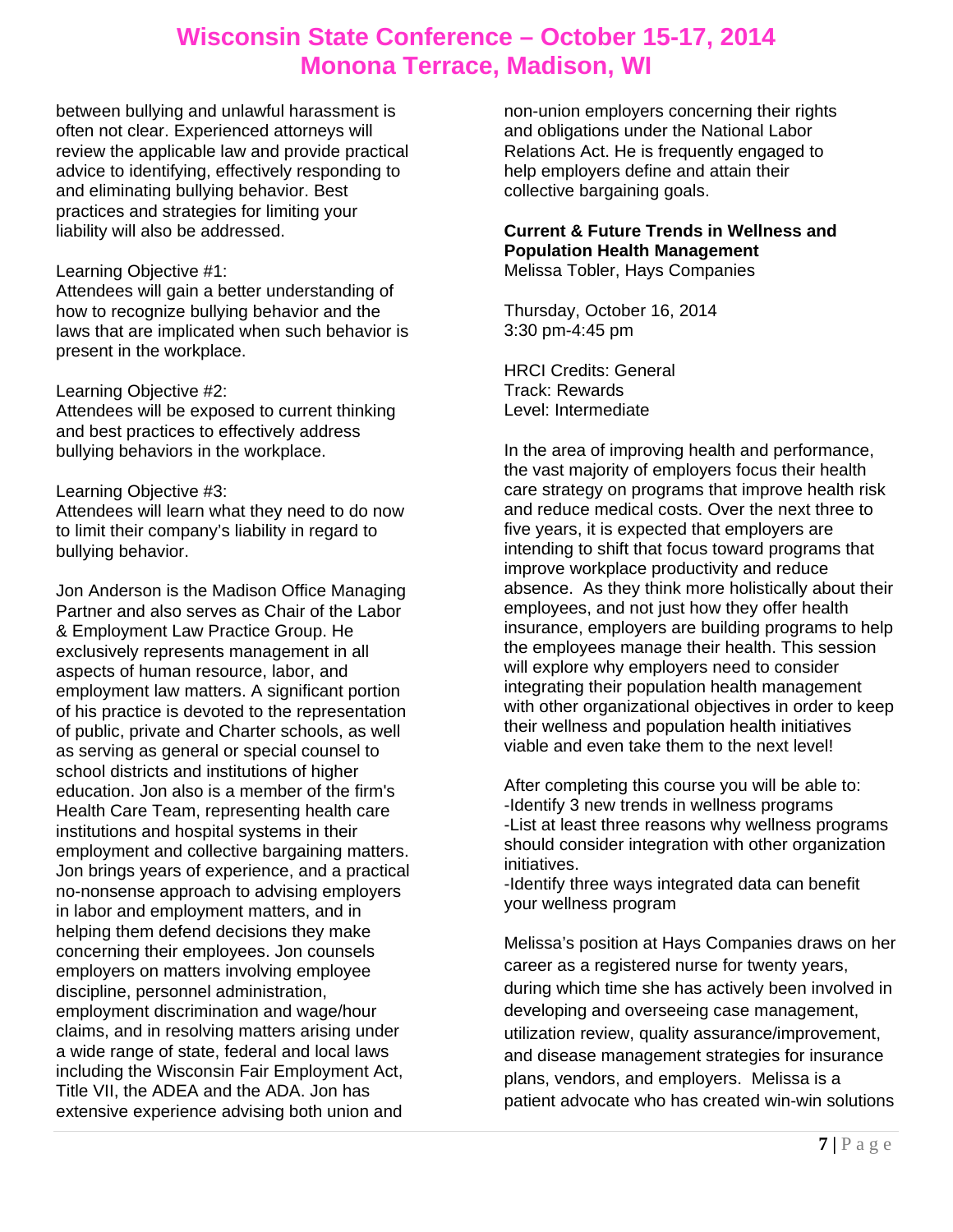for groups and employees, balancing the needs of the individual with the fiscal responsibilities of the group.

In her role at Hays Companies, Melissa partners with employers to understand the impact of health on their productivity, absenteeism, health plan costs, and ultimately profitability. She has worked with clients in strategically designing and implementing Population Health Management programs that complement the unique needs of each employer group.

Melissa, a member of the Nursing Honor Society, received her Bachelor's in Nursing from Marquette University and has completed her course work for her Master's in Business Administration. In 2007, she became the first benefits consultant to be certified in Clinical Outcomes Report Analysis by the Disease Management Purchasing Consortium. She has also received the designations of Health Insurance Associate and Managed Healthcare Professional from HIAA.

### **Diversity Through Mutual Respect**

"Our Mission, Our Vision, Our Values Mike Hesch, MASL and Arthur L. Peek, C.I.S.W. Mayo Clinic Health System – Franciscan **Healthcare** 

Friday, October 17, 2014 10:00 am-11:15 am

HRCI Credits: General Track: Talent Level: Basic

Through this interactive session, we will discuss how our Mission, Vision and Values support us in embracing diversity in our workplace and service to our diverse patient population. Our Mission is at the heart of all we do and guides us in our journey of embracing a diverse culture both in terms of where we have come from and what we are doing now, and where we want to go in the future.

Mike holds a Bachelor of Science degree in Community Health Education from the University of Wisconsin-La Crosse and a Master of Arts degree in Servant-Leadership from Viterbo University. He has worked for Mayo Clinic Health System-Franciscan Healthcare (MCHS-FH) since 1999 in various capacities, most recently in a leadership role for Organizational Learning and Development and Human Resources. Mike has served on numerous committees at MCHS-FH and Mayo Clinic. Additionally, Mike is a member of the Adjunct Faculty at Viterbo University and active public speaker/group facilitator.

Art Peek holds a Bachelor of Science degree in social work from the University of Wisconsin-La Crosse and a Master of Science degree in Social Work from the University of Wisconsin. He has worked for Mayo Clinic Health System-Franciscan Healthcare (MCHS-FH) since 1992 in various capacities, most recently as a Limited English Proficiency Coordinator and in Medical Social Services-Elder Care. Art serves on numerous committees at MCHS-FH: Diversity Council, Cultural Diversity, Ethics, Advance Care Planning, Abuse Policy Development, Alzheimer's research and Contributing writer to the Senior Spotlight News Letter. Art has extensive professional and personal experience in working with and advocating for individuals with special needs or aging infirmities

#### **Drugs in Your Workplace…Understanding the Costs and How to Protect Your Company**

Annie Short, Wisconsin Community Health Alliance and Dorothy Chaney, President of WI Community Health Alliance and Director of South and South East Alliance for Wisconsin Youth

Friday, October 17, 2014 10:00 am-11:15 am

HRCI Credits: General Track: Rewards Level: Basic

Injury, absenteeism, low production and unable to hire due to drugs is impacting companies' bottom line. Drug use is on the rise and employers need to ensure policies and measures are in place to address these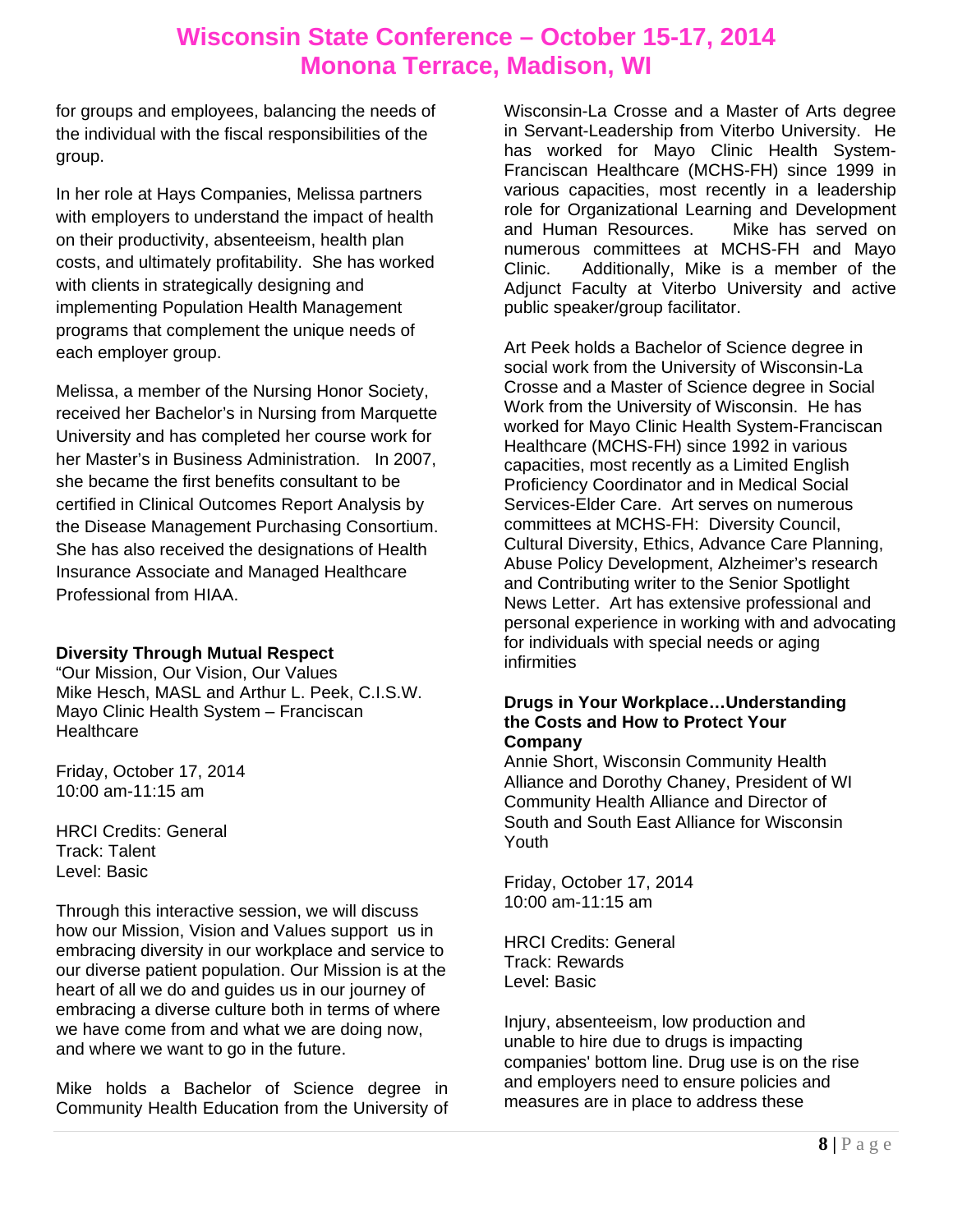concerns. This session will address the pieces that need to be in place for an effective drug free policy and time will be given to learn from each other.

Learning Objective #1: What to include for an effective drug-free policy.

Learning Objective #2: Basic understanding of the costs of drugs in the workplace.

Annie Short has been working in substance abuse prevention for the last eight years in Wisconsin. She was the Alliance for Wisconsin Northeast Regional Coordinator working with 17 counties to address substance abuse. Currently she is providing prevention efforts in Milwaukee County. She is also a member of the State Council on Alcohol and Other Drug Abuse (SCAODA) Prevention Committee and co-chairs the committee developing the "Wisconsin Heroin Epidemic: Strategies and Solutions" report. This report has recommendations specifically for the workplace, in which Annie led that subcommittee. Annie also owns a small construction business that her and her husband run out of their home.

Dorothy Chaney, president of Wisconsin Community Health Alliance, provides expertise in community health improvement planning and evaluation. Dorothy has also served as a contract trainer with the Center for Applied Prevention Technology, which is a part of the Substance Abuse and Mental Health Services Administration. Dorothy serves on the Wisconsin State Council on Alcohol and other Drug Abuse (SCAODA) Prevention Committee and served as Co-chair of the workgroups that produced SCAODA's reports: "Responding To Wisconsin's Prescription Drug Abuse Crisis: A Call To Action" and "Wisconsin' Heroin Epidemic: Strategies and Solutions." Dorothy has more than twenty years of experience in community organizing, adult education, and substance abuse prevention work. Dorothy is originally from Nova Scotia and currently resides in Marshfield with her two daughters.

**Embracing the Challenge of Change**  Tracy Butz, Think Impact Solutions

Thursday, October 16, 2014 10:45 am-12:00 pm

HRCI Credits: General Track: Accountability Level: Basic

One of the most valuable job skills you can have in today's world is to know how to change. Some changes we can control, others we can influence, and some situations we simply can't control. This program focuses on understanding the change process and learning key strategies to better manage personal reactions, allowing you to maneuver through change initiatives faster and easier. Discover how to be a change agent in unstable times, by adopting tools to overcome resistance, build resilience and protect productivity for you, your team and your organization.

#### Learning Objective #1

Understand the drivers of change and determine factors that impact your response, allowing you to better control your reactions to it.

### Learning Objective #2

Realize how you can go from being stuck to embracing change, allowing you to maneuver through change initiatives faster and easier.

#### Learning Objective #3

Discover and adopt new tools for managing the challenges of change related to communication, resistance and productivity.

Tracy Butz, owner of Think Impact Solutions, is an inspirational speaker, captivating author and successful consultant. She is best known for engaging individuals and organizations, empowering them with innovative concepts and tools to live more productive, passionate and purposeful lives. Tracy has 19 years of experience actively engaging both large- and small-size audiences, from a wide range of industries, including the US Army, Motorola, Plexus, 4imprint, Women's Leadership Network, and Subway Restaurants, just to name a few. She is skilled in various areas including leadership development,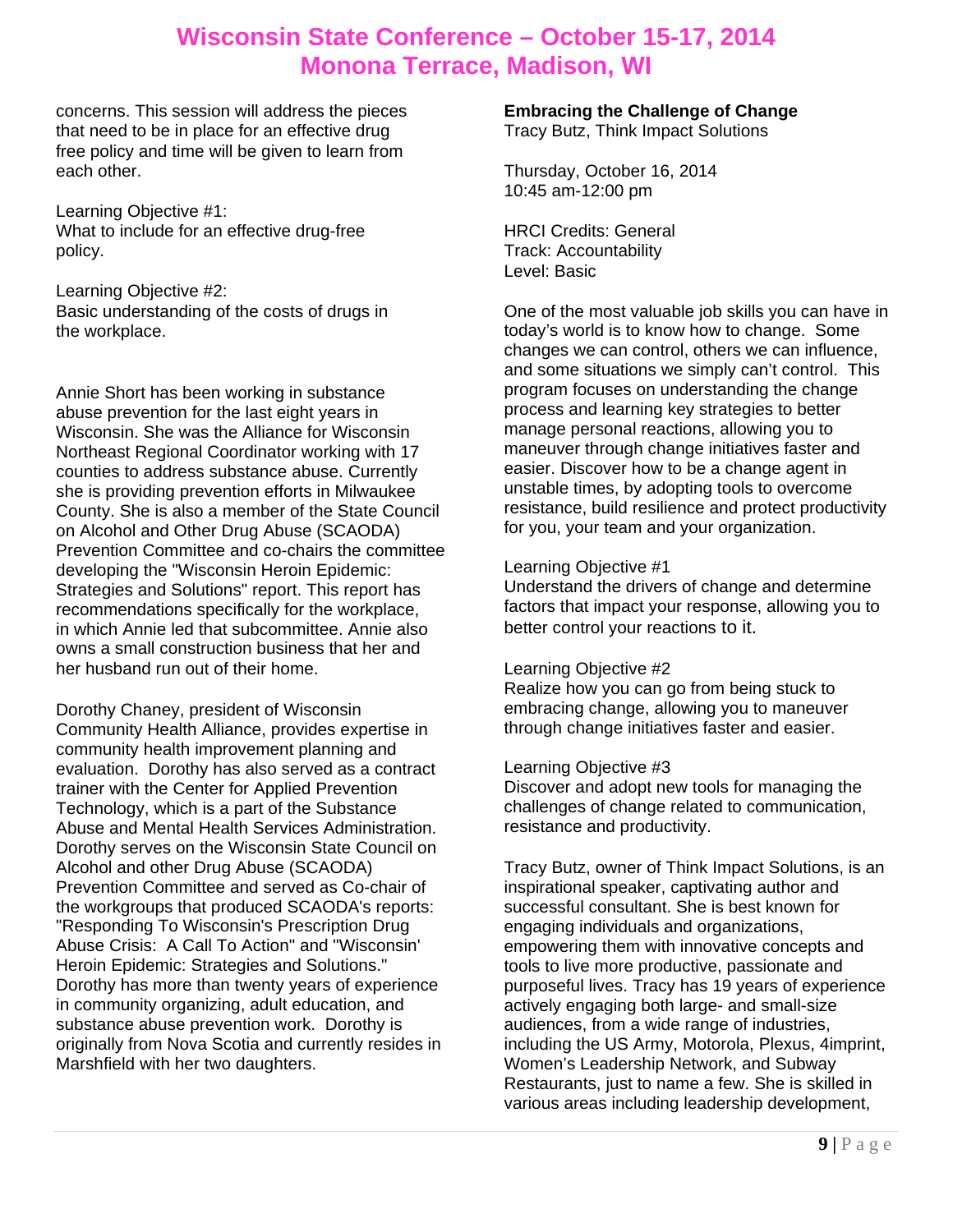candid conversations, embracing change, employee engagement, and interpersonal communication. If you need a speaker to quickly connect and provide applicable results-focused strategies, look no further than Tracy Butz!

### **Employee Handbooks**

Mark Goldstein, Goldstein Law Group, S.C

Friday, October 17, 2014 6:30 am-7:30 am

HRCI Credits: General Track: Accountability Level: Advanced

Recent developments at the NLRB, EEOC, and at the state level mandate that we give a serious reading to our existing employee handbooks. This session will assist you in understanding recent rulings with respect to, for example, social media policies, bullying, confidentiality and noncompetition, etc. In some instances, the language of your current policy may invites issues, such that it should be modified ASAP. In other instances, a policy should be added (or deleted). We will also examine best practices with respect to most frequently referenced policies – e.g. progressive discipline, harassment and discrimination, drug and alcohol testing, workplace violence and searches, etc. Although not mandatory, attendees are encouraged to bring their own employee handbooks.

Learning Objectives:

1. Whether your existing policies may be in conflict with recent NLRB, EEOC, and state court decisions with respect to social media, confidentiality, etc. 2. The interplay between the language of your employee handbook and the Wisconsin Unemployment Division's new definitions of "misconduct" and "substantial fault." 3. The most significant elements of confidentiality, non-competition, and non-solicitation policies.

Mark Goldstein is President of Goldstein Law Group, S.C., a boutique law firm serving as outside general counsel to businesses big and small, with a focus on labor and employment issues, business litigation, and implementing proactive measures designed to avoid the legal pitfalls that might otherwise drain their

finances, energy, and other resources. Mark is not only an attorney but also a business owner, an elected official, and supplemental court commissioner. Mark received his B.A. from the University of Wisconsin-Madison in 1989 and his J.D. from the University of Wisconsin Law School in 1994. He is licensed in Wisconsin, Illinois and numerous Federal Districts and Circuits. Mark is a member of the State Bar of Wisconsin, the Milwaukee Bar Association, the American Bar Association, LERA, and SRKA (Wisconsin SHRM's Racine Kenosha Chapter). He is active in the State Bar, the MBA, and a frequent speaker and writer on labor and employment law and other topics. He is presently Wisconsin SHRM's State Government Affairs Director.

### **ERISA 401(k) Plan Fiduciary Risk-Uncomplicating It, Taking Control of It and Reducing It**

Debbie Castellani & Bill Conrad, Akros Fiduciary Management OTB Strategic Consulting, Inc.

Thursday, October 16, 2014 3:30 pm-4:45 pm

HRCI Credits: Business Track: Rewards Level: Basic

When you are a fiduciary for a 401(k) Plan, it means that you are in charge of the risk involved. At first glance, managing risk in this area can see overwhelming, time-consuming and complicated in keeping up with three governing regulatory agencies – the DOL, IRS and PBGC. However, there are strategies to un-complicate regulations and streamline operations to help reduce Plan Sponsor and personal risk. This presentation will provide you some hands-on and practical risk management techniques, uncover hidden risk areas such as revenue sharing, TDFs, and RFPs and review roles and responsibilities you, as fiduciary, need to know to further reduce risk and liabilities.

Learning Objective #1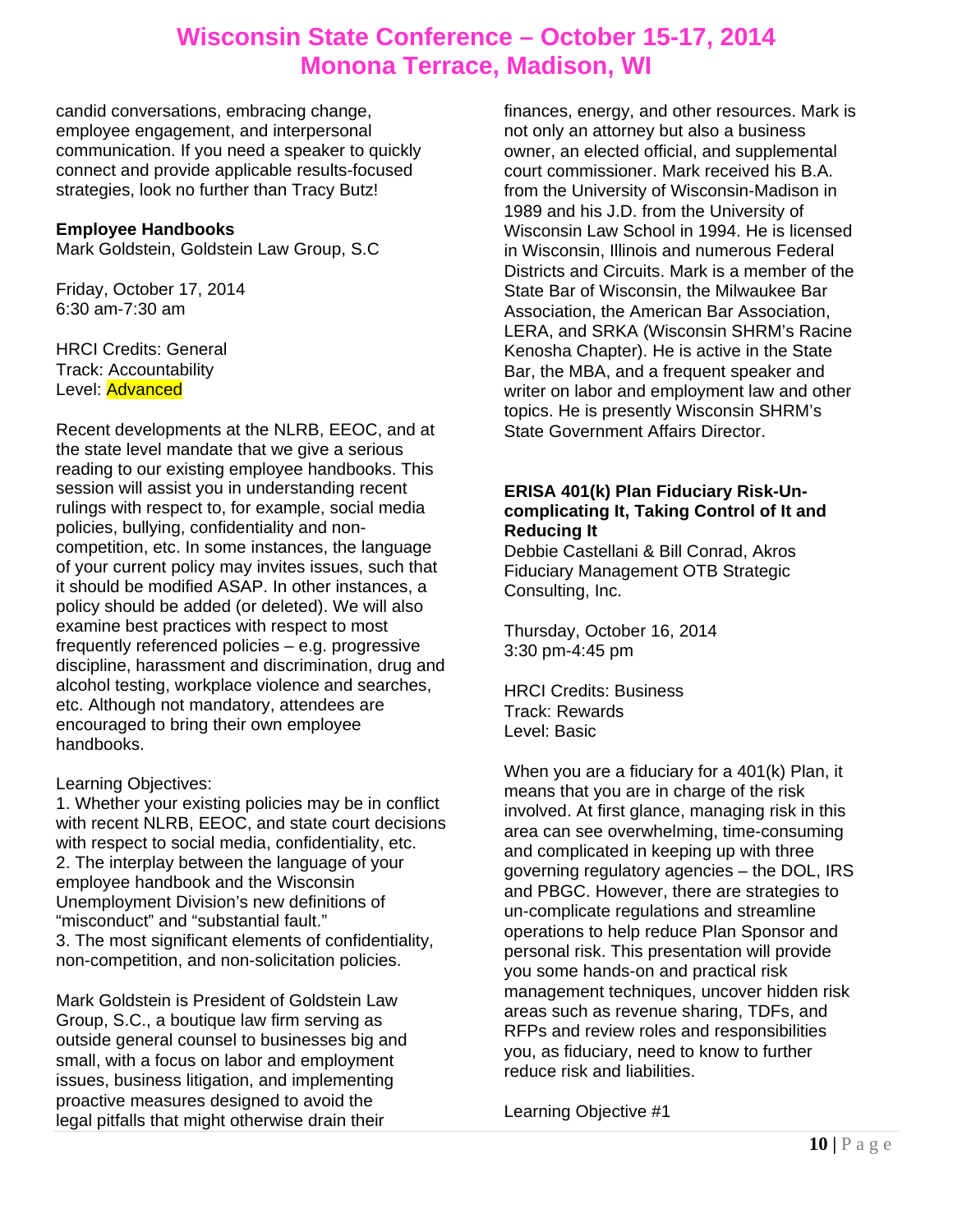Understand the top plan sponsor myths and how to avoid them.

Learning Objective #2 Learn the five things you can do today to reduce personal fiduciary risk – yes, you are at risk!

Learning Objective #3 Review three things you must do to reduce Plan Sponsor risk

Deborah "Debbie" Castellani and William "Bill" Conrad founded OTB Strategic Consulting, Inc. in 2002 to un-complicate the complicated by implementing sound growth strategies, streamlining regulatory policies and procedures, and transforming organizations from Fortune 500 businesses, start-ups and everything in between. In 2002, Ms. Castellani and Mr. Conrad also founded Akros Investments, Inc. aka Akros Fiduciary Management, which provides premier fiduciary-based investment-education related services for individual, companies, and retirement plan fiduciaries. Ms. Castellani has run a \$2 billion investment firm, created investment programs, established mutual funds, set up SEC compliance programs, performed merger and acquisition studies, overseen the P&L, established and was a fiduciary for defined benefit and defined contribution plans, and worked with numerous firms in a variety of industries. Mr. Conrad began his financial career after law school and has run a \$3.5 billion trust division including its Benefits area, was Chairman of a multi-state broker/dealer, run two multi-bullion dollar 1940 Act investment firms. He has been integral in creating new mutual funds, performing M&A, performed merger and acquisition studies, running SEC compliance programs, established and been a fiduciary for defined benefit and defined contribution plans, and worked with numerous firms in a variety of industries.

### **Ethics & Leadership: Developing Social Responsibility**

Justin Rueb, University of Wisconsin-Stevens Point

Friday, October 17, 2014 8:30 am- 9:45 am and 10:00 am-11:15 am

HRCI Credits: General Track: Accountability Level: Basic

In today's world, organizations are often criticized for breaches in ethics and for a lack of social commitment suggesting an ethics training need for leaders. This session will focus on understanding what ethics are, how and why organizations develop ethical codes and their importance in developing leaders of integrity focused on social responsibility. Specifically, attendees will examine their own values, how these values are then used in developing their personal ethical code, which in turn, affect both leadership and organizational development. Attendees will learn various personal tools and approaches to improve ethical leadership and assist them in creating strong organizational cultures committed to social responsibility. The session will involve several activities that require audience participation in an effort to personalize one's own experience with their ethical and leadership experiences.

Learning Objective #1:

To understand what ethics are, how they are derived, and their importance at work.

Learning Objective #2:

To understand how ethics impact leadership and organizational strategy.

Learning Objective #3:

To understand organizational ethics and its impact on a company's social commitment.

Dr. Justin Rueb is a certified SPHR, a full professor at the University of Wisconsin-Stevens Point, and is also President of Aspiring Heights, an independent training and organizational consulting firm specializing in leadership, team-building, and organizational culture and climate. He has worked with a variety of organizations in the military,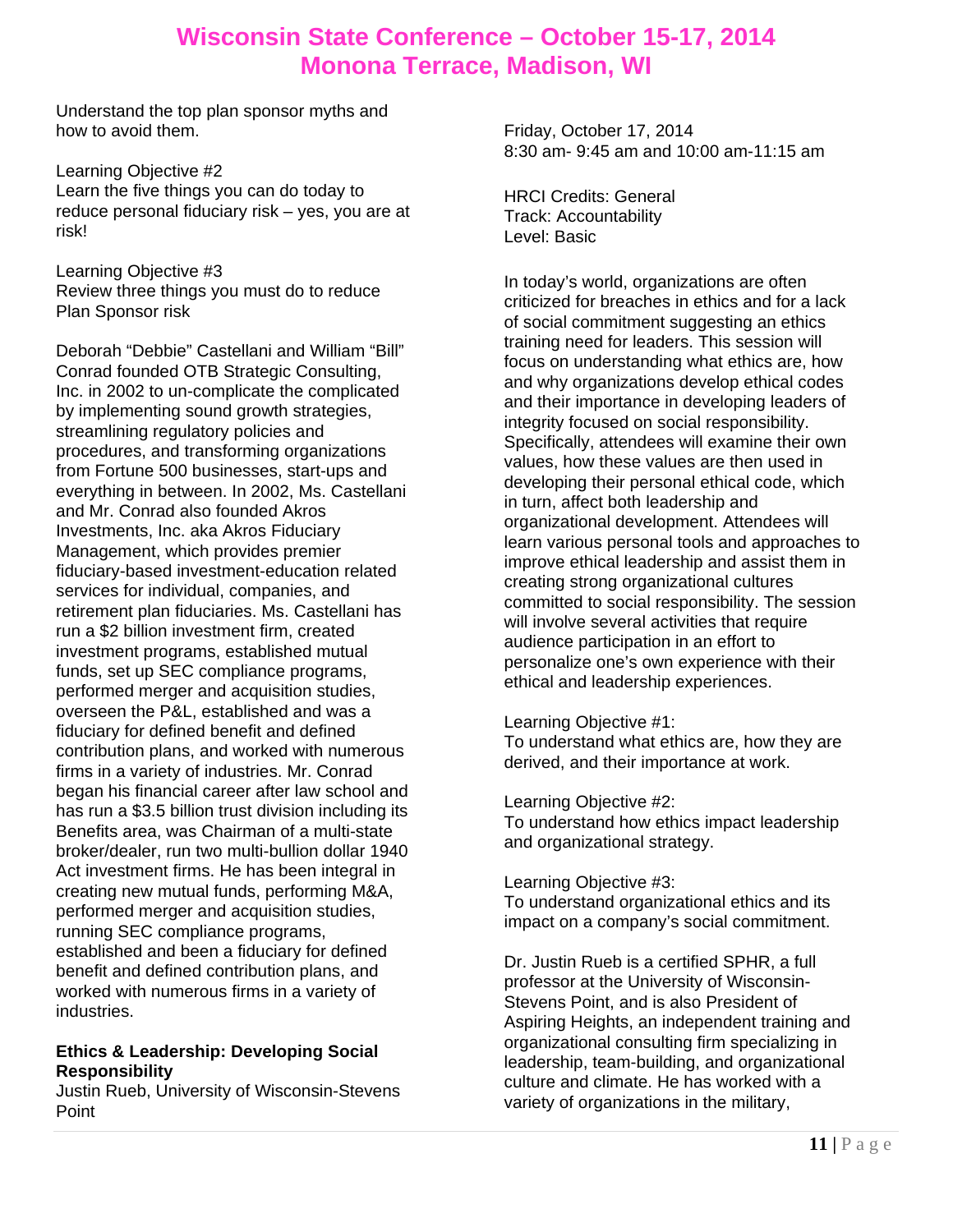academic, and corporate sectors. His doctoral research examined potential predictors to identify emergent leaders within an organization. He has also performed research in areas as diverse as human factors, cognition, motivation, systems design, human resources, leadership, statistics, and sexual harassment, having authored over 90 articles/presentations. A nationally recognized speaker, Dr. Rueb has presented papers at numerous prestigious conferences, including the Academy of Management, Society of Industrial/Organizational Psychologists, American Psychological Society, and the Human Factors Ergonomics Society.

#### **Extreme Makeover: Health Care Edition/ Radical Savings from Benefits Strategies**  Patty Murphy, HNI

Thursday, October 16, 2014 1:15 pm-2:30 pm

Friday, October 17, 2014 10:00 am-11:15 am

HRCI Credits: General Track: Rewards Level: Basic

With ever-increasing health care costs and the looming "Cadillac tax" deadline, health plan sponsors need to be more creative than ever. Gone are the days of negotiating your renewal down as far as you can and then cost shifting the rest to your employees. If you want to stay in the game, you need to start changing it! At this workshop, attendees will discover today's most innovative benefits and health care management strategies. Learn specifics on how to launch programs — where to access products or how they may fit into existing plans. Attendees will walk away with real-life examples of these strategies in action and the impact they are creating for other organizations.

### Learning Objective #1:

Discover how basic business and economic principles can be applied to health benefits.

Learning Objective #2: Understand the trifecta of health benefits savings: coordinating care, maximizing quality, and engage customers .

#### Learning Objective #3:

Explore strategies including: accountable care organizations, direct primary care, telemedicine, private exchanges, value-based insurance design, and on-site/near-site care.

Patty Murphy is Health Systems Consultant at HNI. As a former hospital administrator, Murphy possesses deep knowledge of the health care system, which she uses to help employers reduce wasteful health care spending and improve care quality.

#### **Followership: Four Secret Skills for Being the Leader Others WANT to Follow**  Cory Bouck, Johnsonville Sausage

Thursday, October 16, 2014 1:15 pm-2:30 pm

HRCI Credits: General Track:Accountability Level: Basic

In today's hyper-competitive world, who's working hard to be known as a great "follower," right? But the best leaders begin their journey by developing strong followership skills. Business icons like Sam Walton, Malcolm Forbes, and P&G's A.G. Lafley practiced followership relentlessly as they progressed. Why? Because all leaders are also still a follower of someone to whom they are accountable. Even the VP of HR has a boss. Mastering the four roles and secret skills of followership will ensure success in the paradoxically simultaneous roles of follower and leader. Living the roles and secret skills of followership will deliver better results, get you promoted faster, and inspire those around you to do the same.

### Learning Objective #1:

Earn a reputation for strong leadership at every level by learning and practicing the four roles and secret skills of great "followership."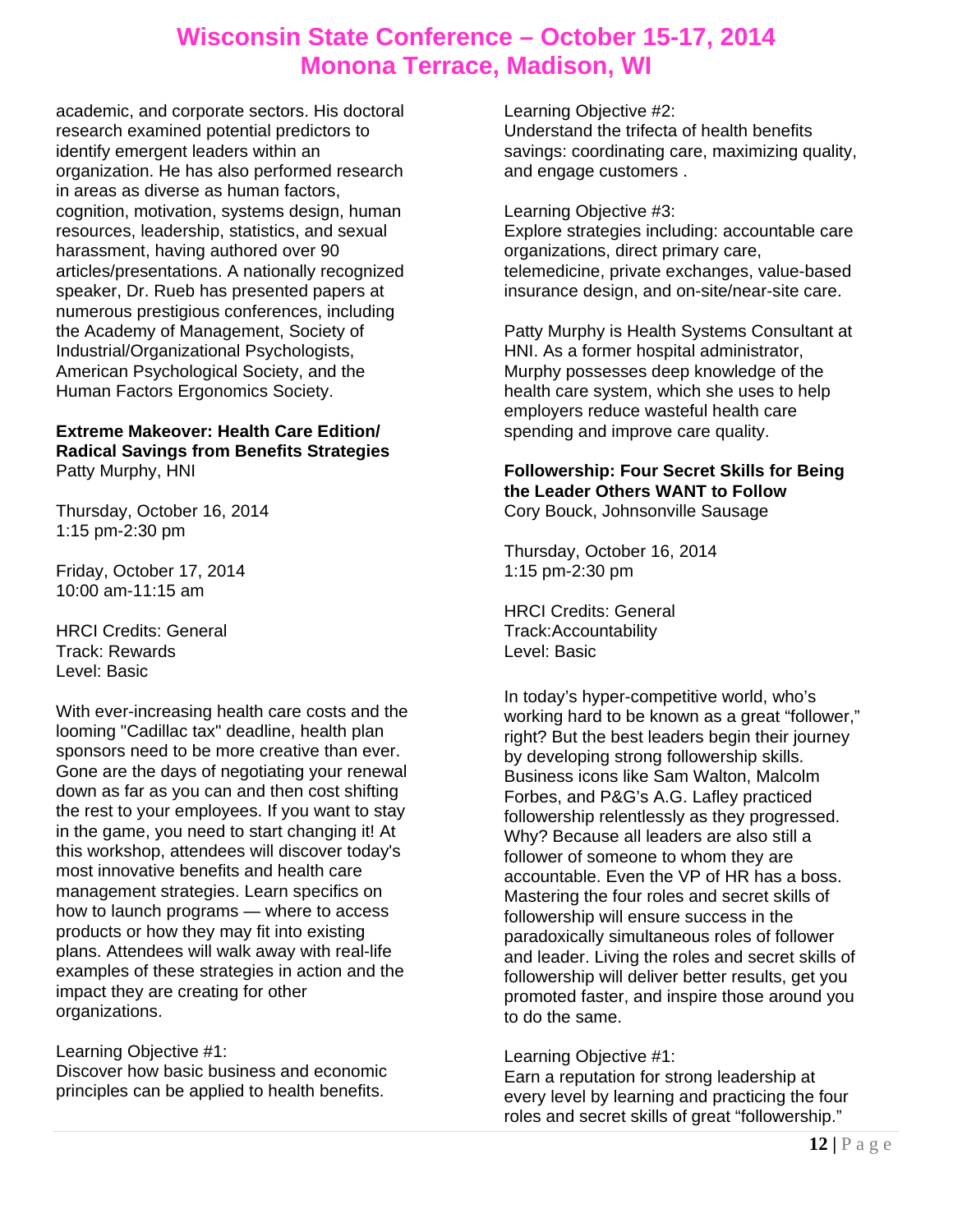Learning Objective #2: Learn to motivate others by setting a sterling example of leadership through your followership.

#### Learning Objective #3:

Develop your career so you can market & sell your own authentic "accomplishment brand."

Cory Bouck is the Director of Organizational Development & Learning at Johnsonville Sausage. He is also an author, keynote speaker, and an expert in building leaders - a reputation he has earned over twenty years of leading in the military, in academia, in business, and in politics. He is a graduate of and former leadership instructor at the U.S. Naval Academy and is a former Naval Flight Officer. Cory led brand and event marketing teams at General Mills, Newell-Rubbermaid, and Johnsonville Sausage. He is also the author of The Lens of Leadership: Being the Leader Others WANT to Follow (2013).

### **Gamification in Human Resource Management: An Introduction**

Michael Maciekowich, Astron Solutions, LLC

Thursday, October 16, 2014 6:30 am-7:30 am

HRCI Credits: General Track: Rewards Level: Basic

Gamification is the use of game thinking and game mechanics in non-game contexts to engage users in solving problems. Gamification is applied to improve user engagement, return on investment, data quality, timeliness, and learning. Gamification techniques strive to leverage people's natural desires for competition, achievement, status, self-expression, altruism, and closure. A core gamification strategy is rewards for players who accomplish desired tasks. Types of rewards include points, achievement badges or levels, the filling of a progress bar, and providing the user with virtual currency. This session will provide a review of the foundation

principles of gamification as it applies in Human Resource strategies. This session will also provide basic examples of the application of gamification in reinforcing key HR strategies from engagement to career progression.

#### Learning Objective #1:

Understanding what "Gamification" is and its application to HR Strategy.

#### Learning Objective #2:

Review examples of "Gamification" specific to HR programs and learn how these enhance the organizations work environment.

#### Learning Objective #3:

Explore the unlimited uses and implications of 'Gamification" in all future HR program design.

Michael F. Maciekowich is a National Director for Astron Solutions. His areas of expertise include the development, design, and implementation of executive, physician, and employee base pay, short and long term incentive programs, sales incentive programs and performance management systems in all industries. His primary focus is the integration of compensation and human resource strategies with organization-specific missions, visions, values, and strategic operating plans. Michael has over thirty years of consulting and industry compensation experience. Prior to Astron, Michael was the National Director of Healthcare Rewards Consulting and the Metro New York Operations Manager for Rewards Consulting for the Hay Group. He was also compensation consultant with a number of consulting firms, including Towers Perrin (Senior Consultant), Hartstein Associates (Vice President), Adams, Nash & Haskell (Vice President), The Omni Group (Vice President and Partner), and Modern Management (Senior Consultant). In these roles, he focused on the role compensation plays in human resources and labor avoidance strategies. He has assisted hundreds organizations in his twenty plus years of consulting. Prior to his consulting career, Michael was responsible for compensation services at the American Hospital Association, Honeywell International, and Zenith Electronics.

**Global Essence: Building and Benefitting Strategy and Culture with Perspectives!**  Deborah Schultz, MRA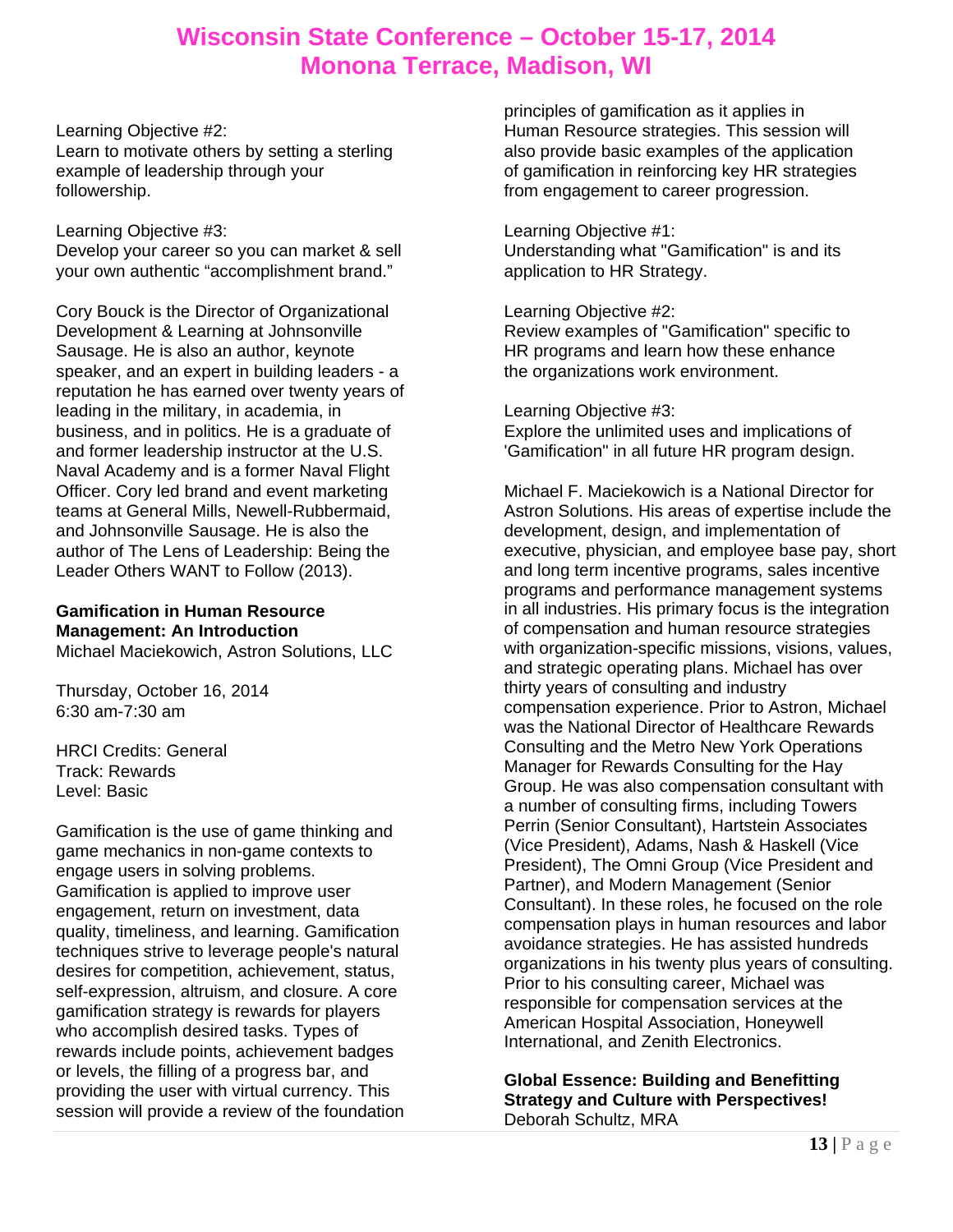Friday, October 17, 2014 6:30 am-7:30 am

HRCI Credits: General Track: Accountability Level: Advanced

Succeeding in a global business environment – whether where your organization does business, where your customers or suppliers reside, or where your employees have roots – requires a deeper level of awareness in order to capitalize on the cultural differences that can so richly enhance your organization. This session will help you consider your own level of competence, heighten your knowledge around fostering a richer and more innovative work environment and expand your understanding of cross-cultural impact on your business and your relationships with your employees who represent multiple perspectives. Building corporate culture and global competence can be an enduring competitive advantage. Emerge a leader – whether individually, collectively or organizationally as you practice and embrace a revitalized, recaptured or reinvented 'global essence!'

Learning Objectives –

1. Understand how to effectively include, enhance and benefit from diverse perspectives to focus your organization on high performance and business success.

2. Learn and apply the framework of a global essence strategy that can complement and enhance overall business strategy, plus cultivate inclusion, organizational development and organizational performance.

3. Discover ways to leverage talents to complement and create an organizational culture rich in global and leadership competence that translates across borders.

Deb Schultz shares her broad and practical knowledge on integrating HR with business strategy, her experience in relationship management – and more! She works passionately on behalf of MRA members as a Sr. HR Director/Member Relations. Prior to MRA, Deb had the privilege of serving in leadership and management roles for industry-leaders US Bank (formerly Firstar) and Carlson Companies. Deb is

objective, thorough, energetic and dynamic and speaks nationally on key drivers of, and strategies for, organizational and HR performance. Deb is GPHR and SPHR certified and is WISHRM's Director of Programming.

### **Hello CEO…Here is HR**

Lori Kleiman, HR Topics

Friday, October 17, 2014 8:30 am-9:45 am

**HRCI Credits: Business** Track: Strategic Level: Advanced

CEO's see HR Functions as administrative and costly. Explore the issues and gain practical tips, ensuring your CEO values what your HR team brings to the organization. We step into your CEO's shoes and provide real solutions to the issues you may be facing. Get involved in the strategic conversations that drive your business forward. Approaching the topic from a proprietary survey of real business issues, you will walk away with solutions in hand. Do you struggle with getting your CEO's attention? Do you feel stuck in compliance and administration? How do you expand your perspective—and get the recognition you deserve?.

Learning Objective #1: Understand what your CEO needs from you.

Learning Objective #2: How to present your initiatives in way that the CEO will listen.

Learning Objective #3: Evaluate your skill set and growth opportunities to become the leader your organization needs.

Lori Kleiman is a Chicago based business expert with more than 25 years of experience advising companies on HR issues. Her background as a human resources professional and consultant gives her unique insight on how HR professionals and executives can work together effectively to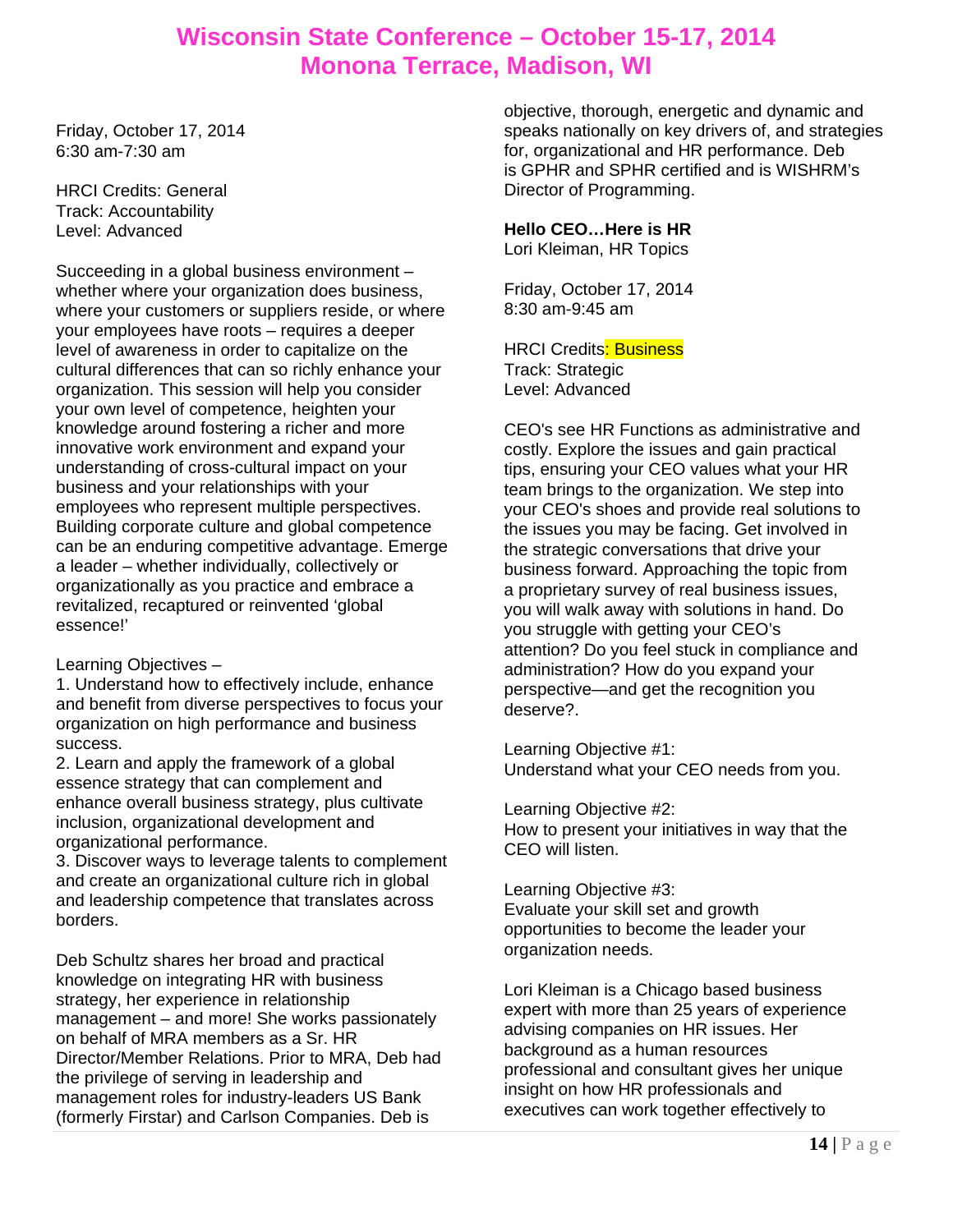achieve business goals. Her programs are designed to provide critical HR updates and best practices to small businesses. In addition, she is an adjunct faculty member at Oakton Community College and DePaul University. Previously, Lori founded HRPartners, a boutique HR consulting firm that was acquired by Arthur J. Gallagher & Co. in 2007. Lori continued with Gallagher to lead the firm's HR consulting practice before branching out again as an independent consultant, author and speaker. Lori has a Master's degree in human resources, has been certified as Senior Professional in Human Resources (SPHR) by the HR Certification Institute and is a member of the National Speakers Association.

### **How to Be a Super Sleuth: Preparing for and Conducting Effective Workplace Investigations**

Kelly A Moffitt and Colton D Long, Ogletree Deakins

Thursday, October 16, 2014 10:45 am-12:00 pm

HRCI Credits: General Track: Accountability Level: Basic

Human resources investigations have become more important for reasons of personnel management, productivity, and litigation risk avoidance. The range of matters that are the subject of investigations has become broader. The benefits of conducting a proper investigation and the potential liability for mistakes during investigations have become greater. Investigations can help solve workplace conflict, can be decisive in determining whom to discipline or terminate, and can lay the groundwork for a successful defense or can result in liability in employment litigation. Moreover, because the technology of monitoring conduct within the workplace is constantly changing, employers need to stay abreast of which forms of employee investigations will stand legal muster, and which forms might get the employer – instead of the employee – in trouble. This presentation will focus on the steps to be taken before the

need to investigate arises, as well as walk through best practices for the investigative process itself.

Learning Objective #1:

BEFORE THE INVESTIGATION – GETTING YOUR PERSONNEL POLICIES IN ORDER. Any investigation is only as good as the tools you have available to you. One of the most important sources of tools for an effective investigation is your company's personnel policies. There are a number of policies that you should have in place before the need for an investigation ever arises. Some of these policies are quite obvious, and nearly all companies already have them. Unfortunately, the need for other policies only becomes apparent once an investigation is already underway, and it is too late to adopt them.

### Learning Objective #2:

POST-COMPLAINT, PRE-INTERVIEW STEPS. A prerequisite to the employer's ability to conduct a timely investigation is for the employer to receive prompt information about matters to be investigated. In order to encourage the reporting of matters that may become subject of investigations, employers should create a corporate culture that encourages employees to come forward with complaints.

### Learning Objective #3:

BEST PRACTICES FOR CONDUCTING AN INVESTIGATION. An effective workplace investigation requires both training and planning. This presentation will provide tips on deciding who should/should not conduct the investigation, pre-interview preparation, conducting interviews, interviewing the complaining party, interviewing the accused, interviewing third-party witnesses, resolving credibility, and more.

Kelly Moffitt's practice is focused on employment litigation. She represents clients in agency and court proceedings in matters including discrimination, retaliation, harassment, whistleblowing, and non-compete and trade secret disputes. She has defended clients in class action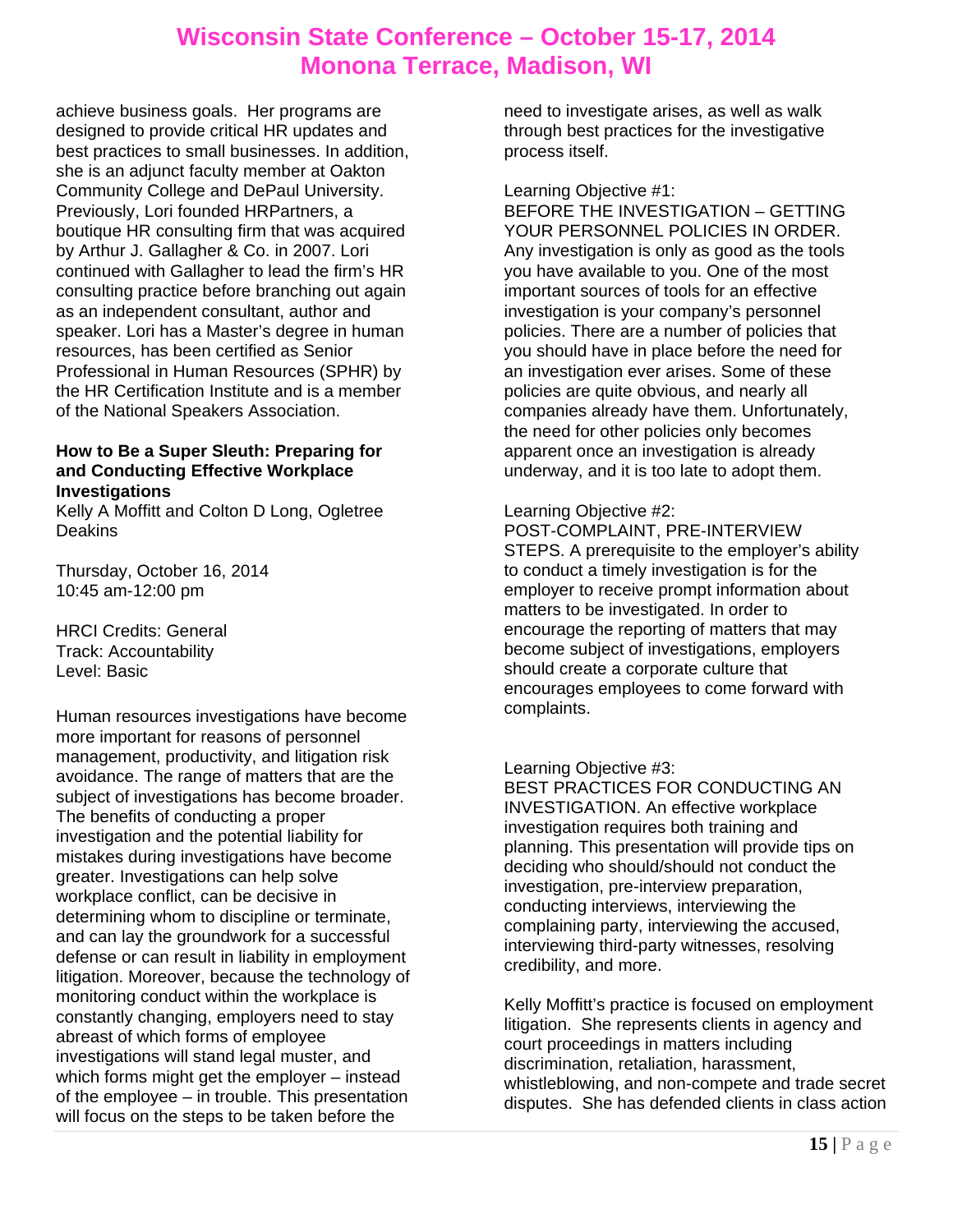lawsuits arising under wage and hour laws, ERISA, and the WARN Act. She has also successfully defended numerous cases arising under the FMLA. Kelly's trial experience includes first chairing an arbitration, in which she obtained an award dismissing all claims against her client. Kelly also provides employment counseling advice to clients, and was seconded to a national company for several months to serve as the company's interim labor and employment law counsel. In addition to her employment litigation work, Kelly is also experienced in commercial and business litigation, including securities class actions, contract disputes, and products liability defense. Kelly regularly speaks at seminars on employmentrelated topics.

Colton Long is an associate with Ogletree Deakins and focuses his work on employment litigation. He has had considerable motion experience in his time in practice, and recently argued in the Court of Appeals for a significant case that stands to reinterpret Minnesota's motion to dismiss standard (now pending before the Minnesota Supreme Court). Prior to joining Ogletree, Colton worked for a large general practice firm as a business litigator, and specialized in franchisor/franchisee relations, non-compete agreement litigation, and FLSA wage and hour claims. Prior to beginning his practice, Colton served as a judicial intern for the Honorable John A. Jarvey of the United States District Court for the Southern District of Iowa and the Honorable Matthew E. Johnson, Judge of the Minnesota Court of Appeals.

### **How to Be Smart About Costs In the Midst of Turmoil**

Jane Cooper, Patient Care

Thursday, October 16, 2014 10:45 am-12:00 pm

HRCI Credits: General Track: Metrics Level: Intermediate

The Affordable Care Act provides many reasons for health care costs to increase and employers are implementing various strategies to combat these rising costs. Concurrently, narrow networks and fewer available providers due to consolidation and reduced reimbursement mean fewer choices for your employees and their families. This session offers successful strategies for improving the health of your employees while reducing costs. Discussion will include examples of growing trends like on-site clinics, enhanced wellness programs and transparency. As employees access insurance through a variety of channels (public and private), employers continue to struggle with how to provide benefits. Employers need to use historical data for planning and decision making. Employee communication and engagement is a critical component of cost management and successful examples will be provided. Content includes case studies from Wisconsin companies.

Learning Objective #1: Identify key costs drivers within benefit plans.

Learning Objective #2:

Discuss ways to engage employees to pay attention to health care costs and their health status.

Learning Objective #3: Review data categories that are critical to managing health care costs.

Jane Cooper is founder, President and CEO of Patient Care, the nation's leading advocacy company, based in Milwaukee, WI. The company began operations in August, 2001 and helped create the advocacy industry. Patient Care currently provides services for over 1.5 million members across the country. Ms. Cooper has over 25 years experience in the health care industry, serving in management positions for 20 years. As a serial entrepreneur, she has started and led five health care companies since the early 1980s. As President and CEO of Advantage Health Plan in New Orleans, Louisiana, she developed the fastest growing HMO in the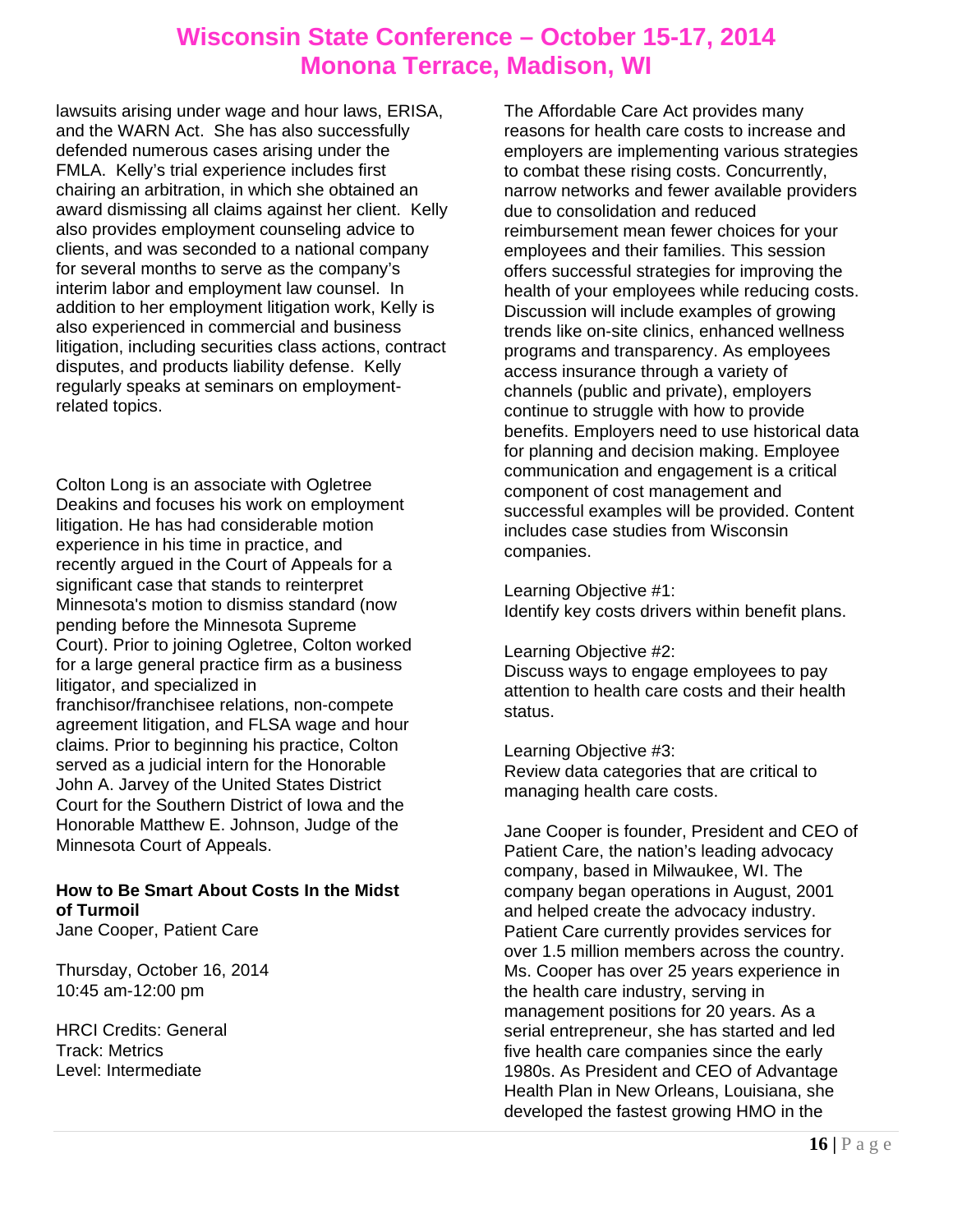state in the late 1990s. As President and CEO of Patient Care she has also consulted and spoken nationally on health care issues and publishes articles on the industry on a regular basis. Ms. Cooper has a Bachelor's of Liberal Arts from Augustana College in Illinois and a Master's of Art from Western Illinois University, with a major in speech and communication. She serves on the board of the Wisconsin Statewide Health Information Network (WISHIN).

### **HR Metrics: ROI for HR Initiatives**

Lynell Meeth, MRA- The Management Association

Thursday, October 16, 2014 10:45 am-12:00 pm

Friday, October 17, 2014 8:30 am-9:45 am

HRCI Credits: Business Track: Metrics Level: Basic

The increasing use of metrics and data analytics is challenging HR professionals to understand the importance of using numbers for fact-based decision making and linking HR initiatives to organization success. This presentation will provide you with practical advice on how to cost-justify and present the business case for your HR-related initiatives.

Learning Objective #1 Identify best practices in HR ROI measurement.

Learning Objective #2 Determine the cost and benefits of HR initiatives in business terms.

Learning Objective #3 Use a model to demonstrate HR solutions to business problems.

Lynell is a Human Resources Director for the HR Resource Center Department. She has over 10 years of broad human resource generalist experience working in the financial services

industry with multi-state responsibilities. Her human resource experience includes management development, succession planning, assessments, mergers and acquisitions, employee relations and investigations, recruitment and retention strategies, and strategic solutions. She is an experienced trainer in the areas of management and professional development and diversity. She has been a guest speaker for university leadership functions on career management and diversity and has received training in internal consulting, coactive coaching, and situational leadership. In her career, Lynell has used her strengths in relating to others and her passion for moving from "good to great" to help inspire, coach, and encourage team members. She has a Bachelor of Science degree in psychology and communication management from Carroll University and a Master of Science degree in human resources from Marquette University. She is certified as a Senior Professional in Human Resources (SPHR).

### **Humanizing Employee Engagement**

Paul Hebert, Symbolist

Friday, October 17, 2014 8:30 am-9:45 am

HRCI Credits: General Track: Talent Level: Intermediate

The past few years have seen a major increase in the number of companies that offer technology solutions to HR that are focused on employee engagement. While these new SaaS products have reduced the cost and the set up effort required within HR they inadvertently have reduced the effectiveness of engagement within the organization. In fact, as HR and companies in general, have increased their budgets and efforts around engagement – the numbers continue to drop. Employees are not looking for electronic connections – they are looking for real, authentic, personal and human connections. This presentation will present why humans need real life emotional connections, how technology is failing us in our quest for engagement and provides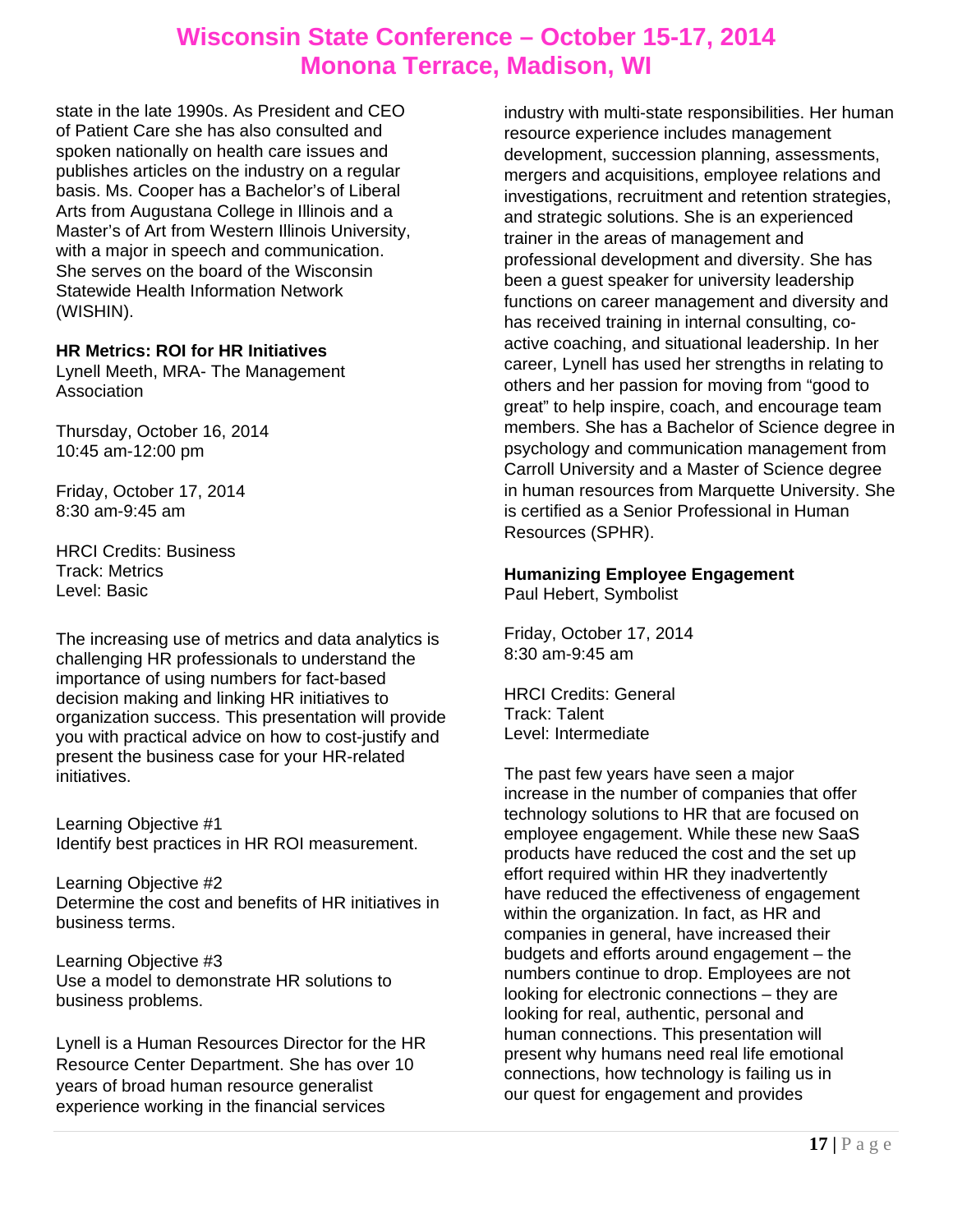concrete examples of companies who are creating emotional connections.

Learning Objective #1: Learn the psychological basis for why humans need connections and engagement.

#### Learning Objective #2:

Understand the ways in which technology fails as creating engagement -- and the ways in which it can.

Learning Objective #3: See concrete examples of companies leveraging connecting and engaging with and without technology.

Paul Hebert is Vice President Solution Design for Symbolist, a consultancy and fulfillment organization that creates "human" programs that connect employees and other audiences to the sponsor organization at an emotional level. Paul is widely considered an expert on engagement, rewards, recognition, motivation and incentives and has been interviewed by the BBC, quoted in USATODAY, published in Loyalty360 magazine, published whitepapers and articles for HRM Magazine, is a contributing author on the Fistful of Talent blog, HRExaminer and is the Social Media Editor for the Enterprise Engagement Alliance.

#### **It's a Game! Effective Strategies for Engaging Employees Around Sustainability**  Kathy Kuntz and Raj Shukla, Cool Choices

Friday, October 17, 2014 10:00 am-11:15 am

HRCI Credits: General Track: Accountability Level: Basic

Many leading businesses have dual challenges: managing stakeholder costs/expectations relative to sustainability metrics and effectively engaging employees around corporate objectives. Typically there's little or no connection between these priorities, but HR professionals can be the catalyst for outstanding organizational achievement in

both arenas by engaging employees around sustainability. Drawing from extensive social science research and real-world experience implementing initiatives in a variety of employment settings, the presenters will delineate the advantages of connecting sustainability and engagement, and provide attendees with practical strategies for making this happen. Following a brief overview of the advantages and key strategies, the presenters will engage participants in small group exercises where groups will develop their own solutions to specific sustainability-engagement challenges. The combination of theory and practice will enable attendees to understand the challenges in engaging employees around sustainability, while providing insights into practical strategies and techniques that they can use to increase engagement.

### Learning Objective #1:

Participants will be able to articulate the business case for engaging employees around sustainability as a strategy for increasing overall engagement and accelerating achievement of sustainability targets.

### Learning Objective #2:

Participants will be able to identify opportunities for engaging employees around sustainability to increase innovation and performance.

### Learning Objective #3:

Participants will be able to develop and implement specific initiatives to increase employee engagement around corporatespecific sustainability objectives in their specific workplaces.

Joining Cool Choices in May 2010, Executive Director Kathy Kuntz provided the foundational vision and expertise for Cool Choices' program initiatives, which inspire individuals, businesses and communities to adopt sustainable practices. Kathy has two decades of experience promoting energy efficiency to businesses, communities and individuals. As Director of Energy Programs for Wisconsin Energy Conservation Corporation, Kathy led Focus on Energy, Wisconsin's energy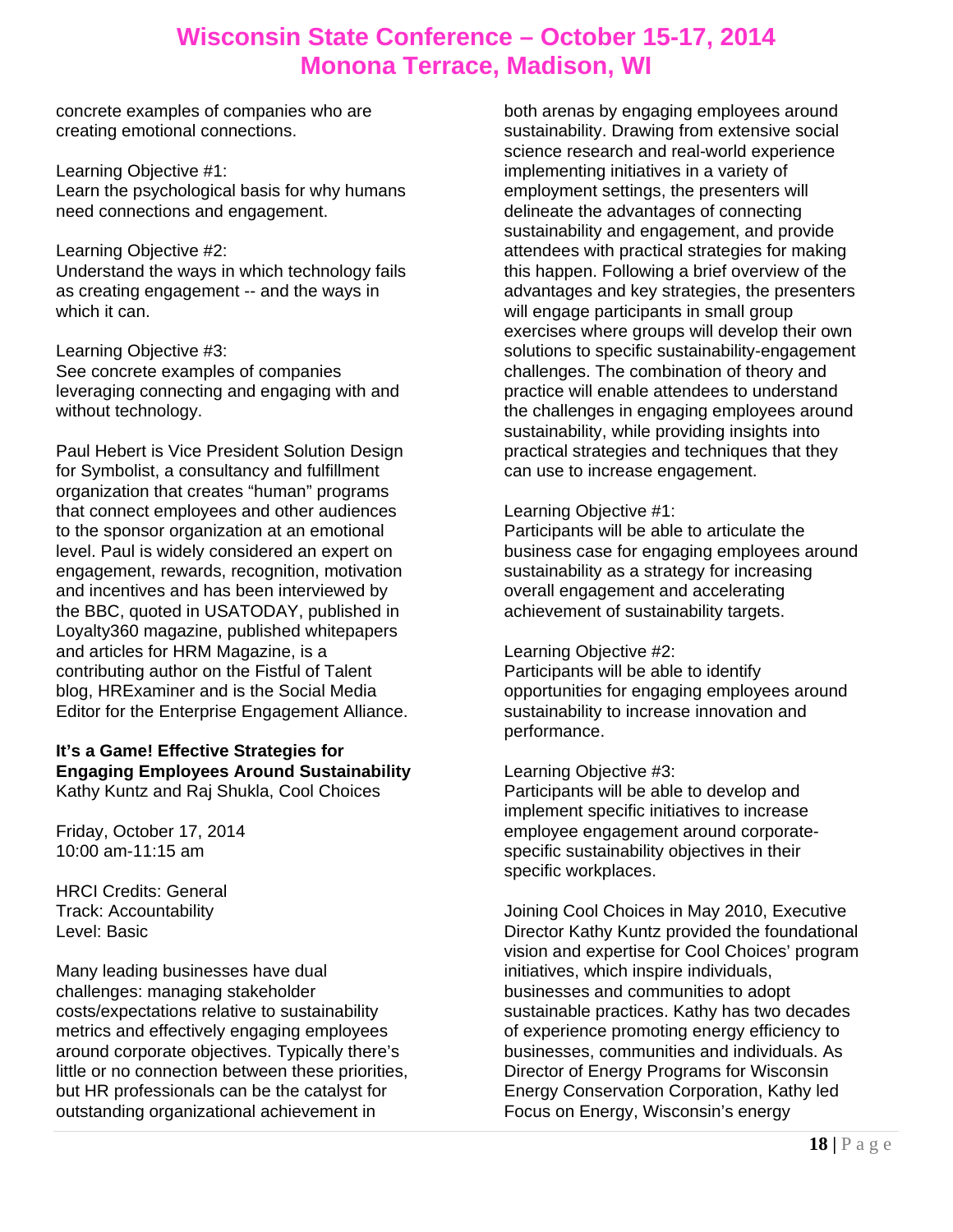efficiency and renewable energy program. Under Kathy's direction Focus on Energy exceeded its savings goals and deployed a number of innovative initiatives to broaden and deepen customer engagement. Kathy has earned a national reputation for effective program design and behavior change expertise.

Director of Programs Raj Shukla joined Cool Choices in January 2011 to lead the organization's program efforts. With a strong commitment to addressing climate change and a passion for genuine results, Raj developed the idea to use a game-based approach to make sustainability fun, social and easy. Raj has a strong background in social change, sustainability and economic development, including founding and acting as principal of BrightBend, LLC, where he worked with small businesses on using technology to affect social change and educated corporate executives on the organizational benefits of waste reduction. Prior to BrightBend, Raj managed engaged youth in climate change education using games with The Climate Project and served as Program Officer for the Greater Milwaukee Committee, where he managed a \$1.5 million private/public sector inner city reinvestment campaign. Raj thrives on the challenge of making sustainable actions more fun, popular and easy.

### **Making a Wellness Program Work & Measuring its ROI**

Rick Schemm, HP&A Solutions

Thursday, October 16, 2014 6:30 am-7:30 am

HRCI Credits: General Track: Metrics Level: Intermediate

There are many ways to administer a wellness plan in an organization, but there's a wide range of complexity, cost, and effectiveness in the options. This session will describe the elements of going "all-in" and running a sophisticated wellness program that creates great participation, decreases the health risk

factors of employees, and saves the organization money. The session will also describe how Return on Investment is measured so that you can build your wellness plan with a defined way of measuring its success.

### Learning Objective #1:

Attendees will learn about the necessary elements for an effective wellness program that changes employee behaviors around their issues of health and reduces their medical costs in the organization's insurance plan.

#### Learning Objective #2:

Attendees will also learn how to use medical claims data and risk-factor measurements to identify the return on investment of a company-sponsored wellness program.

Rick is a Human Resource Consultant for HP&A Solutions, a provider of HR, payroll, and accounting services and guidance to small organizations. Rick was the HR Executive at Royal Credit Union for 23 years and has had many experiences in the field of Human Resource Management. While at RCU he designed and implemented Performance Management Systems and Compensation Programs, Upward and Peer Feedback Systems, Contingency and Succession Planning, the automation of the Applicant Data collection process, and the introduction of a comprehensive Wellness Program. In his role as a HR Consultant, Rick helps business owners and managers implement or update systems in the areas of recruitment and selection, performance reviews, coaching, discipline, leadership, culture development, employee benefits, and compensation. Rick holds a Masters Degree in Management and Organizational Psychology from the University of Wisconsin-Milwaukee, a Bachelors Degree in Management from the University of Wisconsin-Eau Claire, and a Senior Professional in Human Resources certification from the Human Resource Certification Institute.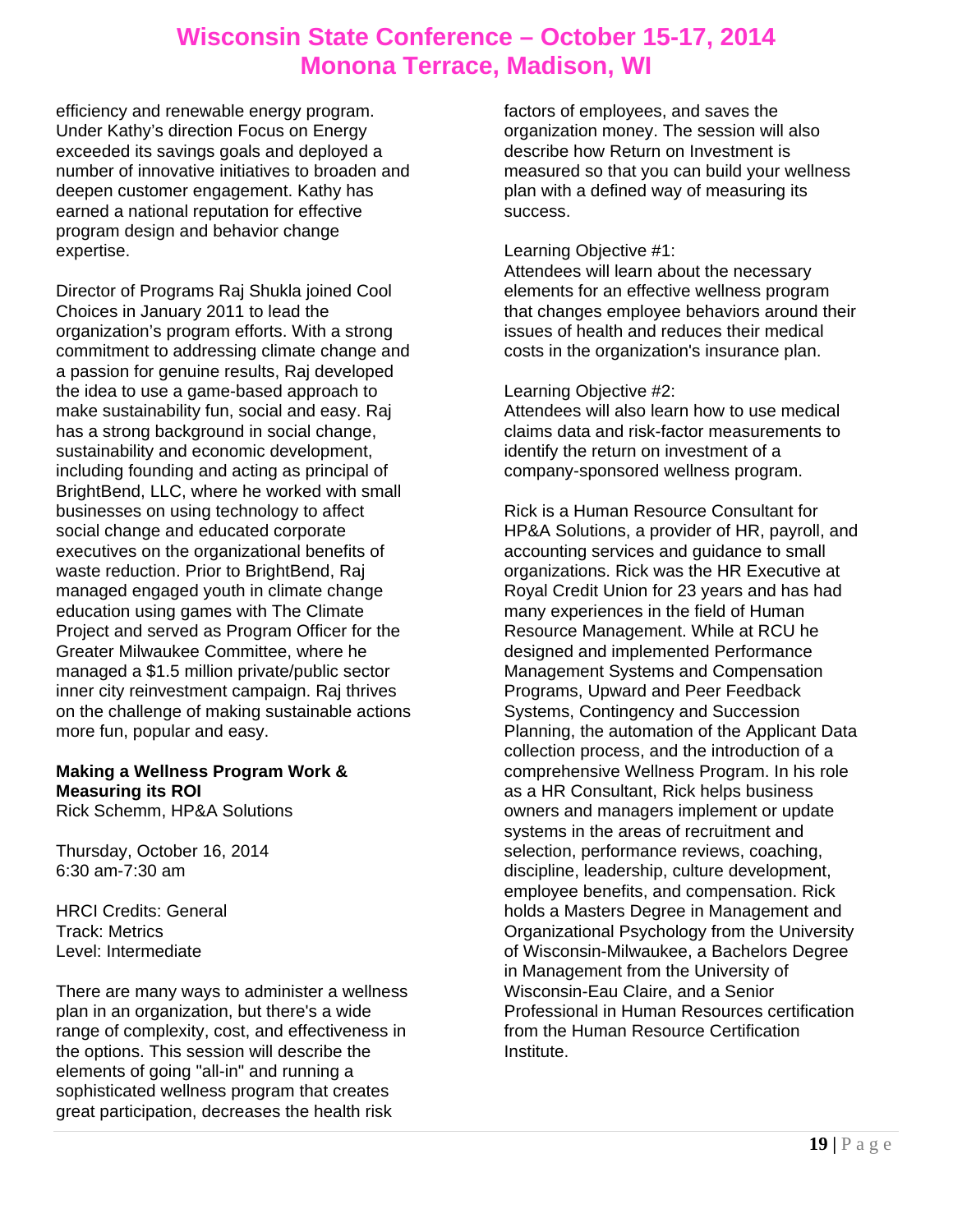#### **Making the Pieces Fit: How the Supreme Court's Decision on DOMA Impacts Your Organization**

Regan Cheney and Rebecca Kellner, Associated Financial Group

Thursday, October 16, 2014 1:15 pm-2:30 pm

HRCI Credits: General Track: Rewards Level: Basic

Last summer, the Supreme Court overturned a section of the Defense of Marriage Act, which previously defined marriage as between a man and a woman. As a result, states are left to define what constitutes "marriage." Under federal law, same-sex spouses who are married in a state or country that recognized same-sex marriage are entitled to the same federal benefits as other legally married spouses. Coordinating this with state laws, especially for multi-state employers, can be a daunting task. This seminar has been designed by licensed attorneys and HR professionals. It will identify key issues for not only Wisconsin employers, but also for any multi-state employer. Key issues include the impact of the High Court's decision on health insurance, HIPAA, COBRA, and on other non-ERISA type benefits offered by the employer, as well as employer policies and federal and state tax implications. In addition to the legal issues, this presentation will touch on practical implications so companies can walk away with the information to create the best strategy that fits not only the legal landscape, but also the organization's culture.

### Learning Objective #1:

Understand the impact of the Supreme Court's decision and compare federal regulations (ERISA, COBRA, HIPAA and IRS regulations) with various state laws.

### Learning Objective #2:

Identify practical considerations in order to create effective compensation and benefits strategy, which fits the organization's culture and risk tolerance.

Learning Objective #3:

Discuss how other Wisconsin employers have modified their compensation and hiring and retention strategies after the fall of DOMA.

Ragan Cheney brings a wealth of knowledge in insurance defense litigation, risk avoidance and in recruiting and retaining key employees. Her expertise comes from representing several of the most well-respected professional malpractice and property and casualty carriers in the country. Prior to joining Associated Financial Group, Ragan advised employers of all sizes regarding proper employment practices, recruiting and retention trends. Since joining the HR Solutions team in 2007, Ragan works regularly with public and private employers on HR Compliance issues involving leaves of absences, workplace accommodations, unlawful harassment, social networking benefits and risks, wage and hour obligations, as well as with employee benefit compliance issues involving ERISA, COBRA, HIPAA and workplace wellness. She is a welcomed guest at many executive round table meetings and is recognized as possessing superior skills in "building relationships" and "motivating individuals to help establish valued cultures in both corporate and non-profit sectors." Ragan is a member of the National and Fox Valley SHRM chapters. She enjoys presenting on a variety of HR, employee benefits and leadership development topics at state and local SHRM meetings in both Wisconsin and Minnesota. She is licensed to practice law in Wisconsin, Pennsylvania and New Jersey.

Rebecca Kellner, JD, SPHR is an HR Consultant for Associated Financial Group with six years of experience advising both public and private employers regarding complex employment issues. She advises employers on leave policies, accommodations, discrimination, and early intervention with claims. While in private practice, she focused on defending workers' compensation claims and handling Medicare-related issues arising from those claims. Previously, she interned with the Equal Employment Opportunity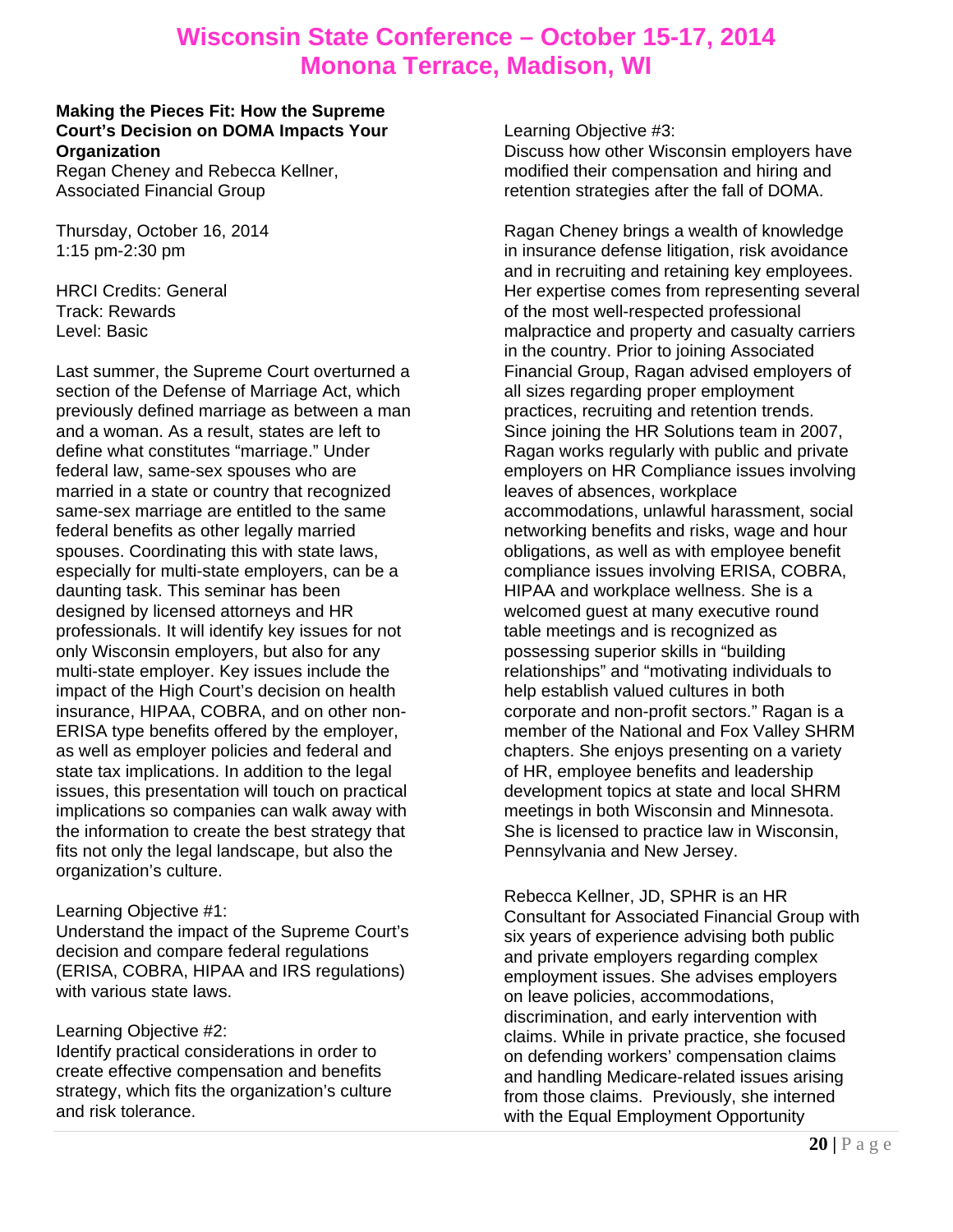Commission. Rebecca received her Bachelor of Business Administration degree from the University of Wisconsin-Eau Claire, where she majored in Human Resource management. She graduated from Marquette University Law School and is licensed in Wisconsin. Rebecca recently became SPHR-certified and is a member of National SHRM.

### **Measuring and Maximizing Employee Engagement in Your Organization**

Regan Cheney and Rebecca Kellner Associated Financial Group

Thursday, October 16, 2014 3:30 pm-4:45 pm

HRCI Credits: General Track: Metrics Level: Intermediate

About 9 in 10 human resource managers believe employee engagement is a top staffing challenge. However, only 4 in 10 companies actually measure or track employee engagement. Organizations that focus on building employee engagement have the ability to maximize performance, morale and overall job satisfaction. Similarly, organizations that fail to address engagement risk suffering significant financial losses related to low productivity, high turnover, loss of organizational good will and even an increase in employment related litigation. Employee engagement is about strategically building a positive corporate culture and helping employees feel a sense of purpose, connection and loyalty. As Jack Welch, former CEO of General Electric, once said: "[No] company, small or large, can win over the long run without energized employees who believe in the [organization's] mission and understand how to achieve it." Join us for this presentation and learn why "employee engagement" is not just another corporate buzz word, but a key factor—if harnessed properly—that can maximize an organization's success.

### Learning Objective #1:

Understand how successful organizations are defining and measuring engagement.

Learning Objective #2: Identify the benefits of maximizing engagement and the hard and soft costs if ignored.

Learning Objective #3:

Learn how to maximize key engagement drivers, such as brand loyalty, commitment to the organization, and connection to work.

Ragan Cheney brings a wealth of knowledge in insurance defense litigation, risk avoidance and in recruiting and retaining key employees. Her expertise comes from representing several of the most well-respected professional malpractice and property and casualty carriers in the country. Prior to joining Associated Financial Group, Ragan advised employers of all sizes regarding proper employment practices, recruiting and retention trends. Since joining the HR Solutions team in 2007, Ragan works regularly with public and private employers on HR Compliance issues involving leaves of absences, workplace accommodations, unlawful harassment, social networking benefits and risks, wage and hour obligations, as well as with employee benefit compliance issues involving ERISA, COBRA, HIPAA and workplace wellness. She is a welcomed guest at many executive round table meetings and is recognized as possessing superior skills in "building relationships" and "motivating individuals to help establish valued cultures in both corporate and non-profit sectors." Ragan is a member of the National and Fox Valley SHRM chapters. She enjoys presenting on a variety of HR, employee benefits and leadership development topics at state and local SHRM meetings in both Wisconsin and Minnesota. She is licensed to practice law in Wisconsin, Pennsylvania and New Jersey.

Rebecca Kellner, JD, SPHR is an HR Consultant for Associated Financial Group with six years of experience advising both public and private employers regarding complex employment issues. She advises employers on leave policies, accommodations, discrimination, and early intervention with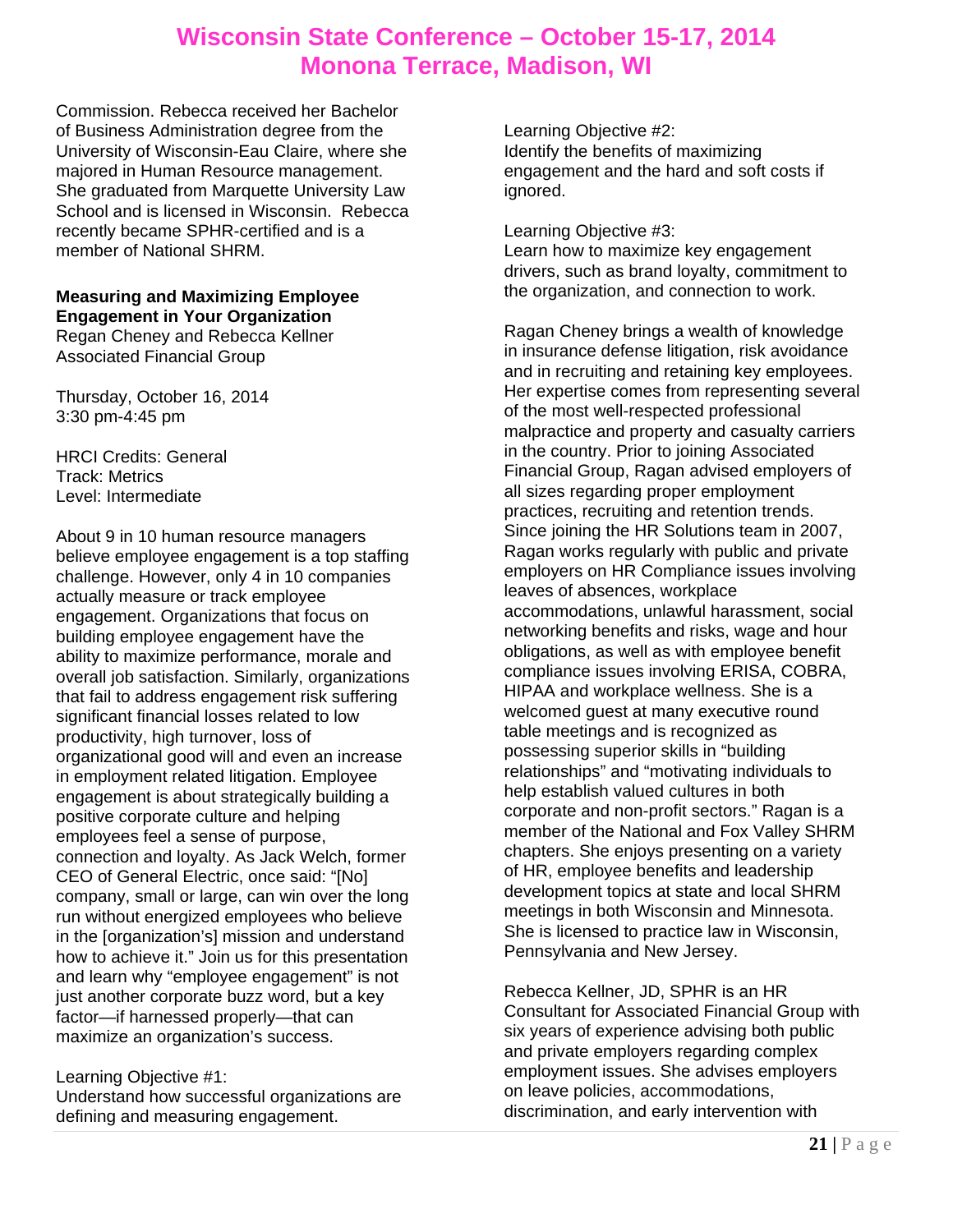claims. While in private practice, she focused on defending workers' compensation claims and handling Medicare-related issues arising from those claims. Previously, she interned with the Equal Employment Opportunity Commission. Rebecca received her Bachelor of Business Administration degree from the University of Wisconsin-Eau Claire, where she majored in Human Resource management. She graduated from Marquette University Law School and is licensed in Wisconsin. Rebecca recently became SPHR-certified and is a member of National SHRM.

### **Mergers & Acquisitions- Due Diligence Processes**

Patrice Hoeschele, MRA-The Management Association

Thursday, October 16, 2014 1:15 pm-2:30 pm

HRCI Credits: Business Track: Strategic Level: Intermediate

M&A continues to increase since the economic downturn. Regardless of company size, today's HR professionals need to have strategic skills for assessing benefits and risks in the due diligence. Additionally HR leadership must be prepared to participate in strategic dialog with executive leadership throughout this process.

Learning Objective #1 Learn the keys to M&A due diligence planning and execution success.

Learning Objective #2 Learn about the 4 stages of a Merger/acquisition.

Learning Objective #3 The risks of executive(s) perceptions, assumptions and reactions to the due diligence process.

Described by colleagues as optimistic, driven and enthusiastic, Patrice is a multi-disciplined, experienced professional. Her leadership style and passion focus

on coaching individuals and teams, challenging others towards creative, continuous improvement. She models the philosophy of John F. Kennedy, "Leadership and learning are indispensable to each other."

Certified as a CQA (Certified Quality Auditor) and SPHR (Senior Professional in Human Resources), Patrice breaks down complex processes into streamlined, intuitive, cross functional systems across a variety of industries. She consistently demonstrates thoughtful and creative solutions to challenges, developing credible rapport throughout organizations.

Patrice holds a B.S. degree in Business Administration from Cardinal Stritch University, Milwaukee, WI, with continued education at Marquette University and the Milwaukee School of Engineering.

## **Modernize Your HR Practice! A Strategy Session**

Mike Bollinger, Oracle

Thursday, October 16, 2014 10:45 am -12:00 pm

HRCI Credits: General Track: Strategic Level: Basic

Globally integrated value chains, the accelerated rate of Changes in the business environment have placed a premium on organizational agility and adaptability. This has shifted expectations of the HR function. Consequently drivers for excellence in HR have changed. We will discuss how technology advances help organizations better manage people and learn where you should focus your efforts. Technology innovation, and the social and mobile revolutions have rendered large segments of some industries obsolete. The pace of change is faster than ever, and HR functions face a number of new challenges as they support the strategy of their businesses operating in this new era. In this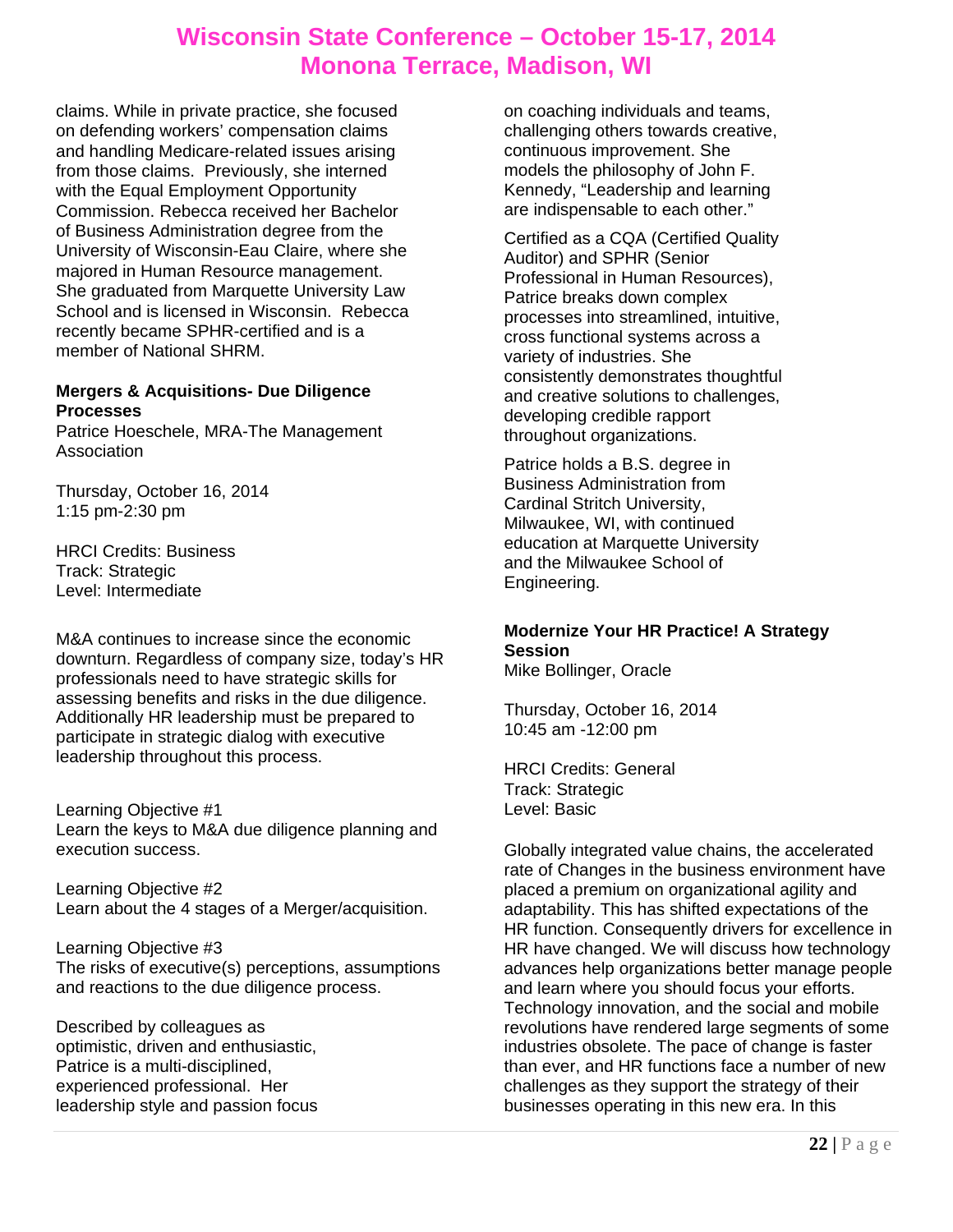session, we will explore the role that HR functions can play in serving as catalysts to business agility and resilience. Our discussion will include current HR Transformation trends, and the impact that various disruptive technologies are having on the HR working assumptions. Finally, we will also take a look at the impact of HR big data on manager self service, and people decisions more broadly.

Mike has over 25 years of rich business, HCM and technology experience. Mike's work at Oracle includes developing the HCM Value Consulting content, value analysis tools and management of a National Value Consulting practice before joining the business transformation team. Mike also worked at SAP for 7 years in their HCM Center of Excellence. Mike has been formally trained and certified in a number of disciplines including Human Capital Strategy, Strategic Workforce Planning, Value Engineering and Business Process Transformation.

#### **Moving Forward with Health Care Reform**  Adam Jensen, Cottingham & Butler

Thursday, October 16, 2014 3:30 pm-4:45 pm

Friday, October 17, 2014 8:30 am-9:45 am

HRCI Credits: General Track: Rewards Level: Basic

Health Care Reform and the Affordable Care Act (ACA) is at the forefront of everyone's minds, and for many employers it presents an overwhelming challenge of understanding the potential impact it will have on their business. During this session, attendees will have direct access to legal expertise to learn more about the ever-changing ACA provisions, how to ensure plan compliance, and discover key strategies that will improve the health and welfare of their employee benefit program.

Learning Objective #1:

Understand the current state of the Affordable Care Act, including plan design and eligibility requirements.

Learning Objective #2:

Understand the provisions and penalties of the Employer Shared Responsibility rules, "Play or Pay" mandate, and how to comply.

Learning Objective #3:

Learn key strategies to keep your employee benefit plan compliant and competitive under the current Health Care Reform guidelines.

Adam P. Jensen, Vice President with Cottingham & Butler, has worked in the insurance and employee benefits industry since 1986. He specializes in providing regulatory compliance and plan design services for health and welfare plans. He also advises executive clients on non-qualified deferred compensation issues. Prior to joining Cottingham & Butler, Adam was the Senior Compliance Officer for Virchow Krause Employee Benefits, LLC. He was previously a manager in the human capital practice of a Big Four accounting firm and has also served as an in-house ERISA attorney for a well-known national financial and retirement plan services firm.

### **Personal Branding for Human Resources: Navigating the Social Web in Strategic Ways**

Lauren Ruettimann, Punk Rock HR LLC

Thursday, October 16, 2014 10:45 am-12:00 pm

HRCI Credits: General Track: Talent Level: Basic

These days, it's increasingly important for HR leaders to manage the risks of the internet while leveraging the benefits of the social web. From LinkedIn to Pinterest, human resources professionals must navigate the web in strategic ways while paying attention to personal branding and professional branding trends. In this session, Laurie Ruettimann will provide you with concrete ways you can establish a personal and professional brand on the internet while maximizing your efforts and minimizing wasted time.

Learning Objective #1: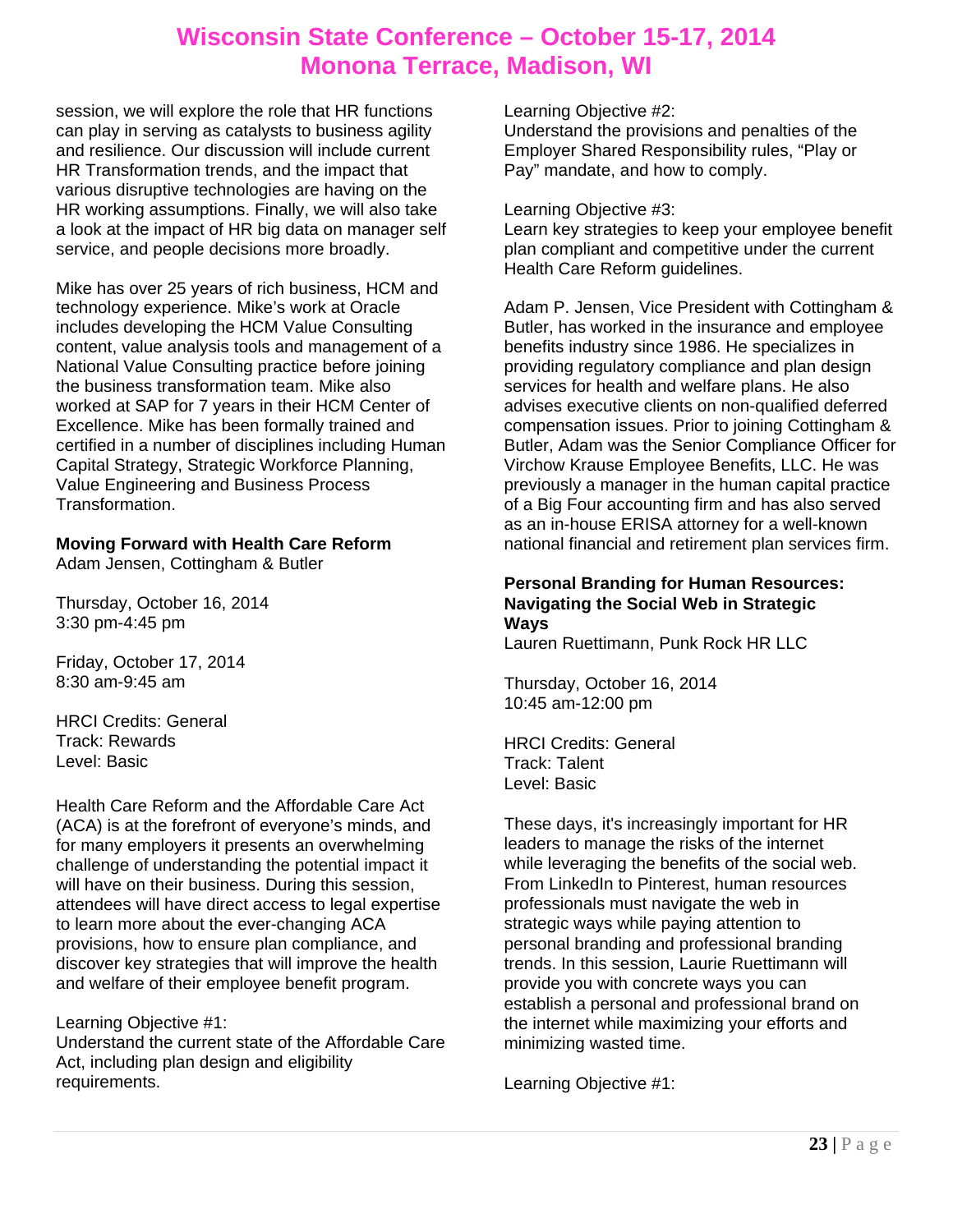Defining a personal and professional brand and distinguishing between productive behavior and wasted time.

Learning Objective #2: Identifying influential people and trends and discerning between professional websites and risky endeavors and platforms.

Learning Objective #3:

Creating a strategy to establish a harmonized personal and professional brand that will lead to greater HR career development opportunities through the social web.

Laurie Ruettimann pushes the boundaries of what's really possible in Human Resources. Her expertise as a HR leader in Fortune 500 organizations, such as Pfizer, Alberto-Culver, and Kemper Insurance, allows her to frame the HR world as it used to be known. Now, as a woman in the thick of the social world, Laurie understands how the digital space has changed the way HR needs to think and act. Laurie is SPHR-certified and an influential speaker, writer, and social media strategist. You may know her as the creator of Punk Rock HR, which Forbes named as one of the top 100 websites for women. She is the founder of The Cynical Girl and The HR Blogger Network. She is also the co-founder of HRBloggers.com and HRMToday.com, the first social networks created for HR professionals. But the digital world is just the starting point for Laurie. She is a contributing editor for The Conference Board Review; an advisor to SmartBrief on Workforce; and her advice has been featured in publications such as The New York Times, Forbes, U.S. News & World Report, and CFO Magazine, and online at Suicide Girls and AOL. Laurie is also recognized as one of the Top 5 career advisors by CareerBuilder and CNN. Laurie also sits on the strategic advisory board at Vestrics, a recognized leader and innovator in learning analytics and big data. She studied at Regent's College in London and holds a B.A. in Literature from Webster University in St. Louis, Mo.

#### **Ready for Change? Conducting An Organizational Assessment**  Shelly Schwane, Wipfli LLP

Thursday, October 16, 2014 1:15 pm -2:30 pm

HRCI Credits: General Track: Strategic Level: Basic

All organizations deal with constant change, some of it significant. Being able to assess your organization's effectiveness is a proactive strategy to help you manage the impact of change and transition on the organization itself as well as your employees. In this session, you will be introduced to the psychology of change, as well as a number of diagnostic and assessment tools and techniques to help you understand where your organization is today. Specific topics to be addressed include: Introduction to organization truisms, how to assess your organization's readiness for change, introduction to the Wipfli approach to organizational assessment and improvement (OAI), and understanding and managing organizational transitions using tools such as the core capability assessment, SBAR communication tool, and scenario planning. Understanding your organizational strengths and dealing with your vulnerabilities will allow you to better serve your customers and plan for the organization of tomorrow.

### Learning Objective #1:

Review the reasons that organizations change and resist change.

#### Learning Objective #2:

Discover methods and tools for assessing your organization's strengths, weaknesses, and readiness for change.

### Learning Objective #3:

Learn how to begin and sustain momentum in an organizational change effort.

Shelly Schwane is a consultant in Wipfli LLP's nonprofit and government practice. She shares her diverse background in data analytics,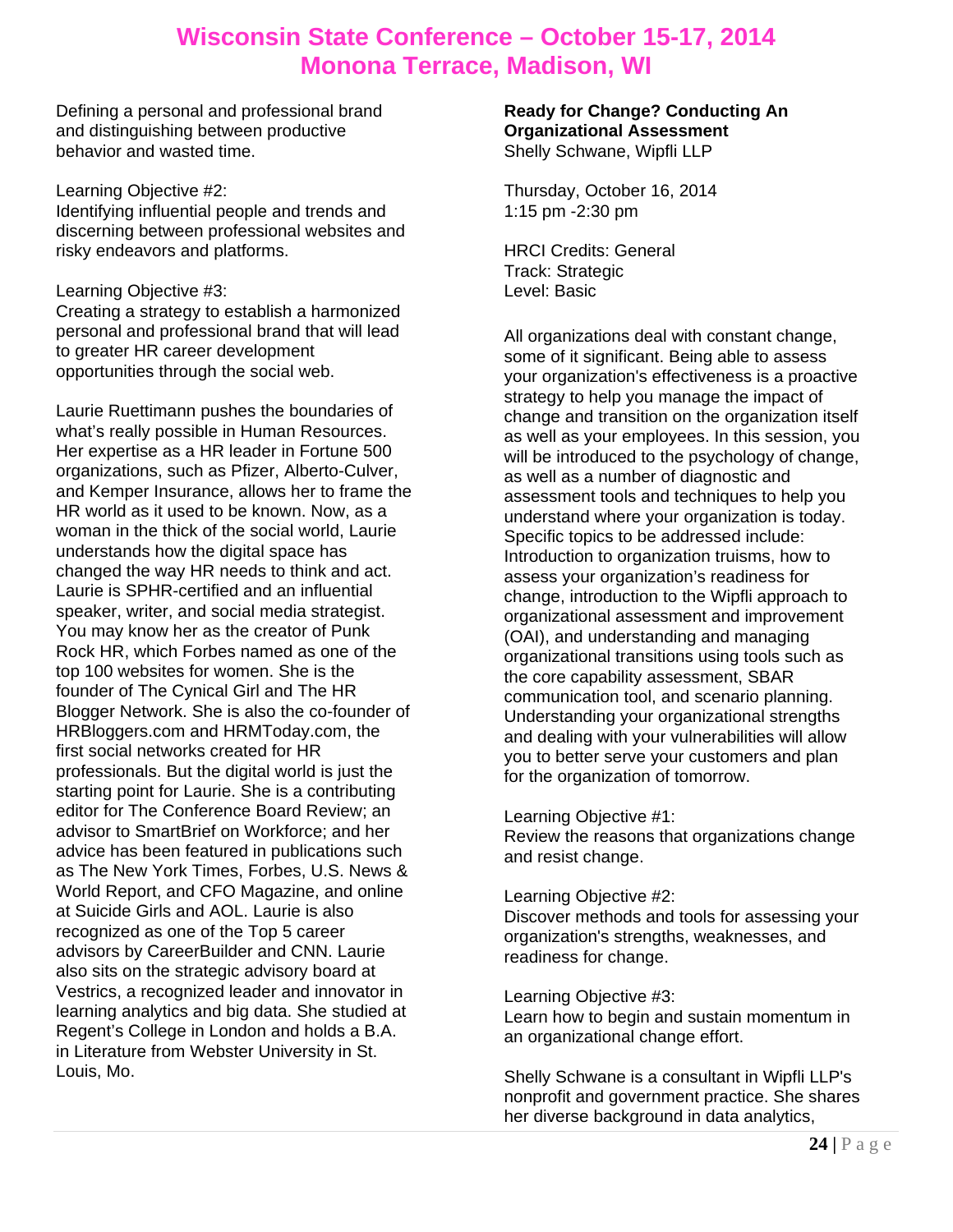program development, and operational planning to help clients infuse viability into their missions and thrive as community leaders. Driven by a passion for social change, Shelly's goal is to strengthen her clients through fair and equitable wage structures, change management, and understanding generational differences. She also provides client trainings and presents at conferences on a variety of human resources, leadership, and organizational development topics.

### **Retirement Opportunities: Smart Plan Design**

Michael Daley, Oppenheimer Funds Joe DeLude, MassMutual Financial Group

Thursday, October 16, 2014 10:45 am-12:00 pm and 1:15 pm-2:30 pm

HRCI Credits: General Track: Rewards Level: Intermediate

Americans continue to worry about their finances. Specifically, they worry about not having saved enough for retirement and not being able to maintain the same (or a better) standard of living. More and more, they rely on their company's retirement savings plan to help them subsidize their retirement. But they need help. Your employees recognize that they need to take a more active role in their own savings but are at a loss when left to do it on their own.

Presented by Great Lakes Retirement Plan Consultants, this session will show how your companies retirement plan can be changed to help participants achieve more successful retirement outcomes. Utilizing behavioral finance, sponsors can update their plans with little to no increase in overall expenses while increasing the drivers to successful retirement outcomes.

As a Senior Retirement Consultant for OppenheimerFunds, Mike collaborates with financial professionals to help find innovative solutions to retirement plan challenges, and helps advisors grow their business to meet the investment needs of increasingly complex retirement marketplace. He directly supports

financial advisors, relationship managers and consultants by sharing expert technical knowledge and translating ideas into practical, actionable strategies. What's more, because OppenheimerFunds does not offer a 401(k) platform, he can take an impartial, consultative approach to best align provider selection with customer needs. Mike leads the firm's DCIO efforts for the Upper Midwest Region.

Mr. DeLude joined MassMutual's Retirement Services Division as managing director of institutional sales. Based in Libertyville, Illinois, Mr. DeLude is responsible for working with mid- and large-market retirement plan advisors across eastern Wisconsin, Illinois and Indiana. He joins MassMutual from ADP Retirement Services where he was a top retirement plan institutional representative.

### **Rewarding Performance Despite Low Compensation Budgets**

Richard Sperling, Sperling HR, LLC and Neil Lappley, Lappley & Associates, Ltd.

Thursday, October 16, 2014 3:30 pm-4:45 pm

HRCI Credits: General Track: Strategic Level: Intermediate

We hear a lot of people saying that you can't reward performance when you only have a 3% compensation budget. We disagree. This workshop highlights ten ways to reward performance despite low compensation budgets – ten ways that we have used successfully over many years. For the near to mid-term, compensation budgets will likely be about 3%. This is the result of a stable period in the economy, with modest growth, continuing significant unemployment, and low inflation creating little pressure to raise wages. Modest salary budgets create challenges to differentiate top-performers and high potential employees. At the same time, average performers – the bulk of the workforce – need to be taken care of. Companies tell us that they are striving to pay for performance. But are they succeeding? We believe there are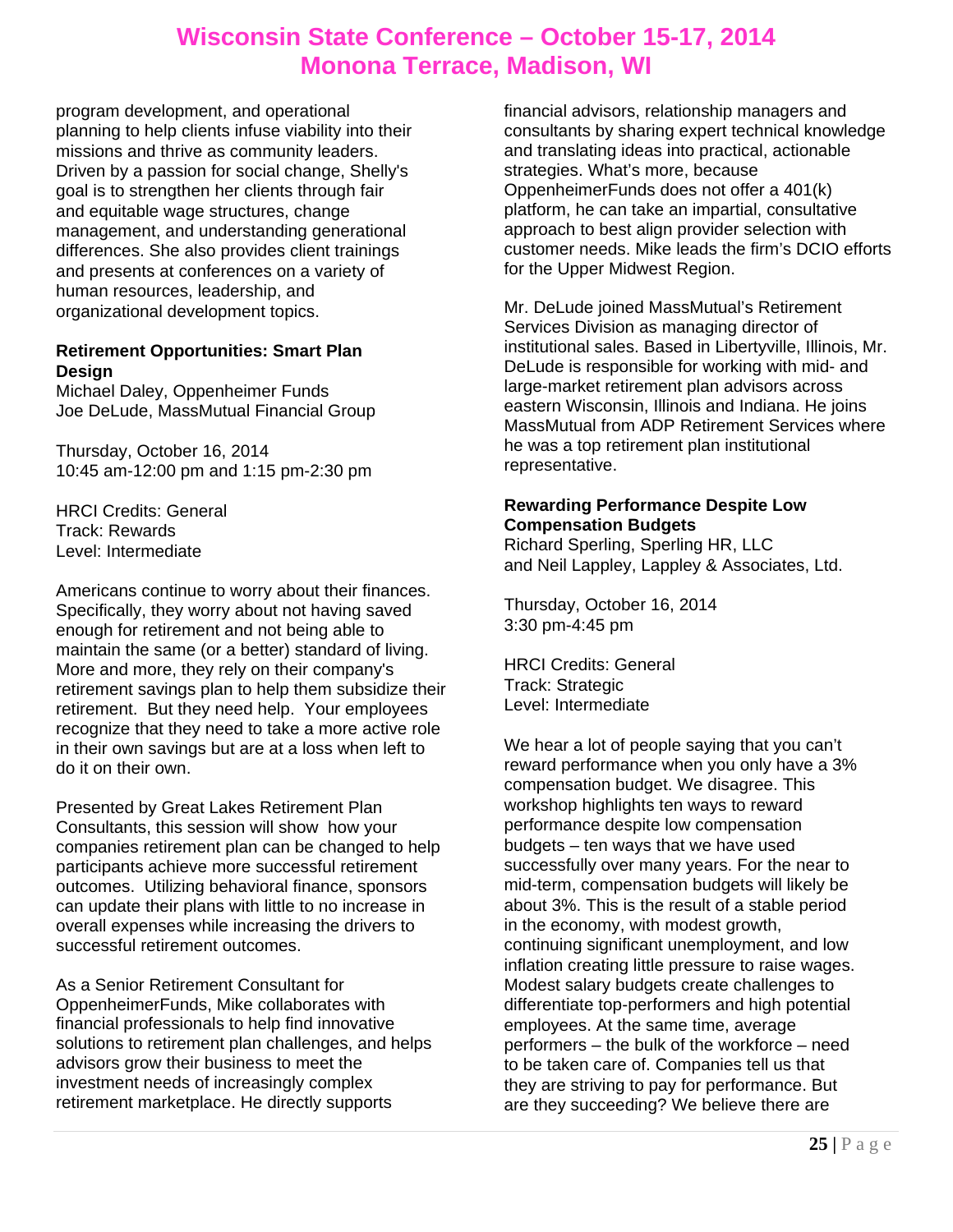ways that organizations can do better in delivering rewards to top performers. This workshop focuses on methods to reward top performers through salary and variable reward programs. We will provide client examples of methods that differentiate performance, illustrate good incentive program design and show methods to enhance communication of pay programs to employees.

#### Learning Objective #1:

You CAN design salary programs that pay for performance despite small increase budgets.

Learning Objective #2: You CAN use incentives to reward organization performance – and even individual performance.

### Learning Objective #3:

Communications matters – and you CAN communicate in ways that make your reward programs more effective.

Rich Sperling formed Sperling HR, LLC, in 2009 after 30 years in human resources and consulting. Before establishing Sperling HR, Rich was a Senior Consultant at Hay Group. Rich works with clients to build jobs, organizations, and reward programs that support and enable their business strategies and objectives. He provides expert consulting services in job evaluation, job families, roles and role relationships. Rich helps clients understand, plan, and manage spans of control. He also provides independent job evaluation reviews and dispute resolution for clients. He helps clients build the foundations for integrated performance management; career pathing; management development; succession planning; and reward strategies, architecture, and programs. Rich holds an MBA from Northwestern University and a BS from Yale University. He is a frequent author and speaker on jobs, organization, and rewards.

Neil Lappley heads a human-resources consulting practice that focuses on the development and implementation of reward and recognition programs that impact clients'

results. He has worked as a compensation and human-resources consultant for over 25 years. Neil has comprehensive experience in compensation systems, including executive compensation, salary management, salesforce incentive plans, board of director compensation, market-pricing, development of compensation surveys, and performance management.

### **Stepping Up Your Personal Leadership Brand**

John Izzo

Thursday, October 16,2014 10:45 am-12:00 pm

HRCI Credits: General Track: Talent Level: Intermediate

In this workshop we will explore how you can step up and grow your personal leadership brand. Each of us has a personal brand as a leader but we are often not intentional about growing that brand. In this session, Dr. John Izzo will help us understand the secrets to a powerful personal brand including why some leaders and professional have more influence and are more admired. The session will focus on how HR professionals can both up their own personal brand while helping the leaders they coach do the same.

Based both in research and his personal experience coaching executive for twenty years at over 600 companies, you will learn:

- The Keys to Being an Admired Leader and having a strong personal brand.
- How to discover your current leadership brand.
- Learn why some leaders keep growing and how you can take steps to grow your competence.
- Discover methods to change your own leadership behavior.

Dr. John Izzo helps companies maximize their potential from the ground up. For over 20 years, Izzo has worked with thousands of leaders around the world, on employee-engagement strategies and brand transformations. Now, he shares the secrets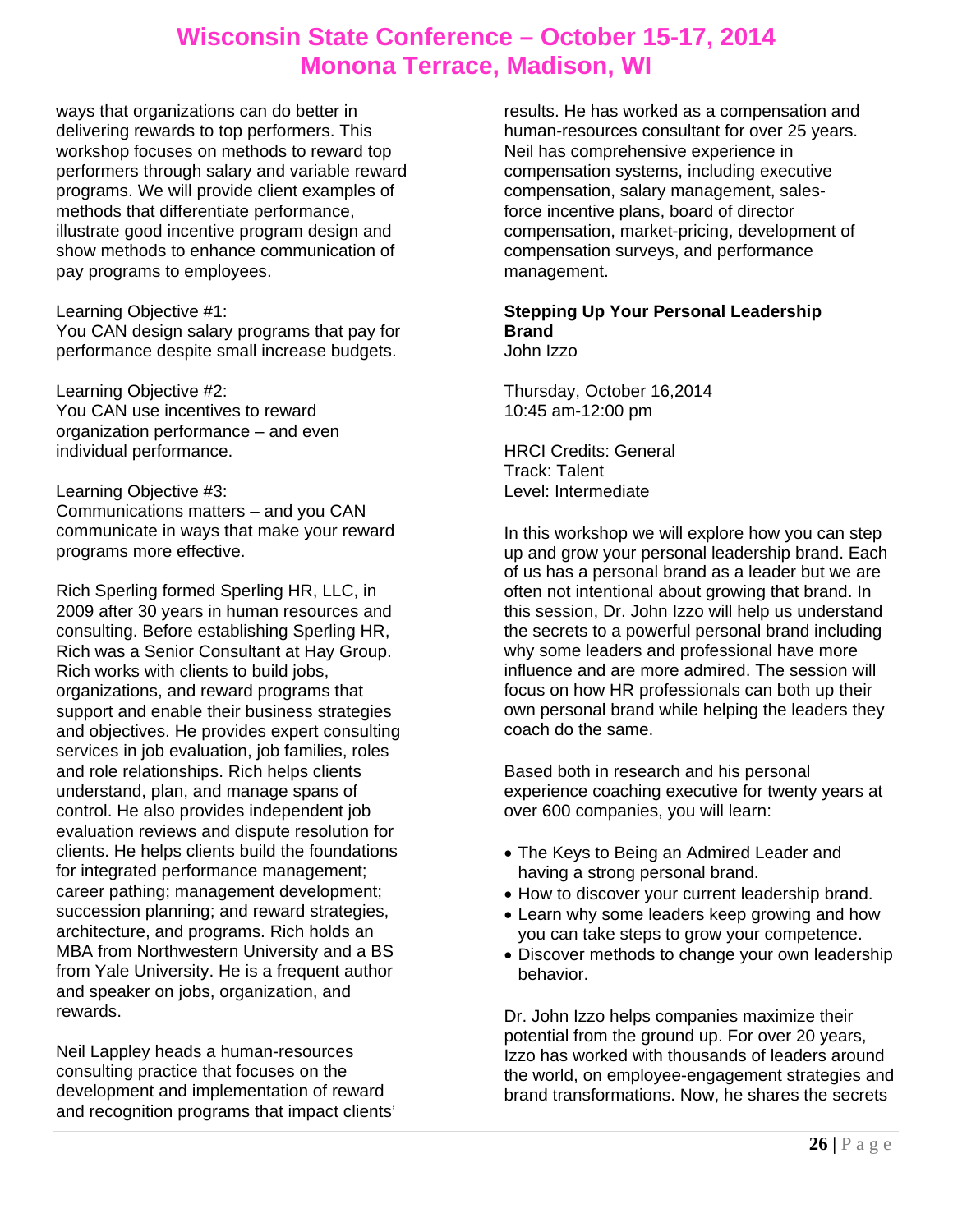to how purposeful leadership translates into sustainable success, with audiences everywhere.

Dr. Izzo is the former senior organizationaldevelopment consultant for Kaiser Permanente, and former Vice President of The Einstein Consulting Group, an international customerservice consultancy. He advises some of the world's most admired companies, teaches at major universities, conducts leading-edge research on workplace values, and has spoken to more than one million people around the globe. He has served on the boards of several large conservation organizations, worked with over 100 companies to create more socially responsible workplaces, and was chair of the North American Environmental Caucus at the UN Conference on Development and Sustainability in Cairo.

#### **Spy Tactics for Human Resource Professionals-Assessing Employee Truthfulness**

Matthew Kurlinski and Sofija Anderson, Littler Mendelson, P.C

Friday, October 17, 2014 8:30 am-9:45 am and 10:00 am-11:15 am

HRCI Credits: General Track: Accountability Level: Basic

Human Resources professionals frequently assess truthfulness in the workplace. Making accurate and timely credibility determinations is an essential skill, but how can you be sure someone is being truthful? The task can be daunting. However, there are techniques that can make the job easier; proven tips and tricks borrowed from another profession – the professional intelligence officer. Throughout history, countries have relied on intelligence officers to develop spy networks to seek out the truth. While there are ethical, legal, and practical considerations that prevent you from using your own spy networks in the workplace, there is no reason why you cannot borrow, and learn from, some of the other tools that spy handlers around the world have used to assess truthfulness for decades. This presentation does just that – outlining tips and

tactics that can help you determine whether someone is lying or telling the truth in the employment context and beyond.

### Learning Objective #1:

Learn basic signs of deception, including simple clues that may indicate that someone is lying to you.

#### Learning Objective #2:

Develop tactics for detecting deceit when gathering information during employee interviews or other fact-gathering settings.

### Learning Objective #3:

Obtain familiarity with legal and practical considerations regarding workplace use of various purported methods of detecting deception, including polygraphs, personality tests, truth serums, and hypnotism.

After working for almost ten years in the Central Intelligence Agency (the "CIA") where he was a senior operations officer, Matt Kurlinski is now an attorney for Littler, the largest global employment and labor law practice with more than 1,000 attorneys in over 60 offices worldwide. Mr. Kurlinski represents clients in state and federal courts, as well as before federal, state, and municipal administrative agencies, including the Equal Employment Opportunity Commission, the Wisconsin Equal Rights Division, and the Madison Equal Opportunities Commission. He defends employers in labor arbitrations and has handled appeals to the Wisconsin Labor and Industry Review Commission, Wisconsin Courts, and the United States Court of Appeals for the Seventh Circuit.

Sofija Anderson represents employers in litigation of labor and employment-related disputes in state and federal courts and before administrative agencies, as well as in the arbitral forum. Experienced in both single plaintiff matters and class actions, her practice includes defending claims of: employment discrimination, unlawful harassment, retaliation/whistleblowing, wrongful discharge/violation of public policy, breach of contract, interference with prospective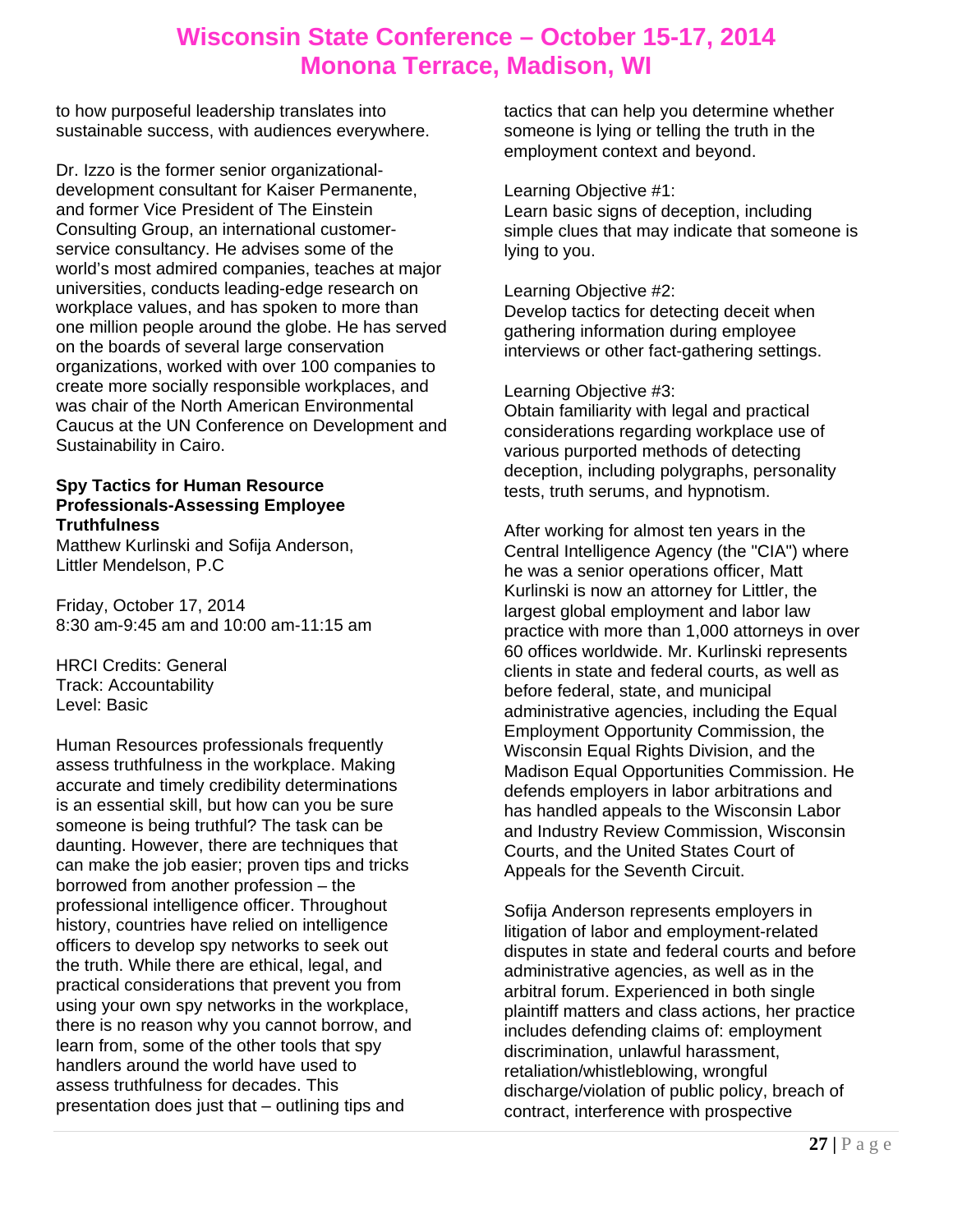economic/business advantage, unfair business practices, wage and hour violations, fraud, defamation, and privacy violations. Sofija also has extensive experience obtaining workplace violence injunctions on behalf of employers and affected employees. In addition to representing clients in mediation and arbitration, Sofija litigates claims arising under federal and state law. Aside from litigation, Sofija assists employers of all sizes with customizing and implementing state-of-the-art employment policies and procedures. She also offers compliance counseling and advises employers on a variety of employment and labor-related issues, ranging from employee on-boarding, performance management/discipline, accommodation, contract negotiations and plant closures. She also offers training seminars on a variety of topics related to human resources and employment law.

### **The ABC's of Background Checks**

Bill Wons, Wons Background Investigations LLC

Thursday, October 16, 2014 3:30 pm-4:45 pm

HRCI Credits: General Track: Talent Level: Basic

All organizations strive to reduce risk, hire the right employees, and retain their best employees. Employment background checks are a critical tool that will help you meet these goals. This presentation will provide an overview of the Criminal Justice System as it relates to background checks. Each source of background check information (both from government entities and private databases) will be discussed in terms of their respective strengths and weaknesses. This information can help organizations decide what level of background checks is best for them. The program will end with an overview of the Fair Credit Reporting Act (which covers the use of background checks for employment purposes) including what steps must be taken to stay in compliance with the FCRA.

Learning Objective #1:

Gain knowledge of the Criminal Justice System as it relates to background checks as well as other sources of criminal records information.

Learning Objective #2:

Will help organizations stay compliant with the Fair Credit Reporting Act.

Learning Objective #3:

Participants will become better educated "consumers" when looking at implementing a background check program, improving their current program, and/or working with background screening vendors.

Bill Wons is the owner of Wons Background Investigations LLC. He earned his Bachelor's degree in Criminal Justice from the University of Wisconsin-Platteville and an M.B.A. from the University of Wisconsin-Oshkosh. Bill has over 20 years experience in the background investigation field including 13 years as the owner of Wons Background Investigations LLC. Currently his company provides background screening services for over 450 companies nationwide.

## **The Art and Science of Managing and Motivating Millennials**

Deb Wood, Midwest EAP Solutions

Thursday, October 16, 2014 10:45 am-12:00 pm

HRCI Credits: General Track: Talent Level: Basic

Millennials (20-30 years old) comprise 19% of the workforce and that number will keep growing. This generation has grown up in a world that promoted participation, family bonds, technology and relationships. Their values and the way they define their goals around work can be very different from the other generations—which has caused some misunderstandings within organizations. However, their talents and approaches to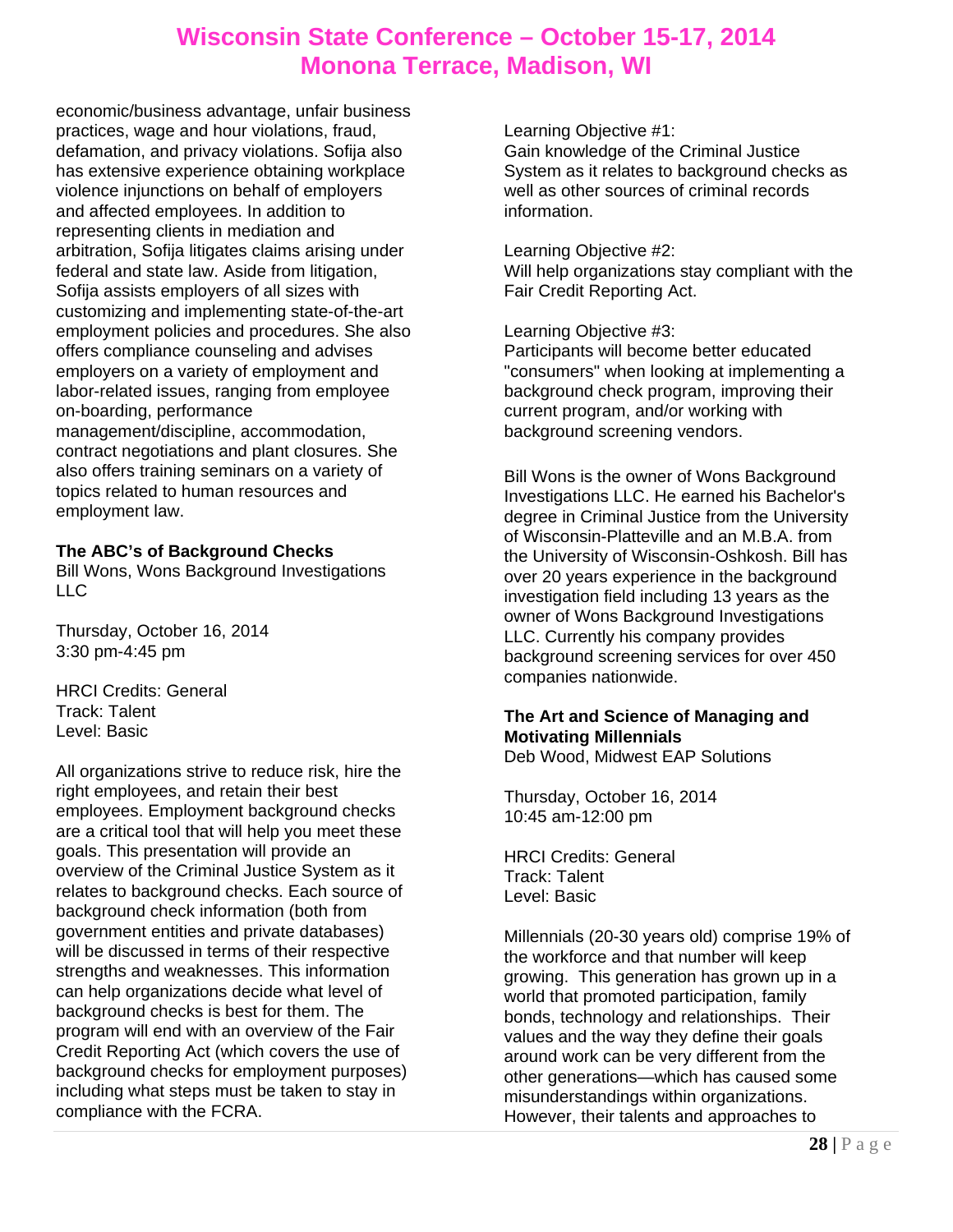tasks can be invaluable. This session will explore what Millennials want, how they work, what motivates them and how they can positively impact the organization—and how managers can use that knowledge to both achieve organizational needs and goals, and develop the next generation of leaders.

#### Learning Objective #1:

Understand the characteristics and motivations of Millennials.

Learning Objective #2: Develop strategies to recruit and manage them, and develop and optimize their skills.

#### Learning Objective #3:

Learn how to promote intergenerational cooperation and respect as Millennials become a greater presence in the workplace.

Deb has worked in the employee assistance field for over 25 years. As a senior consultant for Workplace Behavioral Solutions, Inc. and its Midwest EAP Solutions and Physician Wellness Services divisions, she does counseling, speaking, and training and development. She has also taught at Minnesota State University and has worked with a wide variety of organizations including schools and health systems. Deb specializes in the areas of team building, stress management, workplace violence, and also does critical incident stress debriefings. Additionally, she is currently working in the areas of workforce reduction and bullying in the workplace. Deb is a Certified Employee Assistance Professional and has her PhD in counseling from Capella University.

### **The Art of Feedback: Advanced Tips & Techniques**

Laura V. Page, Page Management Consulting

Friday, October 17, 2014 8:30 am-9:45 am

HRCI Credits: General Track: Talent Level: Advanced

Giving feedback is one of the most difficult communication challenges we face as leaders and team members. Even after years of experience coaching our direct reports and even peers, these conversations can still be very difficult for us. In this applied skills workshop we'll take a deep dive into process and best practices. Our focus will be on informal coaching and not on discipline or written performance reviews. After reviewing a detailed "map" of a powerful feedback approach, we'll explore multiple tips and techniques for turning a "talking to" into a genuine conversation that is far more likely to motivate change. We'll share techniques for what to do if the person being coached becomes defensive, and we'll learn some techniques for avoiding becoming defensive ourselves. Multiple cases and video clip analysis will be included.

### Learning Objective #1:

Explore multiple advanced listening and communication techniques that are especially helpful during coaching conversations.

### Learning Objective #2:

Increase self-awareness of our patterns of reactions to difficult communication and review how to handle defensiveness in ourselves and others.

Learning Objective #3:

Improve our ability to carefully plan and deliver feedback messages.

Laura V. Page is a highly experienced management consultant who has assisted hundreds of profit and nonprofit organizations for over two decades on issues of strategic planning, communication, conflict resolution, team building and leadership development. She is a frequent seminar instructor, meeting facilitator and public speaker. In addition to her client coaching and consulting, she is a regular ad hoc instructor for both the University of Wisconsin-Madison and Milwaukee's continuing education divisions. Laura's background includes the position of Manager of Business Counseling for UW-Madison's Small Business Development Center, and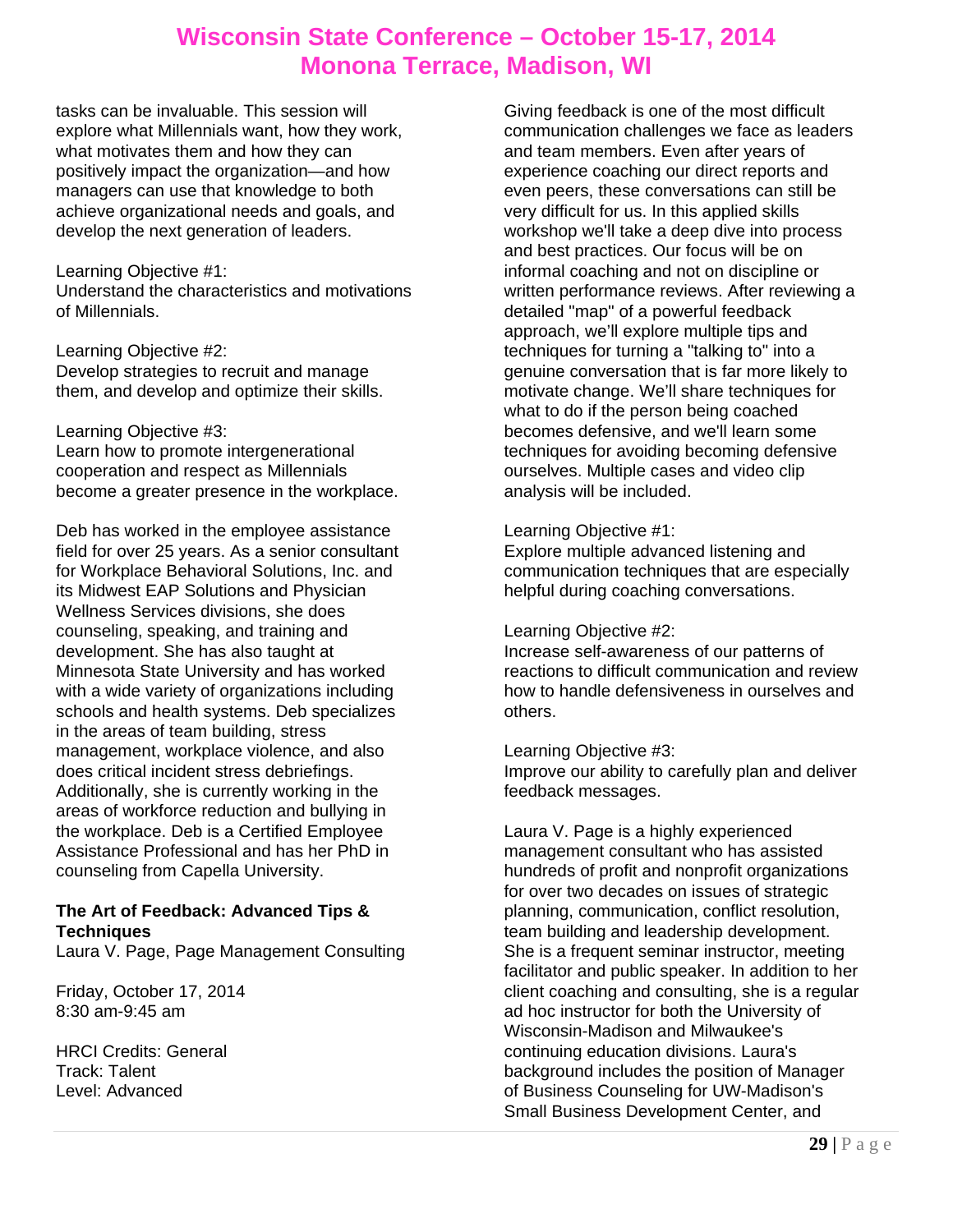management consultant in Chicago with Ernst & Young. She has held department head positions in four organizations and worked as an HR assistant for a learning film distribution company. Laura's formal education includes a Master's degree in Management Development from UW- Madison, and a Master's in Marketing, Certificate in Administration, and Bachelor's in Philosophy from Northwestern University. Laura is a member, past Board Director and service award recipient of the American Society For Training and Development, Southcentral Wisconsin chapter. She has been a Board Director of Wisconsin Women Entrepreneurs and is a member of the Madison Area Business Consultants and the Greater Madison Area Society for Human Resource Management (SHRM).

#### **The Black Hole of Adoption: Why HR Tech Implementations Fail**  Dwane Lay, Dovetail Software

Thursday, October 16, 2014

10:45 am-12:00 pm

HRCI Credits: General Track: Accountability Level: Basic

With the great expense that is poured into developing and acquiring technology, HR departments have repeatedly found themselves bemoaning poor adoption and usage numbers. More vexing still are the stories of other organizations that have implemented identical platforms, but with much different outcomes. The message, then, is that adoption and implementation is far less about the technology than it is the people, the process, and understanding of your own organization. In this session, we will review the most common reasons implementations fail, review the success story at Diamond B Construction, and discuss simple steps technology owners can take to support early adoption and long term usage.

Learning Objective #1: Review the basics of a successful implementation, including selection, change management, training requirements, project management and ownership.

Learning Objective #2:

Share tools to assist technology owners in organizing and tracking their implementation, such as FMEA, Stakeholder Analysis and RACI.

Learning Objective #3: Create a roadmap of long term development/implementation success that supports ongoing usage and improvements.

Dwane Lay is author of the book Lean HR: Introducing Process Excellence to Your Practice. He has spent over a decade as an HR practitioner, following an early career in operations, IT and quality. This background has given him a unique perspective on the processes that make up human resources, and the potential for improvements in efficiency and effectiveness. He is recognized as a leading authority on the application of Lean tools and techniques in Human Resources, as well as having a wealth of experience in applying business technology to improve HR processes. A well-known presence on the HR social media landscape, he can be found on a variety of platforms, including Twitter (@DwaneLay), Facebook (facebook.com/dwanelay) and LinkedIn (linkedin.com/in/dwanelay). He also writes on human resources, process design and, occasionally, comic books and moves at www.LeanHRBlog.com Dwane holds an MBA from Lindenwood University, as well as having earned a Six Sigma Black Belt and is a certified Senior Professional of Human Resources with HCRI. He also serves as the Head of HR Process Design for Dovetail Software, a leading provider of HR case management solutions.

### **The Future Workforce: Talent Management in 2020**

Sarah White, Accelir

Thursday, October 16,2014 3:30 pm-4:45pm

HRCI Credits: General Track: Talent Level: Intermediate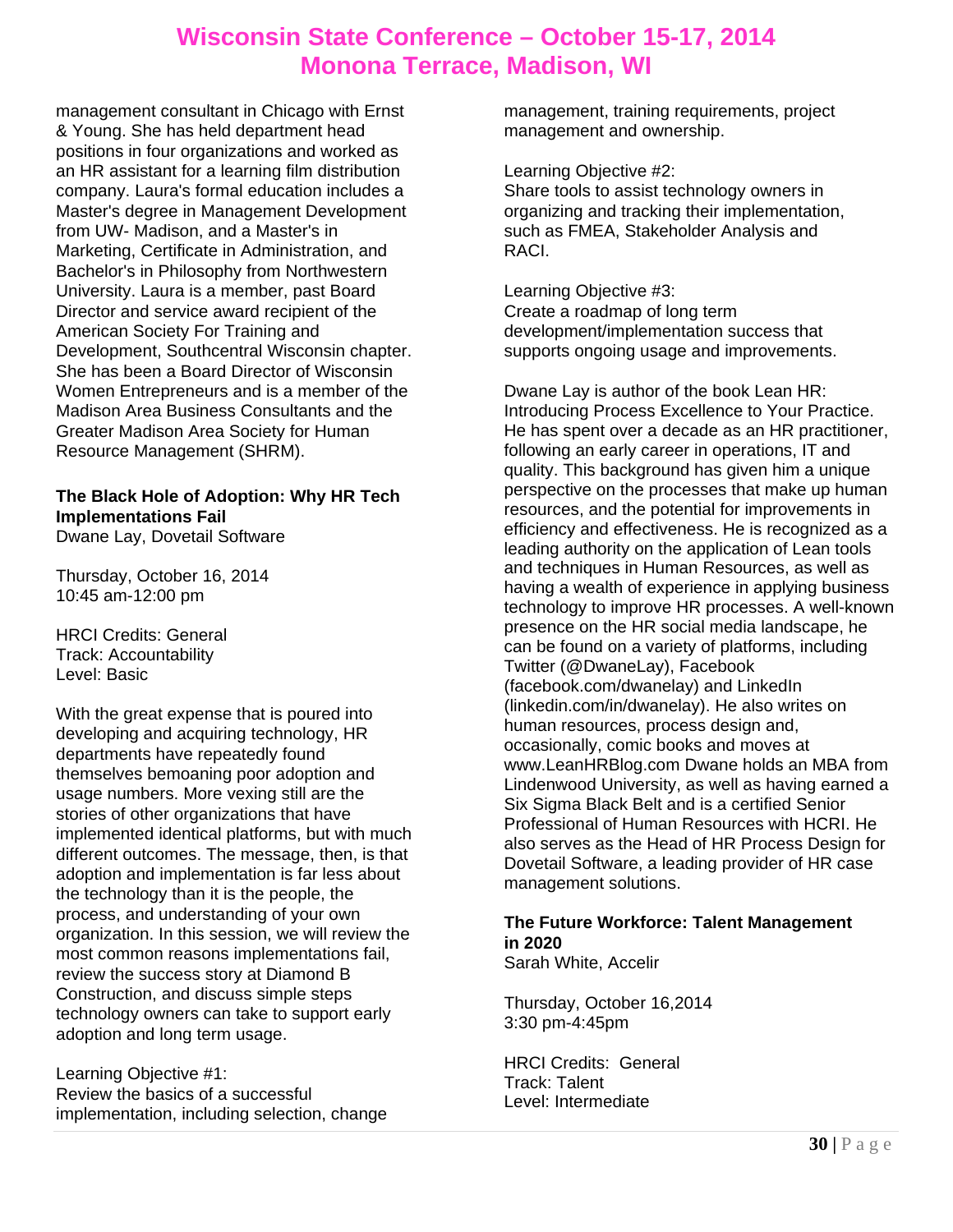In 2014, approximately 50 percent of the world's working population will have been born after 1980 (known as gen Y or millennials); this group expects to be treated in ways unfamiliar to older generations - but that doesn't mean an organization can't prepare strategically to the changes and expectation while maintaining their corporate culture. Learning strategies to leverage skills to excel with them in our workforce will set high performing organizations apart.

#### Learning Objective #1:

Gain insight into the future generation of talent and what that means in a business context.

#### Learning Objective #2:

Acquire best practices on how to establish the business value of talent management strategies and execution.

### Learning Objective #3:

Discover how a unified approach to recruiting and talent management demonstrates immediate business value to executives.

Sarah White, is the founder and Principal Advisor at Accelir - a consulting firm working with companies wanting to accelerate growth through innovative talent acquisition, technology and market strategies. Prior to launching her firm, she served in leadership roles in corporate recruiting, business strategy consulting, and as a C Level Executive at a SaaS technology. With more than a decade dedicated to researching, developing and executing strategies related to growth and hiring, Sarah is a sought after writer, speaker, trainer and consultant. She has been featured in national media such as Huffington Post, Fast Company, NBC News, US World Report, Bloomberg, Wall Street Journal, USA Today, FOX, ABC and has spoken globally at events like SXSW, Mashable, HR Tech Conference, HR Tech Europe, iRecruit Global, SHRM, TRU, etc on brand strategies, technology trends and talent related topics. Sarah White is also the founder of HRTechBlog, co founder of the WomenofHR blog, a GigaOm.com contributing analyst, Candidate Experience

Awards council member and advisor to a number of start ups.

### **The Impact of Oral Health on Medical Plan Costs**

Fred Eichmiller, Delta Dental of Wisconsin

Friday, October 17, 2014 6:30 am-7:30 am

HRCI Credits: General Track: Metrics Level: Basic

Periodontal (gum) disease is a chronic infection that can be treated and controlled, but not cured. The US Center for Disease Control and Prevention estimates that almost half of adult Americans over 30 years in age have some level of periodontal disease. A study released last year by a national health insurance company indicates that untreated periodontal disease increases medical claim costs by, on average, \$1000 per patient per year, compared to patients who's periodontal disease is properly treated. This presentation will discuss the cause and treatments for periodontal disease, and how patients with this chronic condition can be educated and engaged to obtain the care they need.

### Learning Objective #1:

Understand the impact of periodontal disease on their employees and families.

Learning Objective #2:

Estimate the impact periodontal disease has on medical plan costs.

### Learning Objective #3:

Identify strategies available within employee benefit plans to increase the treatment of periodontal disease, with the resulting reduction in costs in the medical plan.

Dr. Fred Eichmiller is Vice President and Dental Science Officer at Delta Dental of Wisconsin. He is responsible for monitoring and participating in dental research, and incorporating findings from that research into Delta Dental's operations. Dr. Eichmiller has 20 years of dental research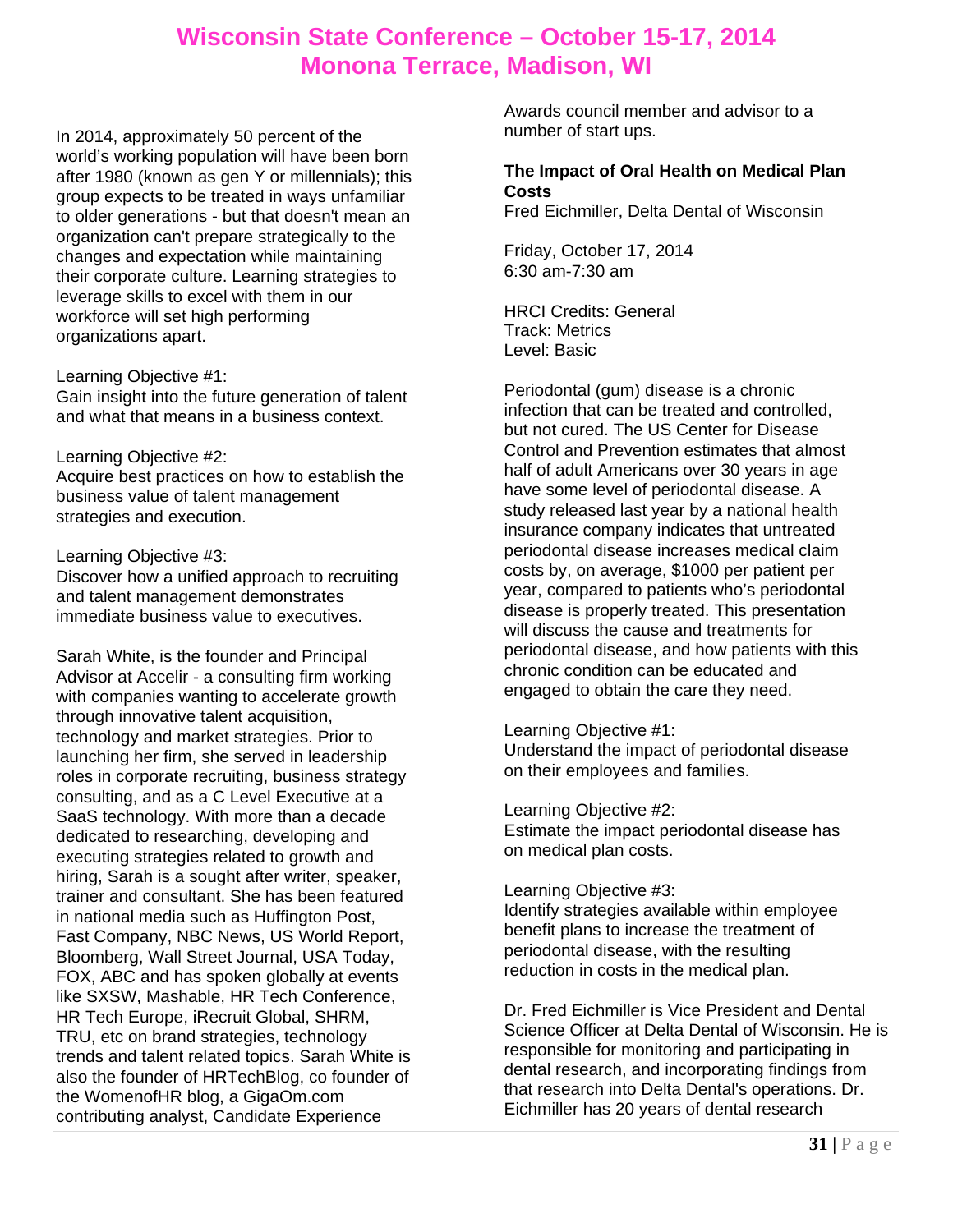experience with the American Dental Association, most recently as the managing director of the ADA Health Foundation's Paffenbarger Research Center. Dr. Eichmiller is a general dentist and has more than 20 years of teaching experience at dental schools across the country. Dr. Eichmiller has a DDS degree form the University of Minnesota - Twin Cities and a BSME in mechanical engineering from the University of Minnesota Twin Cities.

### **The New SHRM Certification**

Kari Strobel, PHD, Director, HR Competencies Society for Human Resource Management

Thursday, October 16, 2014 6:30 am-7:30 am

HRCI Credits: None Track: Rewards Level: Basic

This session will provide an overview of SHRM's new competency-based certification.

SHRM is developing a new HR Certification program based on the competencies required to be an effective HR professional. This certification is the culmination of over three years of research, and based on the SHRM HR Competency Model, which was validated by more than 30,000 HR professionals around the world. Come and learn about the new certification exam that will assess both behavioral competencies and HR technical expertise and knowledge. This session will give you an overview of what you can expect as well as the opportunity to ask questions.

In her role as Director, HR Competencies for the Society for Human Resource Management (SHRM), Kari Strobel is responsible for overseeing key initiatives around professionalism and competencies to include the assessment and implementation of SHRM's HR Competency Model, and setting the research agenda for developing additional competency-based talent management tools.

Prior to joining SHRM in 2013, Dr. Strobel worked at the Department of Defense where she was responsible for leading the development, assessment, and implementation of competencies for the total force. Dr. Strobel has also been

responsible for managing organizational development projects for the Chief of Naval Operations, Surface Warfare Enterprise and the Naval Mine and Anti-Submarine Warfare Command.

With over 30 journal articles, technical reports, and national and international conference presentations, to include published works in *Journal of Applied Psychology* and *Human Performance, Situation Awareness and Automation*, Dr. Strobel has received national recognition for her contributions to the field. She was the first recipient of the American Psychological Association Division 19 (Military Psychology) Research Award, and received Honorable Mention from the Virginia Academy of Science for her team performance research.

As a consultant she has worked with Hewlett Packard, Motorola, Royal Dutch Shell, Deutche Bank, National Aeronautics and Space Administration, The United States Army, and the State of Virginia's Peninsula Aids Foundation. Dr. Strobel received her Doctor of Philosophy degree in Industrial-Organizational Psychology from Old Dominion University.

### **Tools to Assist Employees in Achieving Work/Life Balance**

Clifton Barber, University of Wisconsin – Madison, Claire Culbertson, Greater WI Agency on Aging Resources, and Kathy Talaat, Community Living Alliance

Thursday, October 16, 2014 6:30 am-7:30 am

HRCI Credits: General Track: Rewards Level: Basic

Sixty percent of the workforce has caregiving responsibilities for aging family members, and struggle to maintain work/life balance. As the population ages at unprecedented rates, the demand for informal care will only increase. The cost to U.S. employers from lost productivity of employees who are caregivers is estimated to be as high \$34 billion annually. These costs are attributed to replacing employees, workday interruptions, absenteeism and shifts from full-time to part-time work. This session will address these trends, cost-effective solutions to address the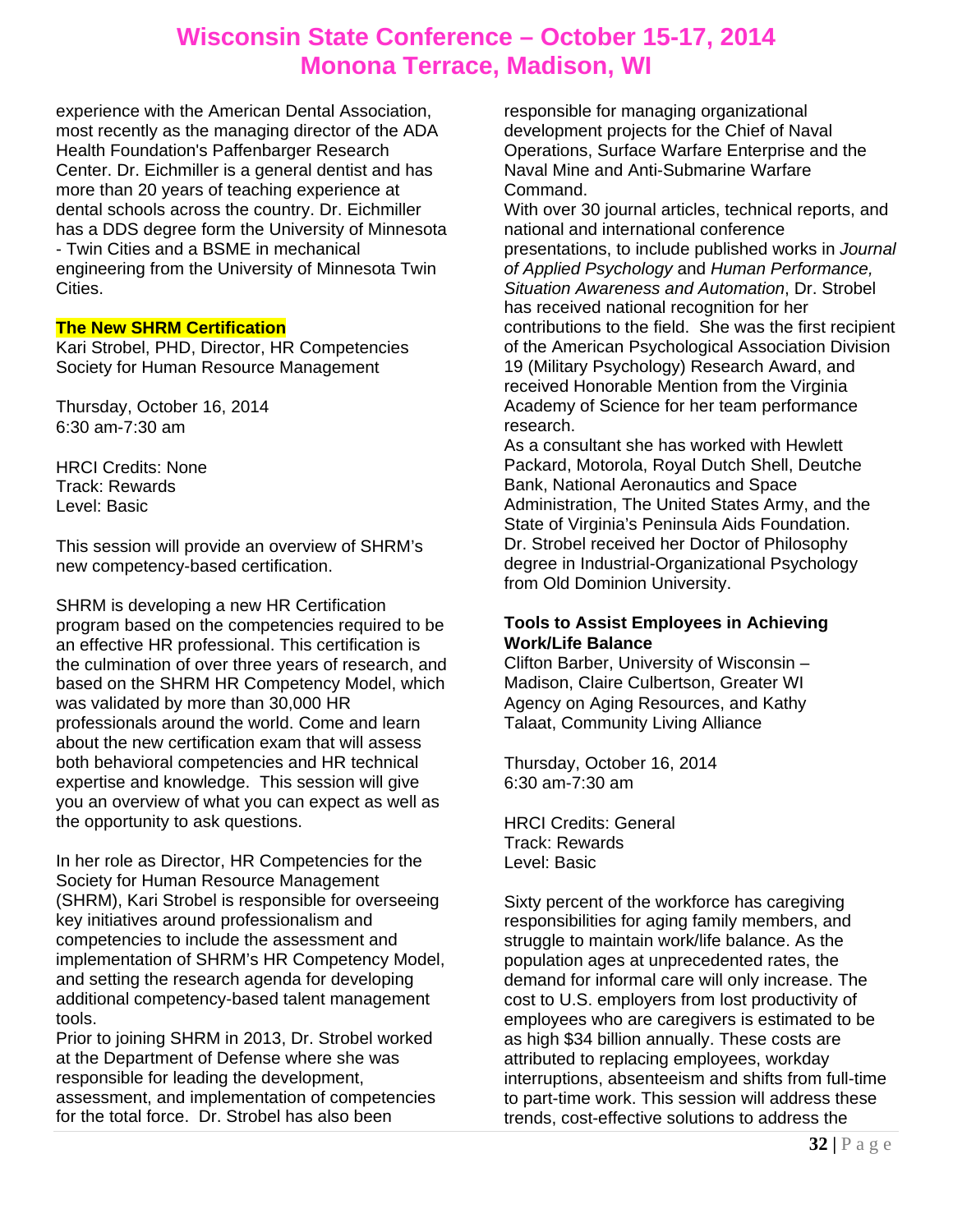growing population of employed caregivers, and how to minimize the negative financial impact on your organization. Participants will gain access to tools developed by UW Cooperative Extension to assist employers with these challenges, as well as an abundance of local community resources.

#### Learning Objective #1:

Identify the impact of caregiving on both employees and employers.

### Learning Objective #2:

Provide examples of the kind of caregiving situations typically experienced by employees who struggle to simultaneously balance work and elder care.

### Learning Objective #3:

Access a variety of caregiver resources that will enable employers to foster a workplace environment that is more supportive of working caregivers.

Clif Barber completed a PhD at Penn State University, and has been a faculty member at both Colorado State University and Washington State University. He is currently a Professor of Human Development and Family Studies at the University of Wisconsin-Madison, and also serves as a state specialist on aging for UW Cooperative Extension. Prof. Barber's leadership has involved a number of outreach projects focused on older persons and their families. He currently co-chairs the team of county Extension educators that developed the Employed Family Caregiver Survey, which is hosted on the national eXtension website. The Survey is being used to increase employers' awareness of employees who struggle to balance work and elder care, and to encourage the development of policies, benefits, and services that are supportive of their needs.

For the past 14 years, Claire has worked to develop and promote programs that assist family caregivers. Claire currently works at the Greater Wisconsin Agency on Aging Resources, where she provides training and support to Wisconsin Caregiver Coalitions. Claire also trains professionals in communities who wish to start Share The Care Stations – a place where people in need of caregiver support can receive information and assistance to organize offers of support into

caregiver teams. For 9 years, Claire was employed at the Area Agency on Aging of Dane County as Caregiver Program Manager, the central hub for all Dane County's family caregiving activities, also chairing the Dane County Caregiver Alliance. Claire received her Master's Degree in Public Health, Health Promotion Division, from San Diego State University.

Kathy Talaat is the Director of Human Resources for Community Living Alliance, Madison, WI. Her previous positions include Vice President of Education with Junior Achievement of Dallas, TX, Senior Planner and Organizational Development Specialist with the North Central Texas Council of Governments/Workforce Development Board, and department chair with the Baltimore County Public Schools. In addition to a master's degree in liberal arts from Johns Hopkins University, Kathy also has a certification in human resources practices from Cornell University, certification as a Workforce Development Professional, and is an internationally Registered Corporate Coach. Kathy has presented at various local and regional conferences, served on the National Board of Examiners for the Workforce Excellence Network, and is currently an adjunct faculty member with the College of Business and Management of Cardinal Stritch University.

### **Transitioning from HR Leader to Chief People Officer**

Jack Smalley, Express Employment Professionals

Thursday, October 16, 2014 1:15 pm-2:30 pm and 3:30 pm-4:45 pm

HRCI Credits: Business Track: Strategic Level: Advanced

Though there are more than 100 competencies and behaviors defining Human Resource leadership there are five that the most successful Chief People Officers (CPOs) must clearly master. CEOs are increasingly turning to their Chief People Officers as their top trusted advisor and assigning them to significant and strategic roles in steering organizations out of the most turbulent times thus protecting the delicate relationships and retention of employees, investors and customers. By applying the five key competencies and using relevant,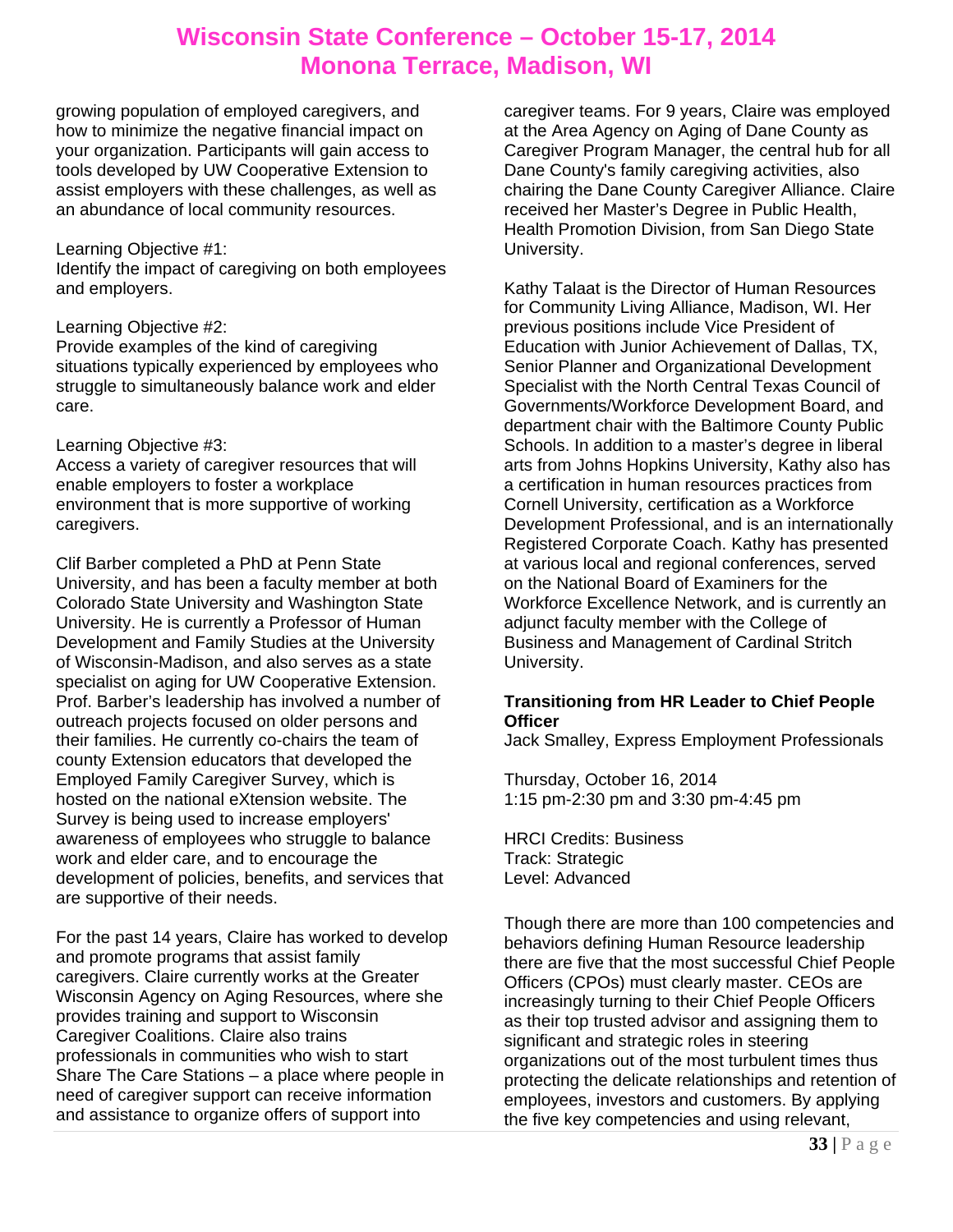current and accurately forecasting business data CPOs are developing the business strategy to change the direction of today's most successful organizations.

#### Learning Objective #1:

This session is for every HR professional seeking to become indispensable to their organization while being a vital part of the succession plan to join the "C suite".

### Learning Objective #2:

To assist HR professionals to become a key strategic partner in identifying, developing and driving vision, culture and mission into reality.

#### Learning Objective #3:

For HR professionals to lead their organizations to the elite level by embracing the five key competencies of the most successful Chief People Officers: accountability, ownership, Influence, consistency and integrity

Jack Smalley, SPHR serves as Director of Human Resources Learning & Development for Express Employment Professionals international headquarters. He provides leadership, human resource training and consulting for more than 650 Express offices and their clients in the U.S. and Canada. Jack offers clients extensive leadership guidance from a progressive career as a Human Resource executive. For the last thirty years, Jack has devoted his career to the field of leadership and human resources. His experience includes executive-level management in a number of different industries such as oil, chemical, and packaging with an emphasis in manufacturing, engineering, sales, logistics, and corporate management. He is a sought after national keynote speaker. Since 2010 Jack has had over 500 speaking engagements, including numerous state and local SHRM (Human Resources) conferences, totaling more than 50,000 attendees. Also, Jack has been a regular speaker at the National SHRM Conferences and will be conducting two mega sessions at the 2014 National SHRM Conference in Orlando. Jack is included in SHRM's very small but elite group of "most preferred speakers". Jack is a member of the Society of Human Resource Management and holds the designation of Senior Professional in Human Resources (SPHR).

### **Using Social Media for Hiring, Discipline and Discharge Decisions**

Jennifer Walther, Mawicke & Goisman, S.C.

Friday, October 17, 2014 10:00 am-11:15 am

HRCI Credits: General Track: Talent Level: Basic

Advances in technology have changed the way in which we communicate. Employees and employers actively use social networking sites such as Facebook, LinkedIn, and Twitter in ways which blur the lines between business and personal communication. This learning session will discuss: • How social networking sites are being used by employees and employers; • How hiring, discipline and discharge decisions are influenced by social media; • What employees can and cannot do when using social media; • The provisions of a new Wisconsin law dictating how employers can use social media when making employment decisions; • Potential liabilities faced by employers who use social media sites; and • Best practices for reducing exposure to legal liability for such employment decisions.

Jennifer S. Walther is a shareholder with Mawicke & Goisman, S.C. in Milwaukee. She has been exclusively representing employers in labor and employment matters since 1990. Ms. Walther defends employers in employment litigation in federal and state courts, and administrative agency proceedings. Ms. Walther also regularly counsels employers on all aspects of the employment relationship, including issues related to discrimination, harassment, disabilities, wage and hour, worker's and unemployment compensation, employment contracts, employee handbooks, hiring, discipline and discharge, reductions in force, drug testing, FMLA issues, and ADA compliance. Ms. Walther received her B.A. degree with honors from the University of Wisconsin in Madison in 1986 and her J.D. degree, cum laude, from the Georgetown University Law Center in 1990. Ms. Walther frequently conducts seminars and training sessions for various organizations, on topics such as sexual harassment, discipline and discharge, and leave administration. She is also the author of numerous articles on current employment issues.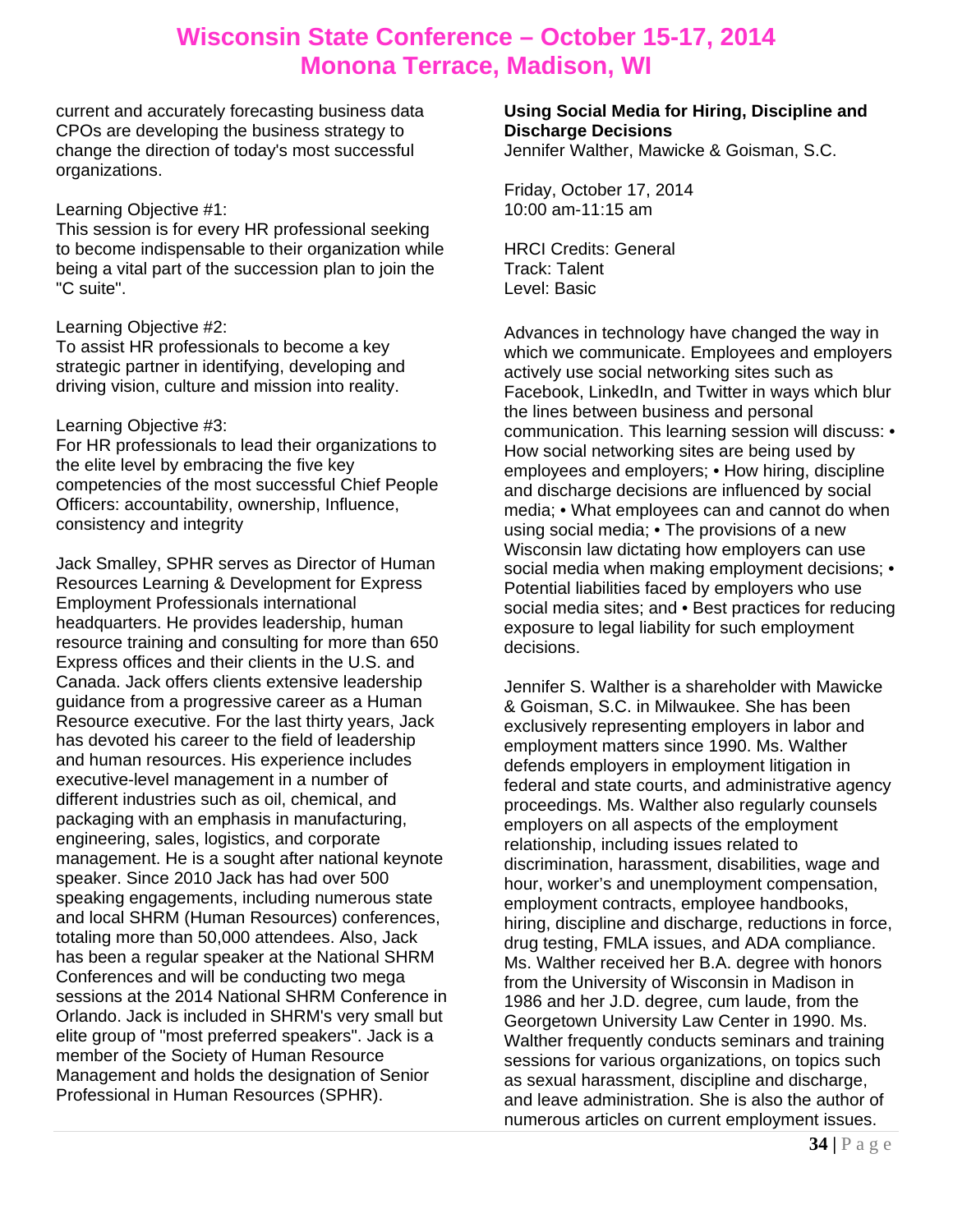### **What will the Workforce in 2014 and Beyond Look Like?**

Sandy Mazur, Spherion Staffing Services

Thursday, October 16, 2014 1:15 pm-2:30 pm

HRCI Credits: General Track: Talent Level: Basic

Spherion has been selected to present a number of HR related topics to SHRM of Madison over the past few years. In 1997, Spherion conducted its first Emerging Workforce Study, in partnership with Harris Interactive and set in motion 15 years and counting of in-depth, groundbreaking research about the U.S. workplace. It marked the birth of a revolutionary way of tracking and understanding workers and the resulting implications for those who employ them. We have interviewed more than 200,000 workers and companies and thereby helping organizations make strategic HR decisions. What will the workplace look like in the next few years, or even decades? How might workers' perceptions and expectations about the workplace evolve in the future? There are several broad sweeping changes on the horizon that will likely impact the worker of the future, and those who employ them.

### Learning Objective #1:

How will technology and new collaborative methods affect interpersonal relationships and the social aspect of the workplace?

### Learning Objective #2:

How will HR and business leaders recruit, attract and retain five different generations in the workplace? How will changes in the physical office space impact productivity?

### Learning Objective #3:

What's driving worker job satisfaction? Why social media is proving to be a strong platform for keeping employees engaged and productive.

Sandy Mazur is a division president of franchise and license operations. Mazur is responsible for the strategic leadership and support of an extensive

base of franchise offices and licensees, as well as for expanding the franchise program into new U.S. markets. Headquartered in Atlanta, Georgia, We are a major national recruiting and staffing company actively pursuing market expansion through franchising. Prior to this post, Mazur was responsible for product development and end-toend product life cycle management for an extensive portfolio of recruiting and staffing services. These include specialty offerings supporting customer service call centers, non-clinical healthcare and educational institutions, and innovative Web-based tools. A seasoned executive with broad-based experience in the staffing industry and a keen understanding of the U.S. workforce and the issues that drive performance, Mazur is a compelling and articulate speaker. She has shared the findings and implications of the Spherion Emerging Workforce® Study with numerous business groups. Conducted by Harris Interactive on behalf of Spherion and reflecting 15 years of research, the Study provides a comprehensive look at changes in the American workforce in the context of ongoing social and economic events.

### **Work Happy**

Dawn Kaiser, The Village Business Institute

Thursday, October 16, 2014 3:30 pm-4:45 pm

HRCI Credits: General Track: Rewards Level: Intermediate

Employee engagement is one of the primary concerns and challenges facing today's HR professionals. Do you have employees who are happy when they come to work or when they leave work? In this session we will review techniques you can use to create a culture of happiness that encourages engagement & promotes employee retention.

Learning Objective #1: Identifying key elements to being engaged at work.

Learning Objective #2: Exploring motivation from the inside out.